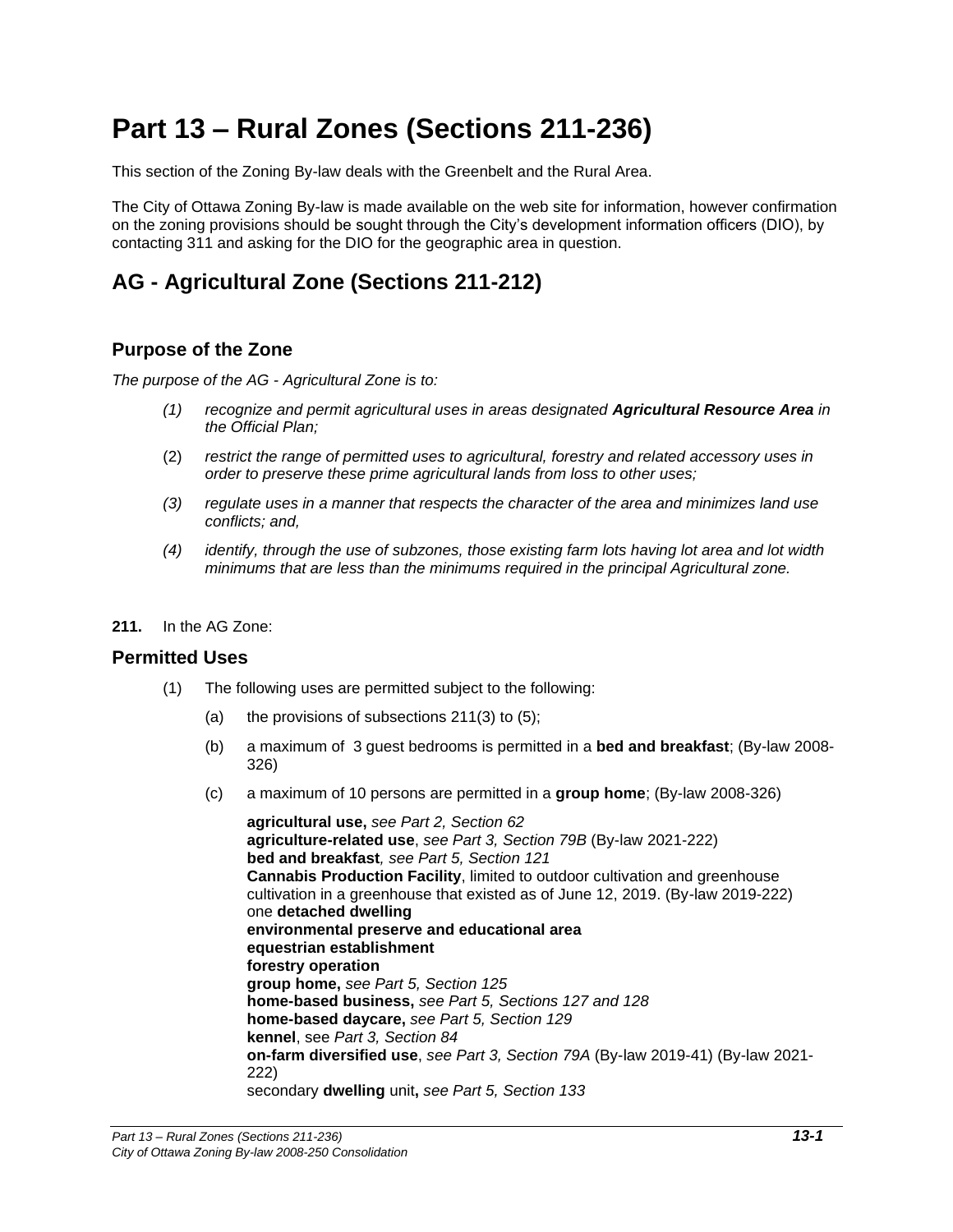## **Conditional Permitted Uses**

- (2) The following conditional uses are permitted subject to the following:
	- (a) the provisions of subsection  $211(3)$  to  $(5)$ ;
	- (b) provided that they are located on the same lot and are accessory or ancillary to an **agricultural use** and the main detached **dwelling**;
	- (c) provided that they serve as housing for farm help and the minimum lot size must be 10 hectares;
	- (d) provided that in addition to the principal **dwelling** there is a maximum of one additional detached **dwelling** and a maximum total of three additional **dwelling** units.

**bunk house dwelling** detached **dwelling mobile home** (By-law 2020-299)

## **Zone Provisions**

(3) Zone provisions are set out in Table 211 below.

## **TABLE 211 - AG ZONE PROVISIONS**

|                                               | <b>Provisions</b>                                                           |                    |                                                 |
|-----------------------------------------------|-----------------------------------------------------------------------------|--------------------|-------------------------------------------------|
| <b>Zoning Mechanisms</b>                      | Ш<br>Agricultural use, equestrian<br>establishment and forestry             | Ш<br><b>Kennel</b> | <b>IV</b><br><b>Other Uses</b>                  |
| (a) Minimum Lot Width (m)                     | 90                                                                          | see Part 3,        | 30                                              |
| (b) Minimum Lot Area (ha)                     | 36                                                                          | Section 84         | 0.2, see ss.<br>211(6)<br>(By-law 2008-<br>457) |
| (c) Minimum Distance Separation               | see Part 2, Section 62                                                      |                    | see Part 2,<br>Section 62                       |
| (d) Minimum Front Yard Setback (m)            | $(i)$ 10                                                                    |                    |                                                 |
|                                               | (ii) 6 for a farm produce outlet<br>with a floor area of 28 $m2$ or<br>less |                    | 10                                              |
| (e) Minimum Rear Yard Setback (m)             | 10                                                                          |                    | 10                                              |
| (f) Minimum Interior Side Yard<br>Setback (m) | 5                                                                           |                    | 5                                               |
| (g) Minimum Corner Side Yard<br>Setback (m)   | 10                                                                          |                    | 10                                              |
| (h) Maximum Height (m)                        | 12                                                                          |                    | 12                                              |
| (i) Maximum Lot Coverage (%)                  | 20                                                                          |                    | 20                                              |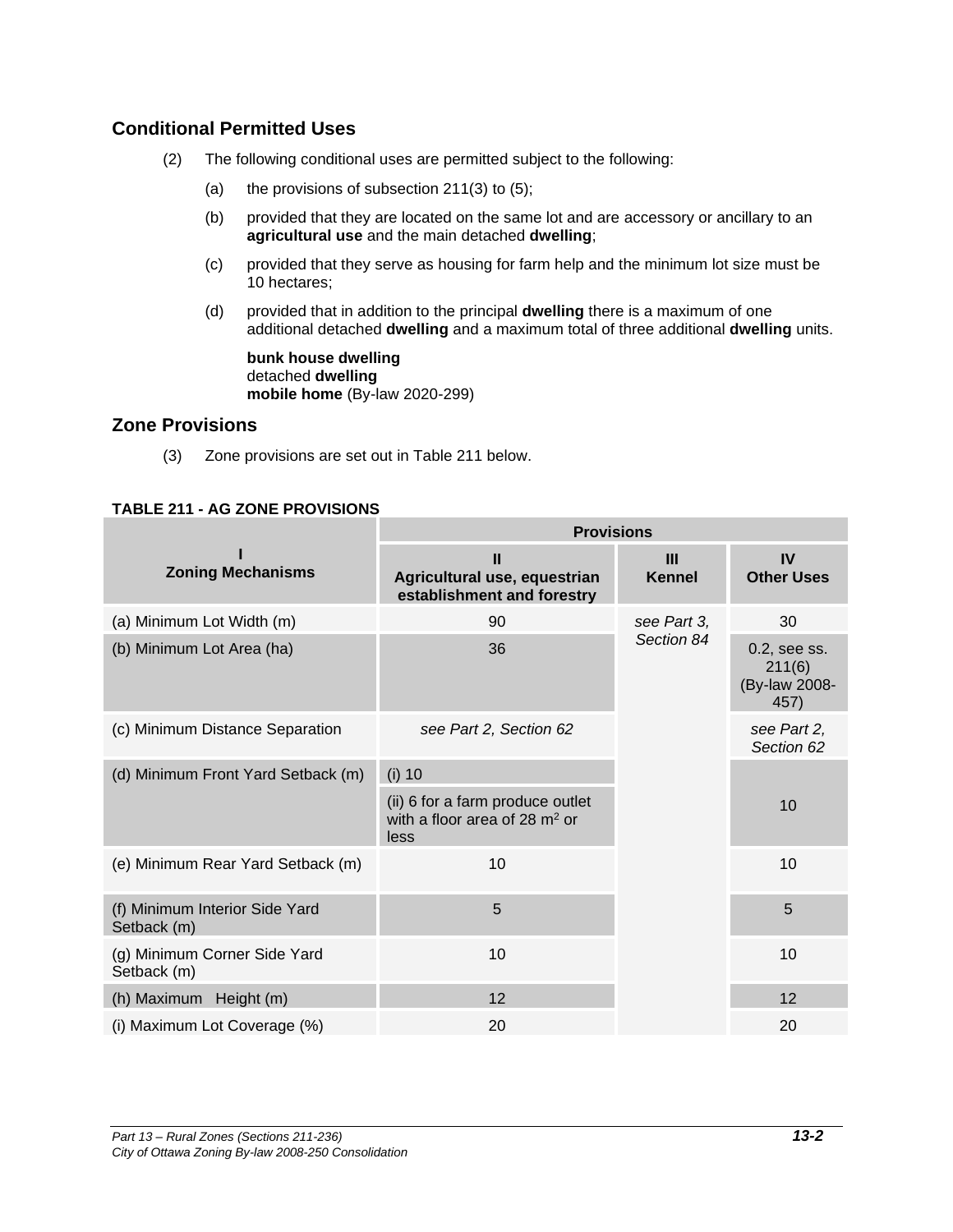- (4) For other applicable provisions, see Part 2- General Provisions, Part 3- Specific Use Provisions and Part 4- Parking, Queuing and Loading Provisions.
- (5) Despite subsection 211(3), an agricultural use may also be permitted as an accessory use to a detached dwelling on a lot of 0.8ha or larger in area.(By-law 2012-349) (By-law 2016- 290)
- (6) The minimum lot area stated in Table 211 reflects that of many existing smaller sized lots. New residential lot severances are only permitted for an existing residence made surplus to a farming operation, as per Official Plan requirements, and such will have a minimum lot area of 0.4 hectares.(By-law 2008-457)
- (7) Despite subsection 211(3), there are no minimum lot width and lot area requirements for an **agricultural use** that excludes livestock-related food production. (By-law 2017-148)
- (8) Agriculture-related uses are permitted only a lot of 10 hectares or greater. (By-law 2021- 222)

## **AG Subzones**

**212.** In the AG Zone, the following subzones apply:

#### **AG1 TO AG3 Subzones**

(1) The AG1 to AG3 subzone are set out in Table 212A below and are used only to recognize existing smaller sized agricultural lots that do not meet the AG zone requirements:

| TABLE 212A – AGT TO AG3 SUBZONE PROVISIONS |                                                         |                       |
|--------------------------------------------|---------------------------------------------------------|-----------------------|
|                                            | Agricultural use, equestrian establishment and forestry |                       |
| <b>Subzone</b>                             | Minimum lot area (ha)                                   | Minimum lot width (m) |
| $(a)$ AG1                                  | 30                                                      | 60                    |
| (b) AG2                                    | 18                                                      | 60                    |

(c) AG3 10 60

## **TABLE 212A – AG1 TO AG3 SUBZONE PROVISIONS**

- (2) Despite subsection 212(1), an agricultural use may also be permitted as an accessory use to a detached dwelling on a lot of 0.8 ha or larger in area. (By-law 2016-290)
- (2a) Despite subsection 212(1), there are no minimum lot width and lot area requirements for an **agricultural use** that excludes livestock-related food production. (By-law 2017-148)

#### **AG4 TO AG8 Subzones**

(3) The AG4 to AG8 subzones are used for farm consolidations where a severance of a surplus farm house has occurred and the following uses are prohibited: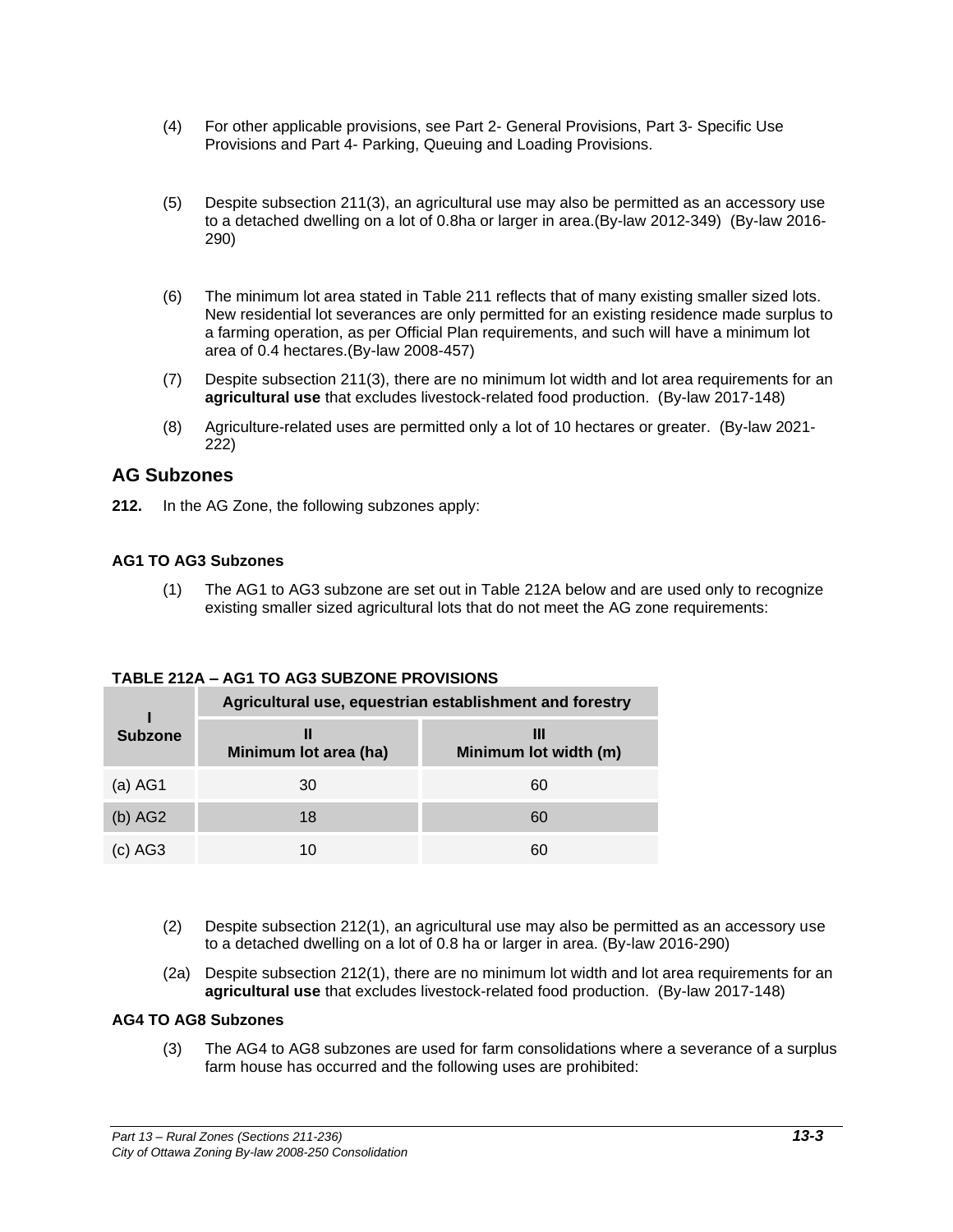**bed and breakfast**, *see Part 5, Section 121* detached **dwelling group home**, *see Part 5, Section 125* **home-based business**, *see Part 5, Sections 127 and 128* **home-based daycare**, *see Part 5, Section 129* secondary **dwelling** unit, *see Part 5, Section 133* (By-law 2016-290)

- (4) The AG4 to AG8 subzone provisions are set out in Table 212B below: (By-law 2016-290)
- (5) Despite subsection 212(4), there are no minimum lot width and lot area requirements for an **agricultural use** that excludes livestock-related food production. (By-law 2017-148)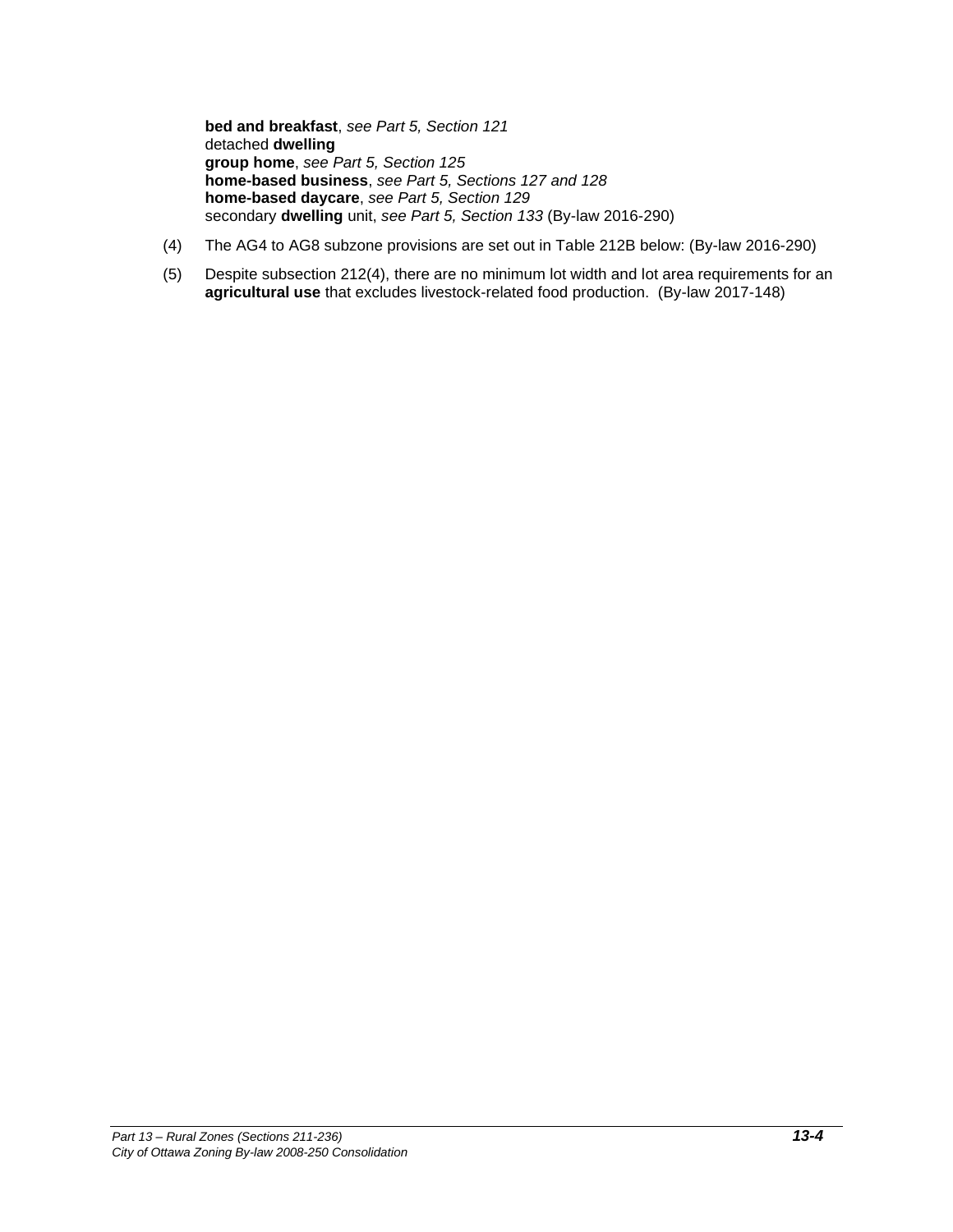|                | Agricultural use, equestrian establishment and forestry |                            |  |
|----------------|---------------------------------------------------------|----------------------------|--|
| <b>Subzone</b> | Ш<br>Minimum lot area (ha)                              | Ш<br>Minimum lot width (m) |  |
| $(a)$ AG4      | 45                                                      | 90                         |  |
| $(b)$ AG5      | 30                                                      | 60                         |  |
| $(c)$ AG6      | 18                                                      | 60                         |  |
| $(d)$ AG7      | 10                                                      | 60                         |  |
| (e) AG8        | 5                                                       | 60                         |  |

#### **TABLE 212B - AG4 TO AG8 SUBZONE PROVISIONS**

# **ME – Mineral Extraction Zone (Sections 213-214)**

## **Purpose of the Zone**

*The purpose of the ME – Mineral Extraction Zone is to:*

- *(1) permit licensed mineral extraction operations in areas mainly designated as Sand and Gravel Resource Area or Limestone Resource Area in the Official Plan;*
- *(2) allow a limited range of permitted uses which are related to or compatible with mineral extraction operations, as well as interim uses that would not sterilize the potential of future mineral extraction operation on the lands within the ME zones;*
- *(3) impose regulations to minimize the impact of mineral extraction operations on the surrounding area.*
- **213.** In the ME Zone:

#### **Permitted Uses**

- (1) The following uses are permitted subject to:
	- (a) the provisions of subsections 213(3) and (4);

**agricultural use,** *see Part 2, Section 62* **agriculture-related use**, *see Part 3, Section 79B* (By-law 2021-222) **environmental preserve and educational area equestrian establishment forestry operation kennel,** *see Part 3, Section 84* **on-farm diversified use**, *see Part 3, Section 79A* (By-law 2019-41) (By-law 2021-222) leaf and yard waste composting facility **mineral extraction operation**

- (2) The following conditional uses are permitted subject to the following:
	- (a) the provisions of subsections  $213(3)$  and  $(4)$ ;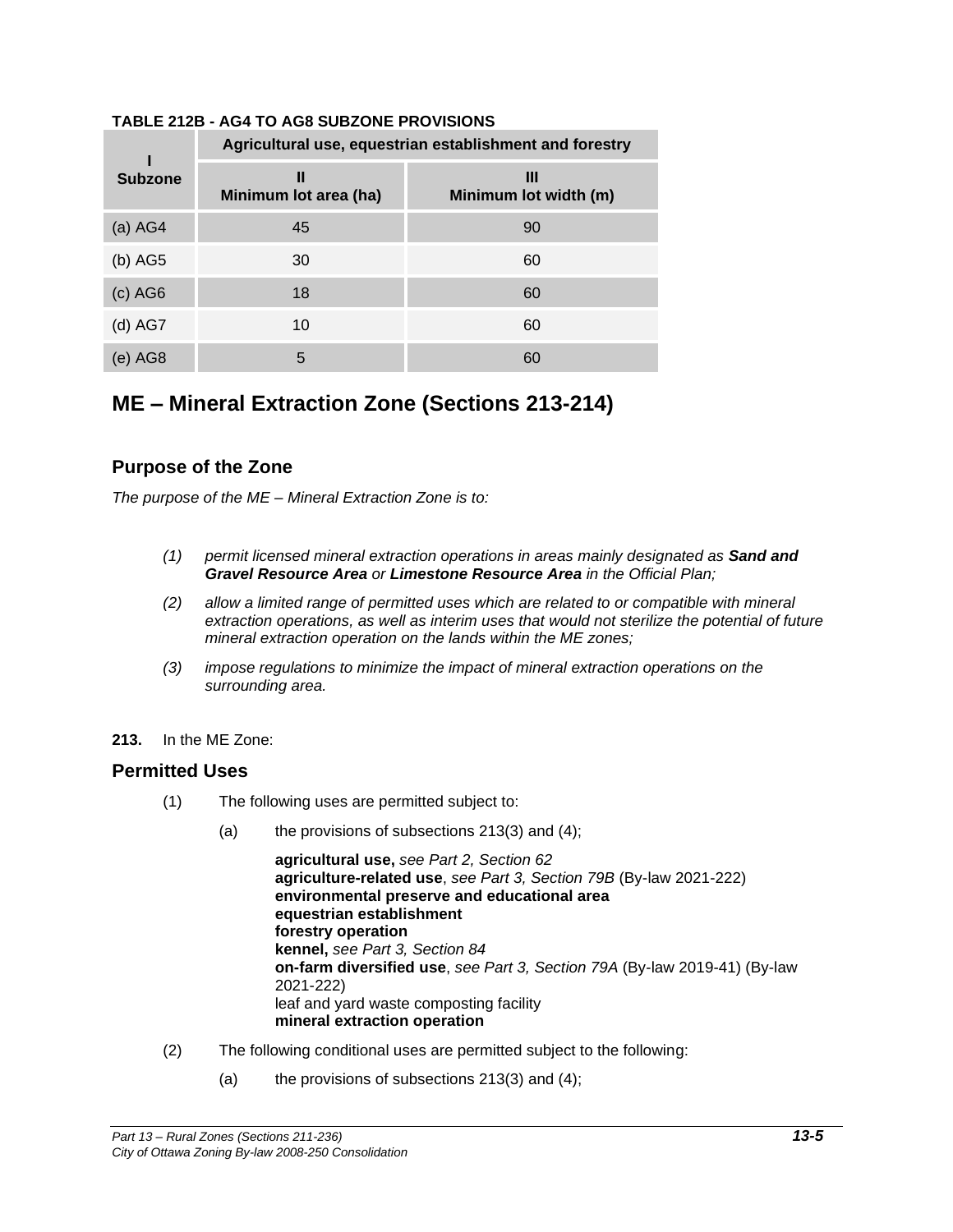- (b) the use is located on the same lot as an operating **mineral extraction operation;**
- (c) the use **mobile home** is for a security guard or caretaker;
- (d) the **waste processing and transfer facility** is limited to inert construction materials such as concrete and asphalt;

one **mobile home waste processing and transfer facility**

## **Zone Provisions**

(3) Zone provisions are set out in Table 213 below.

## **TABLE 213 - ME ZONE PROVISIONS**

| <b>ZONING MECHANISMS</b>                                     | Ш<br><b>ZONE PROVISIONS</b>                                                 |                        |
|--------------------------------------------------------------|-----------------------------------------------------------------------------|------------------------|
|                                                              | (i) Farm produce<br>outlet associated<br>with an agricultural<br><b>use</b> | (ii) All other<br>uses |
| (a) Minimum lot width (m)                                    | 30                                                                          |                        |
| (b) Minimum lot area (ha)                                    | 10                                                                          |                        |
| (c) Maximum gross floor area (m <sup>2</sup> )               | 28                                                                          | not applicable         |
| (c) Minimum front yard setback (m)                           | 6                                                                           | 30                     |
| (d) Minimum rear yard setback (m)                            | 15                                                                          |                        |
| (e) Minimum interior side yard setback (m)                   | 15                                                                          |                        |
| (f) Minimum corner side yard setback (m)                     | 30                                                                          |                        |
| (g) Maximum height (m)                                       | 15                                                                          |                        |
| (h) Minimum width of landscaped area along all lot lines (m) | 15                                                                          |                        |

- (4) For other applicable provisions, see Part 2- General Provisions, Part 3- Specific Use Provisions and Part 4- Parking, Queuing and Loading Provisions.
- (5) Agriculture-related uses are permitted only a lot of 10 hectares or greater. (By-law 2021- 222)

# **ME SUBZONES**

**214.** In the ME Zone, the following subzones apply: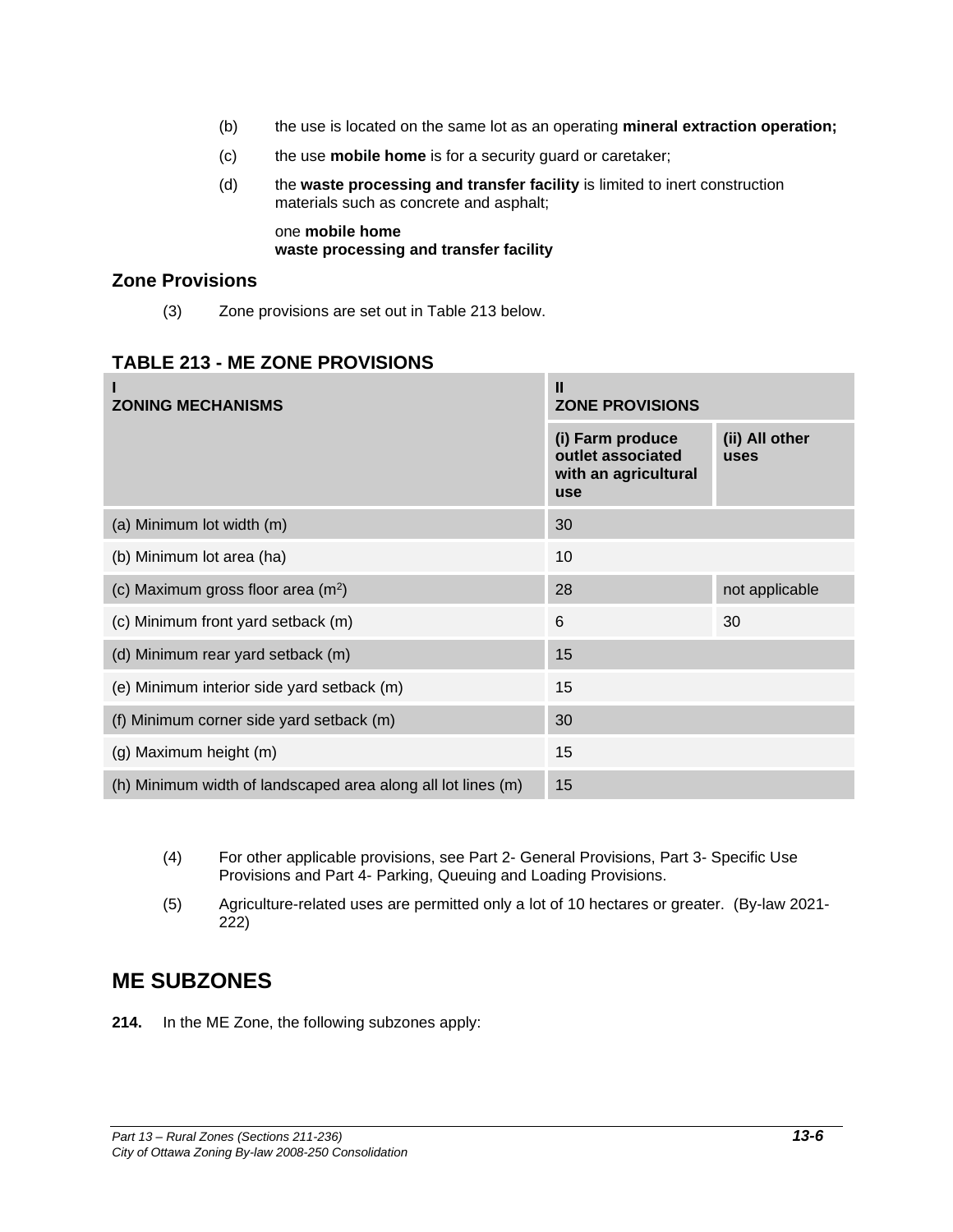## **ME1 SUBZONE – MINERAL EXTRACTION OPERATION WITH DETACHED DWELLING**

- (1) In the ME1 Subzone:
	- (a) the following are additional permitted uses:

one detached **dwelling home-based business**, *see Part 5, Section 127*

(b) Despite the regulations of Table 213, in the ME1 subzone the detached **dwelling** must provide a minimum front yard setback of 15 m and a maximum front yard setback of 45 m. The purpose of these setbacks is to ensure that the detached **dwelling** is located near the road to minimize encroachment onto potential mineral aggregate resources in order to permit mineral extraction on other portions of the lands not located in close proximity to the dwelling.

## **ME2 SUBZONE – MINERAL EXTRACTION OPERATION - PIT ONLY**

(2) In the ME2 Subzone the use **mineral extraction operation** shall be limited to a pit.

## **ME3 SUBZONE – MINERAL EXTRACTION OPERATION – PIT ONLY WITH DETACHED DWELLING**

- (3) In the ME3 Subzone:
	- (a) the use **mineral extraction operation** shall be limited to a pit
	- (b) the following are additional permitted uses:

one detached **dwelling home-based business**, *see Part 5, Section 127*

(c) Despite the regulations of Table 213, in the ME3 subzone the detached **dwelling** must provide a minimum front yard setback of 15 m and a maximum front yard setback of 45 m. The purpose of these setbacks is to ensure that the detached **dwelling** is located near the road to minimize encroachment onto potential mineral aggregate resources in order to permit mineral extraction on other portions of the lands not located in close proximity to the dwelling.

# **MR – Mineral Aggregate Reserve Zone (Sections 215-216)**

## **Purpose of the Zone**

*The purpose of the MR – Mineral Aggregate Reserve Zone is to:*

- *(1) identify those areas that are designated as Sand and Gravel Resource Area or Limestone Resource Area in the Official Plan for which at present there is no licensed mineral extraction operations, and are not along a rural truck route;*
- *(2) identify those lands where as yet unexploited mineral aggregate resources exist, until a request is made for a rezoning to the Mineral Extraction – ME zone to permit a mineral extraction operation;*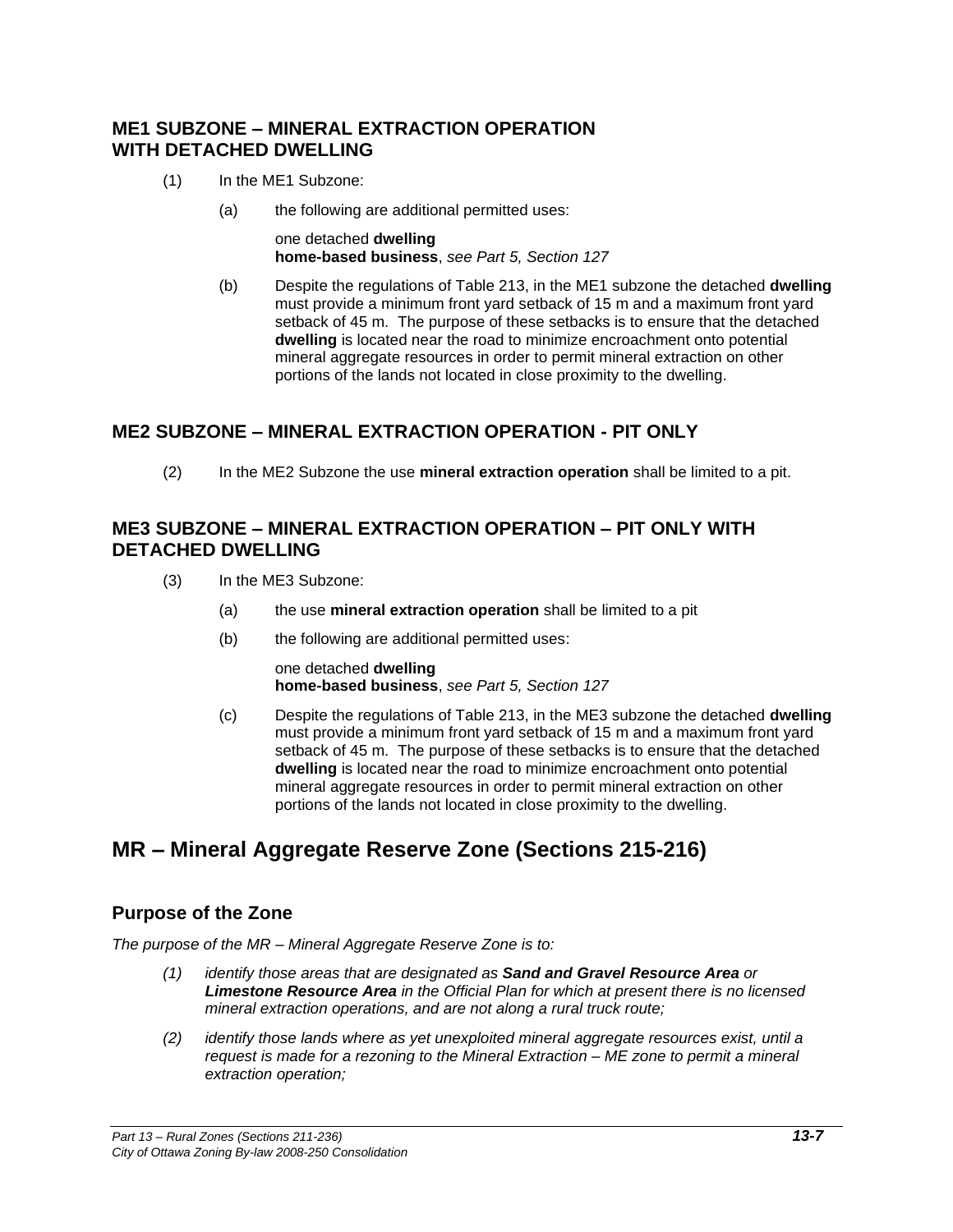- *(3) allow for an interim period a limited range of permitted uses of a nature that would not sterilize the potential of future mineral extraction operation on the lands or neighbouring lands; and,*
- *(4) impose regulations reflective of the ME zone as lands in the MR zone may potentially be rezoned to ME to permit mineral extraction operations.*
- **215.** In the MR Zone:

#### **Permitted Uses**

- (1) The following uses are permitted subject to:
	- (a) the provisions of subsections 215(2) and (3);

**agricultural use,** *see Part 2, Section 62*  **agriculture-related use**, *see Part 3, Section 79B* (By-law 2021-222) **environmental preserve and educational area equestrian establishment forestry operation kennel,** *see Part 3, Section 84* **on-farm diversified use**, *see Part 3, Section 79A* (By-law 2019-41) (By-law 2021- 222)

## **Zone Provisions**

(2) The use provisions are set out in the subsections 215(2) and (3) below:

| <b>ZONING MECHANISMS</b>                   | Ш<br><b>ZONE PROVISIONS</b>                                       |                     |  |
|--------------------------------------------|-------------------------------------------------------------------|---------------------|--|
|                                            | (i) Farm produce<br>outlet associated with<br>an agricultural use | (ii) All other uses |  |
| (a) Minimum lot width (m)                  | 30                                                                |                     |  |
| (b) Minimum lot area (ha)                  | 10                                                                |                     |  |
| (c) Maximum gross floor area $(m2)$        | 28                                                                | not applicable      |  |
| (c) Minimum front yard setback (m)         | 6                                                                 | 30                  |  |
| (d) Minimum rear yard setback (m)          | 15                                                                |                     |  |
| (e) Minimum interior side yard setback (m) | 15                                                                |                     |  |
| (f) Minimum corner side yard setback (m)   | 30                                                                |                     |  |
| (g) Maximum height (m)                     | 15                                                                |                     |  |

## **TABLE 215 - MR ZONE PROVISIONS**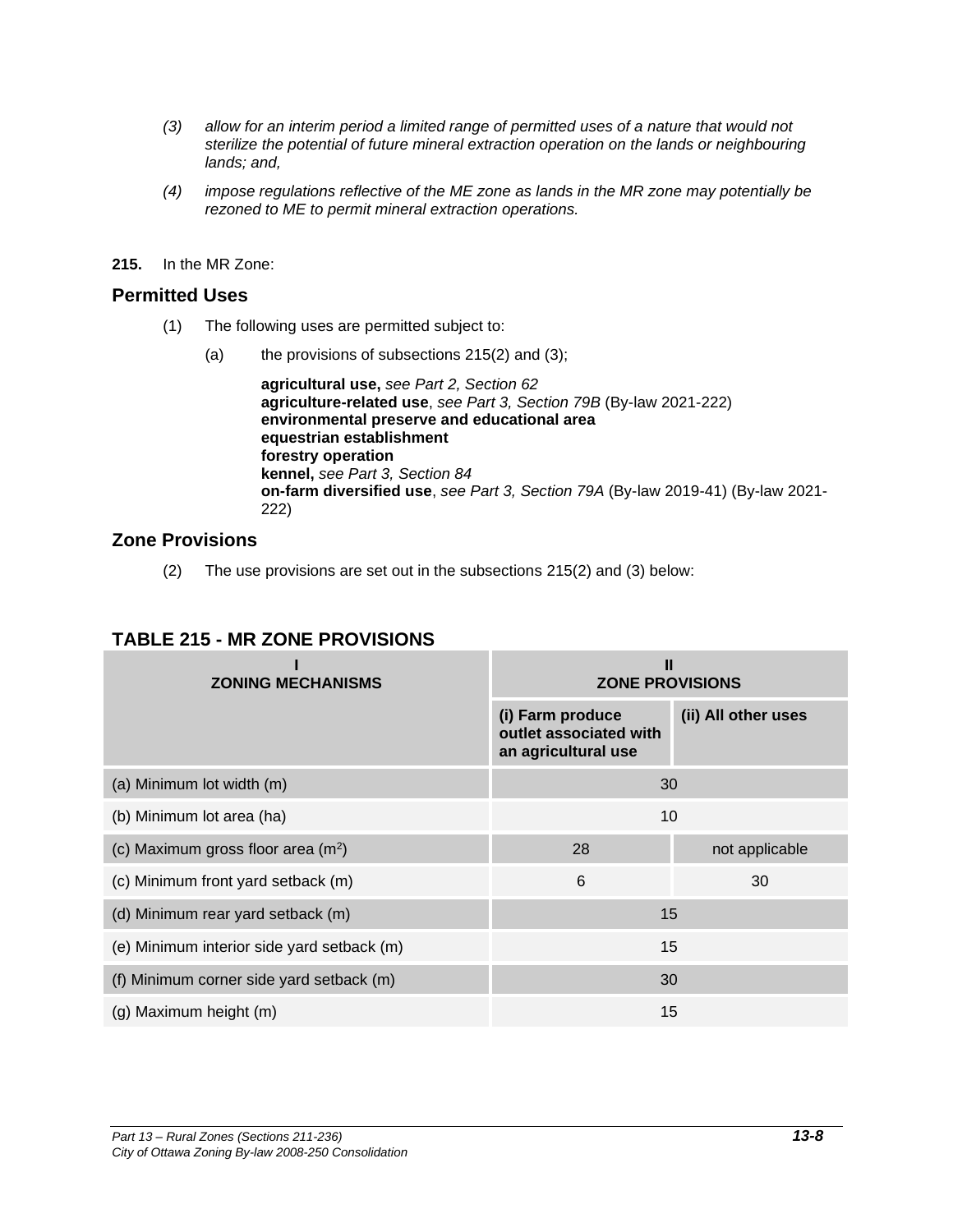- (3) For other applicable provisions, see Part 2- General Provisions, Part 3- Specific Use Provisions and Part 4- Parking, Queuing and Loading Provisions.
- (4) Agriculture-related uses are permitted only a lot of 10 hectares or greater. (By-law 2021- 222)

## **MR SUBZONES**

**216.** In the MR Zone, the following subzones apply:

#### **MR1 – MINERAL AGGREGATE RESERVE WITH DETACHED DWELLING**

- (1) In the MR1 Subzone:
	- (a) the following uses are also permitted:

one detached **dwelling home-based business,** *see Part 5, Section 127*

(b) Despite the regulations of Table 215 in the MR1 subzone the detached **dwelling** must provide a minimum front yard setback of 15 m and a maximum front yard setback of 45 m. The purpose of these setbacks is to ensure that the detached **dwelling** is located near the road to minimize encroachment onto potential mineral aggregate resources in order to permit mineral extraction on other portions of the lands not located in close proximity to the dwelling.

# **RC - Rural Commercial Zone (Sections 217-218)**

## **Purpose of the Zone**

*The purpose of the RC – Rural Commercial Zone is to:*

- *(1) permit the development of highway and recreational commercial uses which serve the rural community and visiting public in areas mainly designated as General Rural Area, Village and Carp Road Corridor Rural Employment Area in the Official Plan;*
- *(2) accommodate a range of commercial uses including services for the traveling public as well as agriculture-related, vehicle-oriented and construction products and services;*
- *(3) permit research facilities in areas designated Greenbelt Employment and Institutional Area in the Official Plan, and*
- *(4) regulate development in a manner that has a minimal impact on the surrounding rural area or villages.*

#### **217.** In the RC Zone:

#### **Permitted Uses**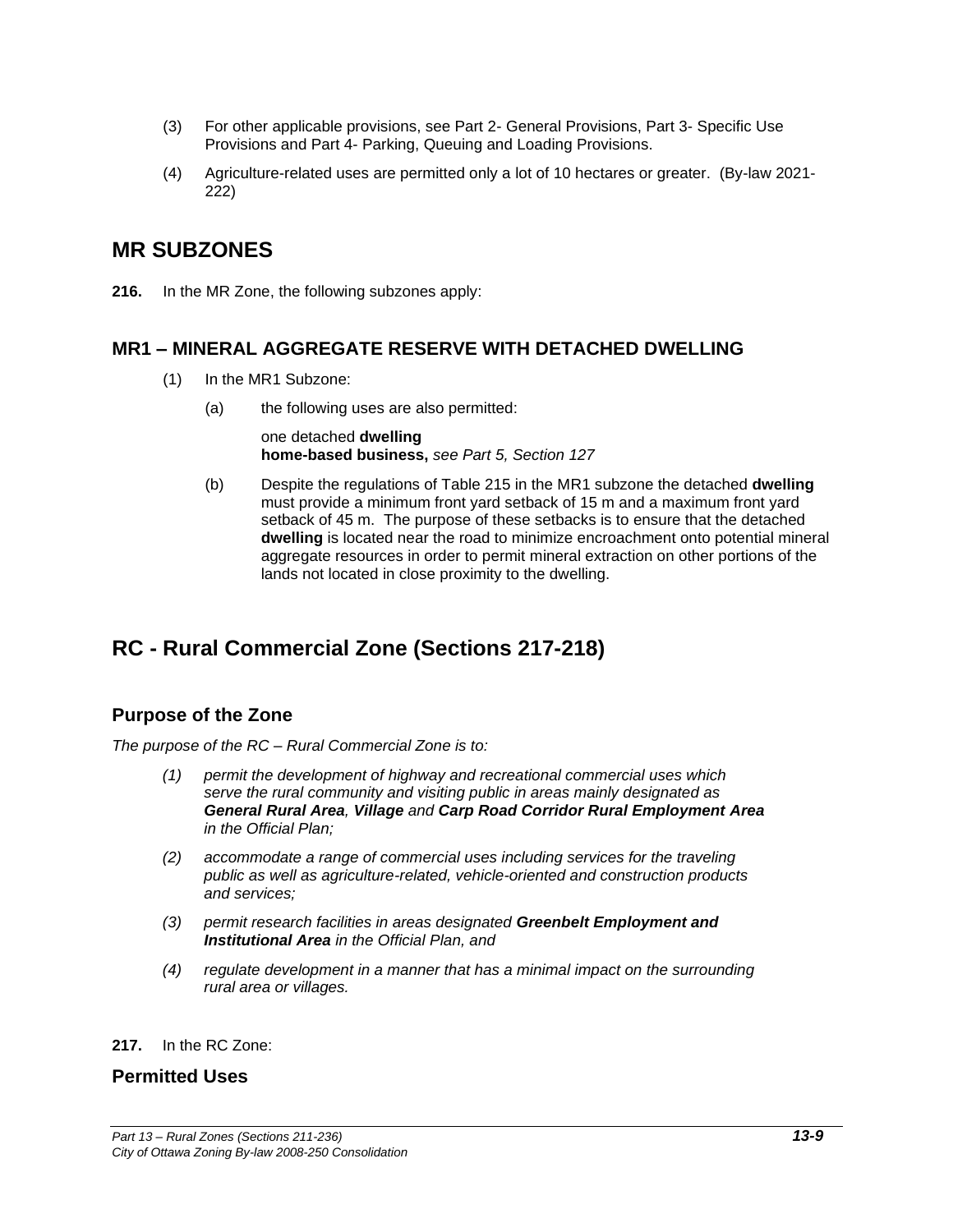- (1) The following uses are permitted subject to:
	- (a) the provisions of subsection  $217(3)$  to  $(5)$ ;
	- (b) despite the definition amusement park, a go-cart track is not permitted in an RC zone which abuts in whole or in part any VM, V1, V2 or V3 zone;
	- (c) retail store is limited to the sale of agricultural, construction, gardening or landscaping-related products, equipment or supplies;
	- (d) the detached dwelling or dwelling unit is limited to one in total and must be accessory to a permitted use;

**amusement centre amusement park animal care establishment animal hospital artist studio automobile rental establishment automobile dealership automobile service station bar campground car wash** click and collect facility (By-law 2016-289) detached **dwelling dwelling** unit **gas bar heavy equipment and vehicle sales, rental and servicing hotel kennel,** *see Part 3, Section 84* **parking lot restaurant retail food store, limited to a farmers' market** (By-law 2016-134) **retail store storefront industry**, *see Part 3, Section 99* (By-law 2018-171) **warehouse** (By-law 2013-58)

- (e) no single commercial use can occupy more than  $2500 \text{ m}^2$  of gross leasable floor area on any lot in a RC zone in a village shown on Schedule 9. (Bylaw 2013-58) (By-law 2017-148)
- (f) Where an outdoor farmers' market is located on a lot with another use, the primary or subzone provisions do not apply and the farmers' market may only by located in a:
	- (i) parking lot;
	- (ii) yard abutting a parking lot; and,
	- (iii) front of corner side yard;

associated with the other use. (By-law 2016-134)

## **Conditional Permitted Uses**

(2) The following conditional uses are permitted subject to the following: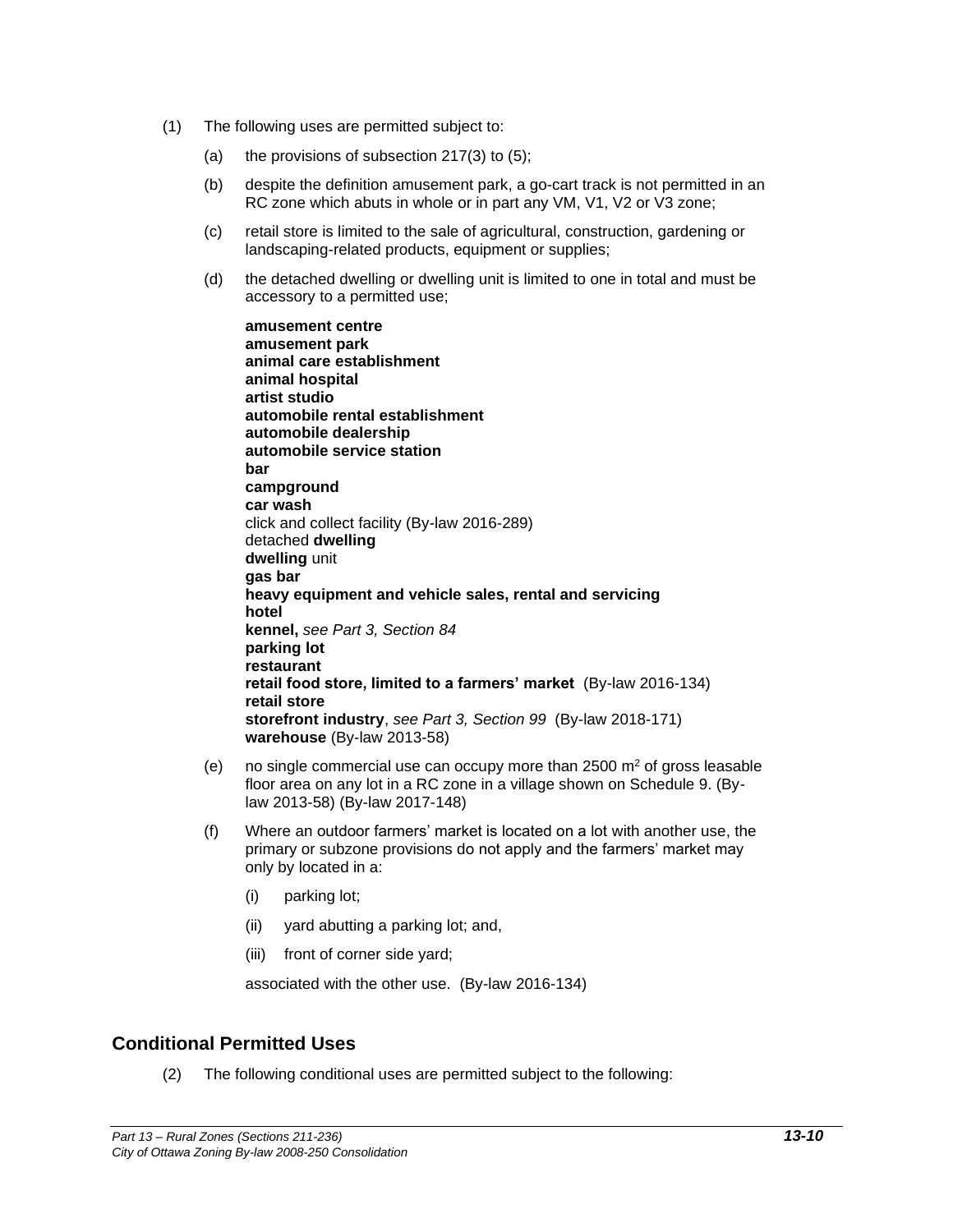- (a) the provisions of subsection  $217(3)$  to  $(5)$ ;
- (b) provided that they are located in the same building or on the same lot as a permitted use;

**bank machine convenience store drive-through facility personal service business**

## **Zone Provisions**

(3) Zone provisions are set out in Table 217 below.

#### **TABLE 217 - RC ZONE PROVISIONS** (By-law 2021-215)

| <b>ZONING MECHANISMS</b>                    |                              | Ш<br><b>PROVISIONS</b>                                                                                                                                                                           |  |
|---------------------------------------------|------------------------------|--------------------------------------------------------------------------------------------------------------------------------------------------------------------------------------------------|--|
| (a) Minimum lot area $(m^2)$                |                              | 4000                                                                                                                                                                                             |  |
| (b) Minimum lot width (m)                   |                              | 30                                                                                                                                                                                               |  |
| (c) Minimum front yard setback (m)          |                              | 10                                                                                                                                                                                               |  |
| (d) Minimum<br>interior side yard           | Abutting<br>residential zone | 4.5                                                                                                                                                                                              |  |
| setback (m)                                 | All other zones              | 3                                                                                                                                                                                                |  |
| (e) Minimum corner side yard setback<br>(m) |                              | 6                                                                                                                                                                                                |  |
| (f) Minimum rear yard setback (m)           |                              | 10                                                                                                                                                                                               |  |
| (g) Maximum height (m)                      |                              | 11                                                                                                                                                                                               |  |
| (h) Maximum lot coverage (%)                |                              | 25                                                                                                                                                                                               |  |
| (i) Landscaping of yards                    |                              | -required front and corner side yards to be landscaped, except<br>for driveways crossing the front or corner side yard leading to a<br>parking area                                              |  |
| (j) Outdoor storage                         |                              | -outdoor storage permitted in interior side and rear yard only;<br>must be screened and concealed from view from abutting<br>streets and from abutting non-commercial or non-industrial<br>zones |  |

- (4) For other applicable provisions, see Part 2 General Provisions, Part 3 Specific Use Provisions and Part 4 - Parking, Queuing and Loading Provisions.
- (5) It should be noted that lots serviced by private services may require lot sizes larger than that necessary to meet zone provisions in order to accommodate the servicing systems capable of handling the increased levels of water consumption and sewage generation that may be associated with these uses.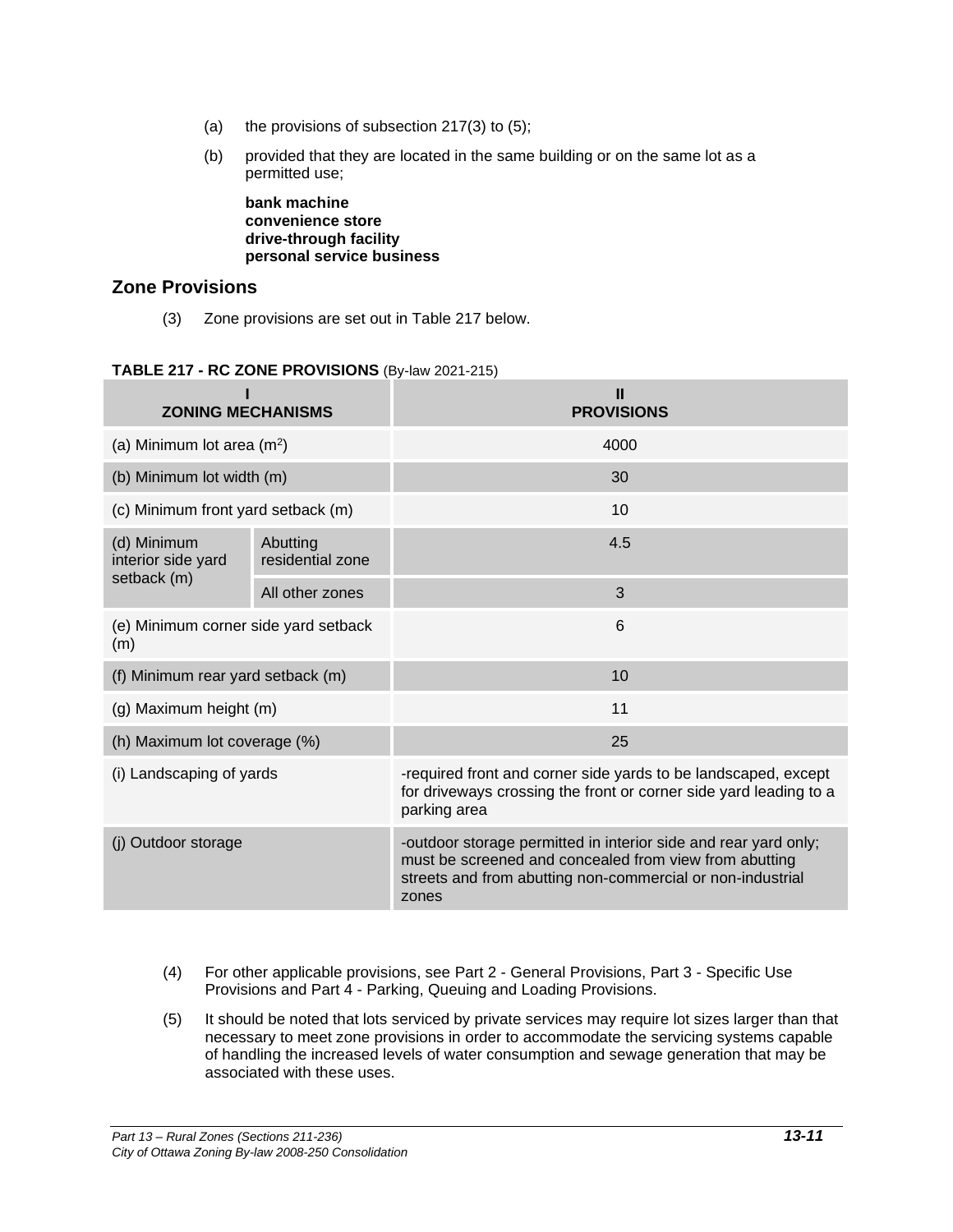## **RC SUBZONES**

- **218.** In the RC Zone the following subzones apply:
	- (1) Zone provisions are set out in Table 218A below.

## **TABLE 218A - RC1 to RC4 SUBZONE PROVISIONS** (By-law 2019-41)

| <b>ZONING MECHANISMS</b>                         |                                           | <b>PROVISIONS</b>                                                                                                                                                                                 |                      |                              |                     |
|--------------------------------------------------|-------------------------------------------|---------------------------------------------------------------------------------------------------------------------------------------------------------------------------------------------------|----------------------|------------------------------|---------------------|
|                                                  |                                           | $\mathbf{I}$<br>RC <sub>1</sub>                                                                                                                                                                   | Ш<br>RC <sub>2</sub> | <b>IV</b><br>RC <sub>3</sub> | $\mathbf{V}$<br>RC4 |
| (a) Minimum lot area $(m2)$                      |                                           | 1350                                                                                                                                                                                              | 2000                 | 8000                         | 20,000              |
| (b) Minimum lot width (m)                        |                                           | 20                                                                                                                                                                                                | 30                   | 60                           | 90                  |
| (c) Minimum front yard setback (m)               |                                           | 7.5                                                                                                                                                                                               | 10                   | 10                           | 10                  |
| (d) Minimum<br>interior side yard                | (i) abutting a<br>residential use or zone | 4.5                                                                                                                                                                                               | 4.5                  | 6                            | 6                   |
| setback (m)                                      | (ii) all other cases                      | $\mathbf{3}$                                                                                                                                                                                      | 3                    | 6                            | 6                   |
| (e) Minimum rear yard setback (m)                |                                           | 7.5                                                                                                                                                                                               | 10                   | 10                           | 10                  |
| (f) Minimum corner side yard setback (m)         |                                           | 7.5                                                                                                                                                                                               | 7.5                  | 10                           | 10                  |
| (g) Maximum principal building height            |                                           | 11                                                                                                                                                                                                | 11                   | 11                           | 11                  |
| (h) Maximum lot coverage (%)                     |                                           | 30                                                                                                                                                                                                | 30                   | 20                           | 15                  |
| (i) Landscaping of yards                         |                                           | -required front and corner side yards to be landscaped,<br>except for driveways crossing the front or corner side yard<br>leading to a parking area                                               |                      |                              |                     |
| (j) Outdoor storage                              |                                           | -outdoor storage permitted in interior side and rear yard<br>only; must be screened and concealed from view from<br>abutting streets and from abutting non-commercial or non-<br>industrial zones |                      |                              |                     |
| (k) Further permitted uses (By-law 2014-<br>166) |                                           | -light industrial<br>-printing plant<br>-service and repair shop<br>-research and development centre<br>-office                                                                                   |                      |                              |                     |

## **RC5 SUBZONE - CAMPGROUNDS**

- (2) In the RC5 subzone:
	- (a) despite Section 217(1) the following uses only are permitted;
	- (b) despite the definition **marine facility** the storage, servicing, repair, or sale or rental of boats is also allowed, along with the sale of marine fuels;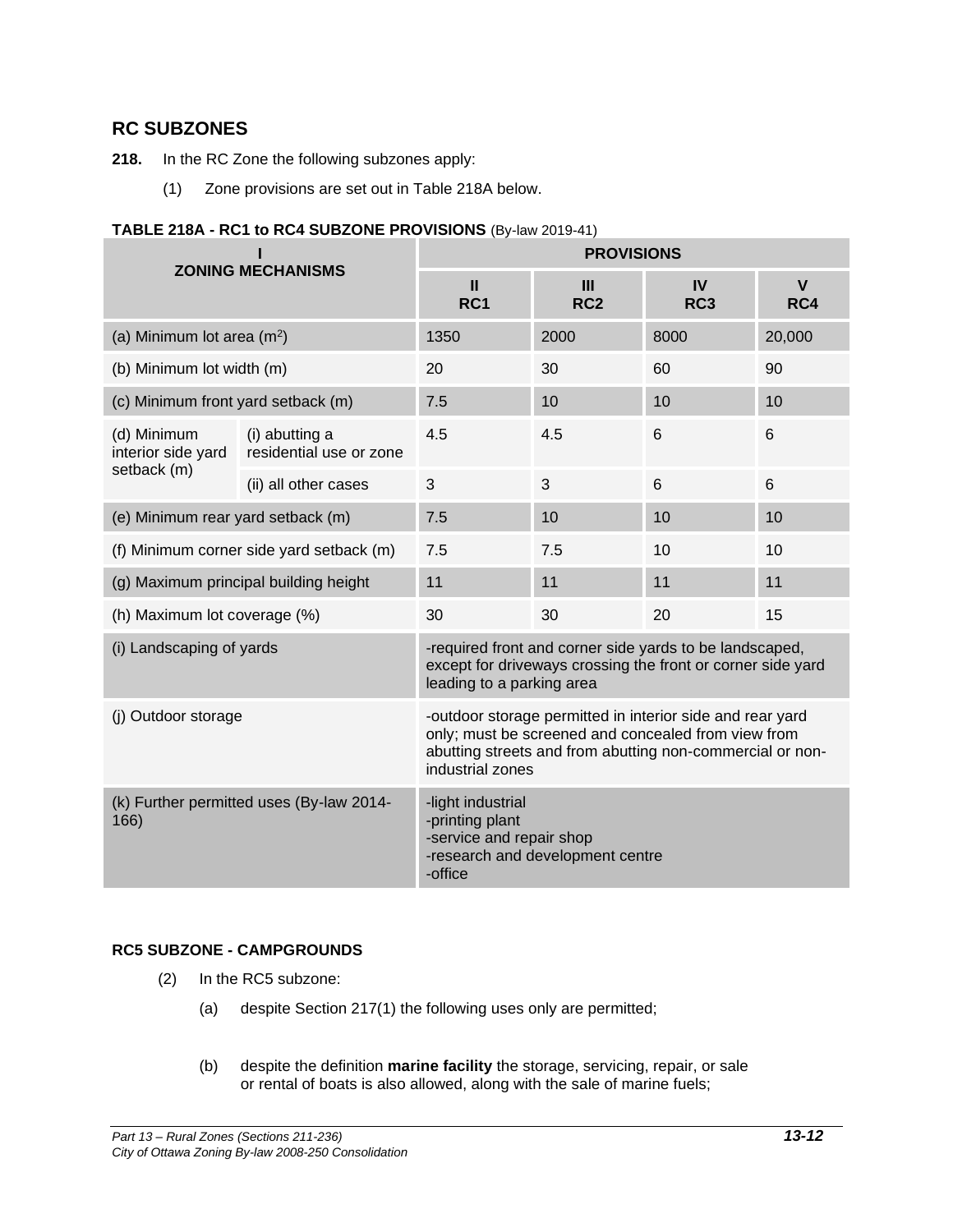- (c) despite the definition **campground** this may include cabins and chalets;
- (d) the **dwelling** unit is limited to one in total;

**campground dwelling** unit **marine facility park retail food store, limited to a farmers' market** (By-law 2016-134)

- (e) Where an outdoor farmers' market is located on a lot with another use, the primary or subzone provisions do not apply and the farmers' market may only by located in a:
	- (i) parking lot;
	- (ii) yard abutting a parking lot; and,
	- (iii) front or corner side yard

associated with the other use. (By-law 2016-134)

- (3) The following conditional uses only are permitted subject to the following:
	- (a) provided that they are located in the same building or on the same lot as a permitted use;
	- (b) only one **dwelling** unit as permitted in subsection 218(2) or one detached **dwelling** is permitted, not both; **restaurant** one detached **dwelling**
- (4) The RC4 subzone provisions are set out in Table 218A shall apply for the RC5 subzone.

#### **RC6 AND RC7 SUBZONES – CARP ROAD CORRIDOR (CONVENIENCE COMMERCIAL NODES)**

- (5) In the RC6 and RC7 subzones:
	- (a) the **retail store** is limited to a convenience store and to the sale of goods, products, equipment, supplies or services manufactured, processed, assembled, packaged or delivered by a permitted use, or the sale of previously prepared materials used in the manufacturing, processing, assembly, packaging or delivery of finished parts, finished products or services; (By-law 2014-166)
	- (b) the following uses are also permitted:

**bank office retail store** (By-law 2019-338)

- (6) The RC6 and RC7 subzone provisions apply as follows:
	- (a) for the RC6 subzone the provisions of the RC2 subzone in Table 218A apply;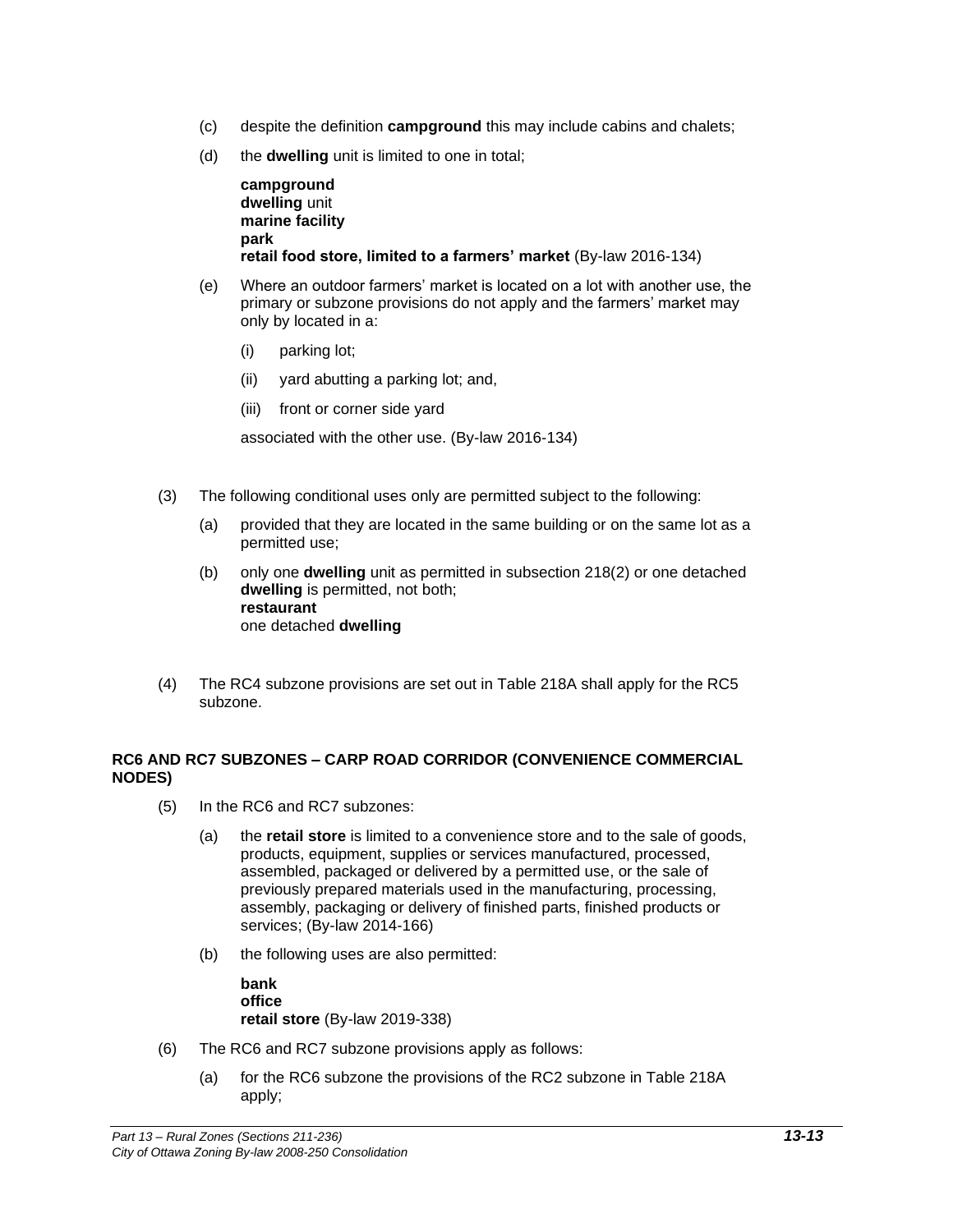(b) for the RC7 subzone the provisions of the RC zone in Table 217 apply.

#### **RC8 AND RC9 SUBZONES – CARP ROAD CORRIDOR (HIGHWAY COMMERCIAL RESTRICTED)**

- (7) In the RC8 and RC9 subzones:
	- (a) the **automobile service station** may not retail fuel;
	- (b) the following uses are prohibited:

**bar gas bar kennel,** *see Part 3, Section 84* **restaurant**

(c) the following uses are also permitted:

**light industrial printing plant service and repair shop research and development centre office** (By-law 2014-166)

- (d) retail store is limited to the sale of agricultural, construction, gardening or landscaping-related products, equipment or supplies; and to the sale of goods, products, equipment, supplies or services manufactured, processed, assembled, packaged or delivered by a permitted use, or the sale of previously prepared materials used in the manufacturing, processing, assembly, packaging or delivery of finished parts, finished products or services. (By-law 2014-166)
- (8) The RC8 and RC9 subzone provisions apply as follows:
	- (a) for the RC8 subzone the provisions of the RC2 subzone in Table 218A apply;
	- (b) for the RC9 subzone the provisions of the RC zone in Table 217 apply.

#### **RC10 SUBZONE – GREENBELT EMPLOYMENT AREAS**

- (9) In the RC10 subzone:
	- (a) despite Section 217(1) the following uses only are permitted:
	- (b) the uses **day care** and **technology industry** must be accessory to a **research and development centre**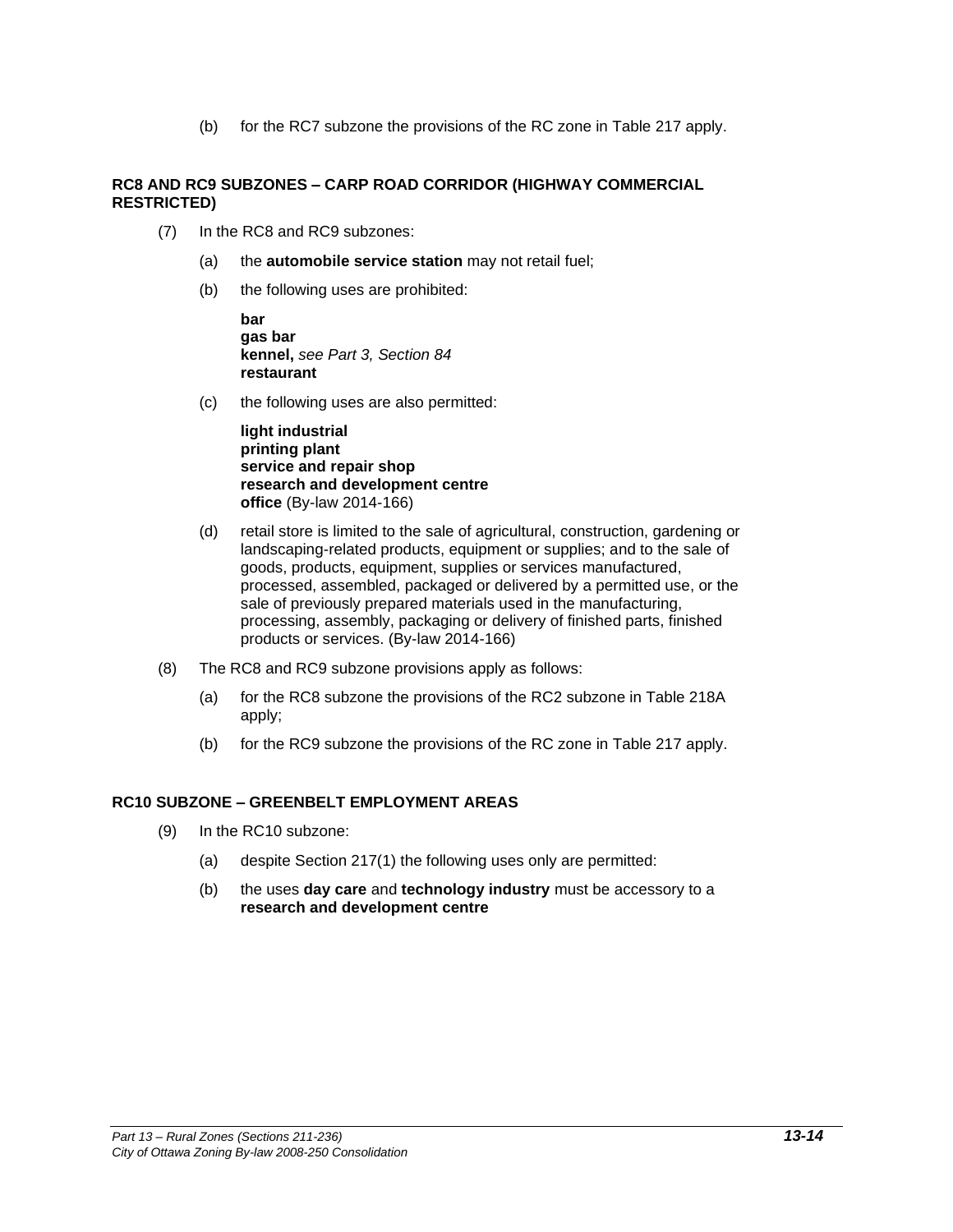**agricultural use***, see Part 2, Section 62* **agriculture-related use**, *see Part 3, Section 79B* (By-law 2021-222) **day care environmental preserve and education area forestry use on-farm diversified use**, *see Part 3, Section 79A* (By-law 2019-41) (Bylaw 2021-222) **research and development centre technology industry retail food store, limited to a farmers' market** (By-law 2016-134)

- (c) zone provisions are set out in Table 218B below.
- (d) Where an outdoor farmers' market is located on a lot with another use, the primary or subzone provisions do not apply and the farmers' market may only by located in a:
	- (i) parking lot;
	- (ii) yard abutting a parking lot; and,
	- (iii) front or corner side yard;

associated with the other use. (By-law 2016-134)

#### **TABLE 218B - RC10 SUBZONE PROVISIONS**

| <b>ZONING MECHANISMS</b>           | Ш<br><b>PROVISIONS</b>                                                                                                                                    |
|------------------------------------|-----------------------------------------------------------------------------------------------------------------------------------------------------------|
| (a) Lot area (ha)                  | 1.0                                                                                                                                                       |
| (b) Lot frontage (m)               | 75                                                                                                                                                        |
| (c) Front yard setback (m)         | 10                                                                                                                                                        |
| (d) Interior side yard setback (m) | 10                                                                                                                                                        |
| (e) Corner side yard setback (m)   | 10                                                                                                                                                        |
| (f) Rear yard setback (m)          | 10                                                                                                                                                        |
| (g) Height (m)                     | 20                                                                                                                                                        |
| (h) Lot coverage (%)               | 25                                                                                                                                                        |
| (i) Landscaping of yards           | -required front and corner<br>side yards to be landscaped,<br>except for driveways crossing<br>the front or corner side yard<br>leading to a parking area |
| (j) Outdoor storage                | -outdoor storage permitted in<br>interior side and rear yard<br>only; must be screened and<br>concealed from view from<br>abutting streets and from       |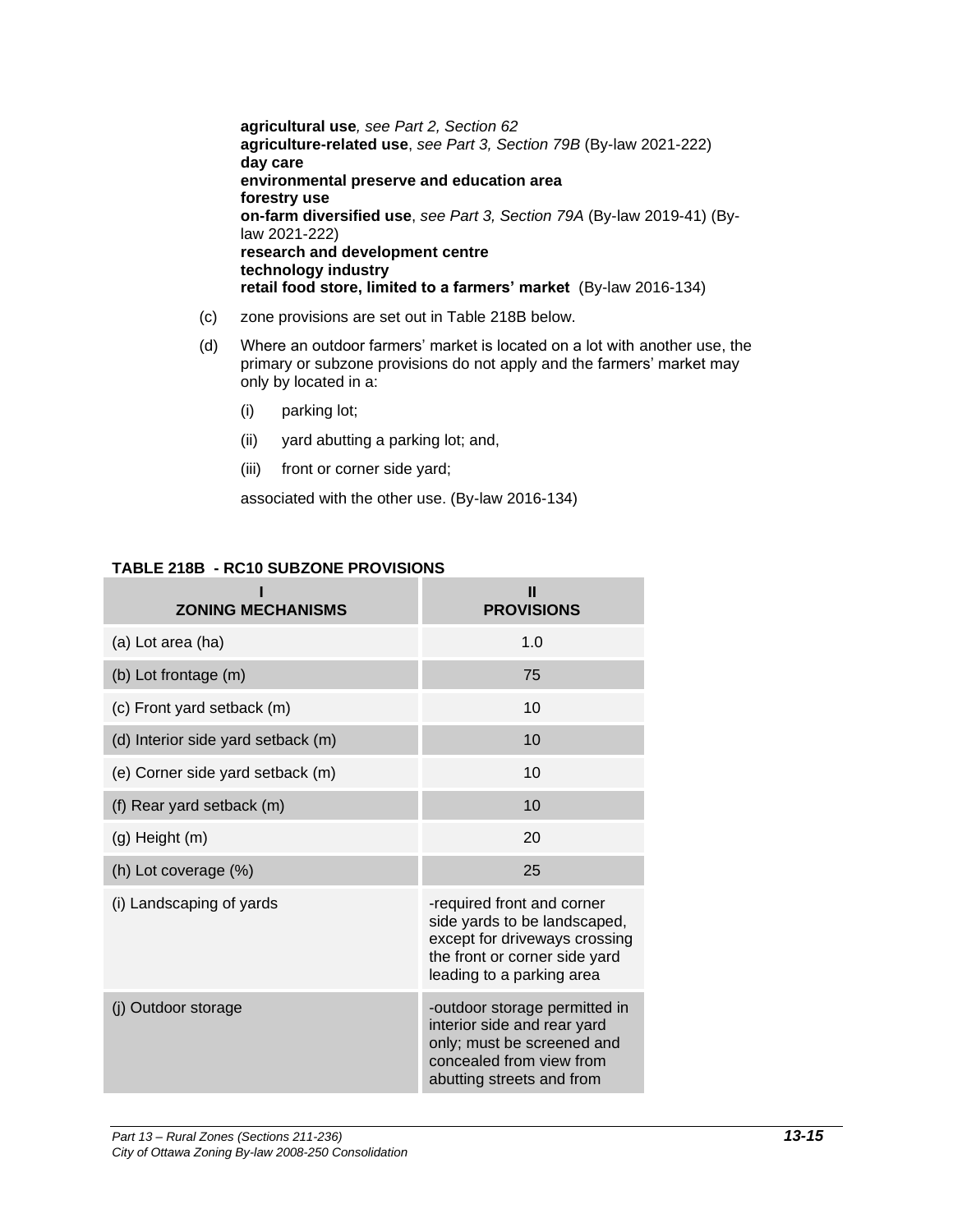| abutting non-commercial or |
|----------------------------|
| non-industrial zones       |

#### **RC11 SUBZONE**

- (10) In the RC11 subzone:
	- (a) despite the permitted uses in subsections 217(1) and (2) the following uses are the primary permitted uses:
		- **amusement centre artist studio automobile rental establishment automobile dealership automobile service station bank bed and breakfast establishment catering establishment convenience store drive-through facility dwelling unit funeral home gas bar heavy equipment and vehicle sales, rental and servicing light industrial use medical facility office personal service business place of assembly printing plant research and development centre restaurant retail store retail food store service and repair shop** (By-law 2014-166) (By-law 2019-338)
	- (b) zone provisions are set out in Table 218C below.

#### **TABLE 218C - RC11 SUBZONE PROVISIONS** (By-law 2021-325)

| <b>ZONING MECHANISMS</b>                         |                                              | Ш<br><b>PROVISIONS</b> |
|--------------------------------------------------|----------------------------------------------|------------------------|
| (a) Minimum lot area $(m^2)$                     |                                              | 1350                   |
| (b) Minimum lot width (m)                        |                                              | 20                     |
| (c) Minimum front yard setback (m)               |                                              | 6                      |
| (d) Minimum Interior<br>side yard setback<br>(m) | (i) abutting a<br>residential use or<br>zone | 6                      |
|                                                  | (ii) all other cases                         | 3                      |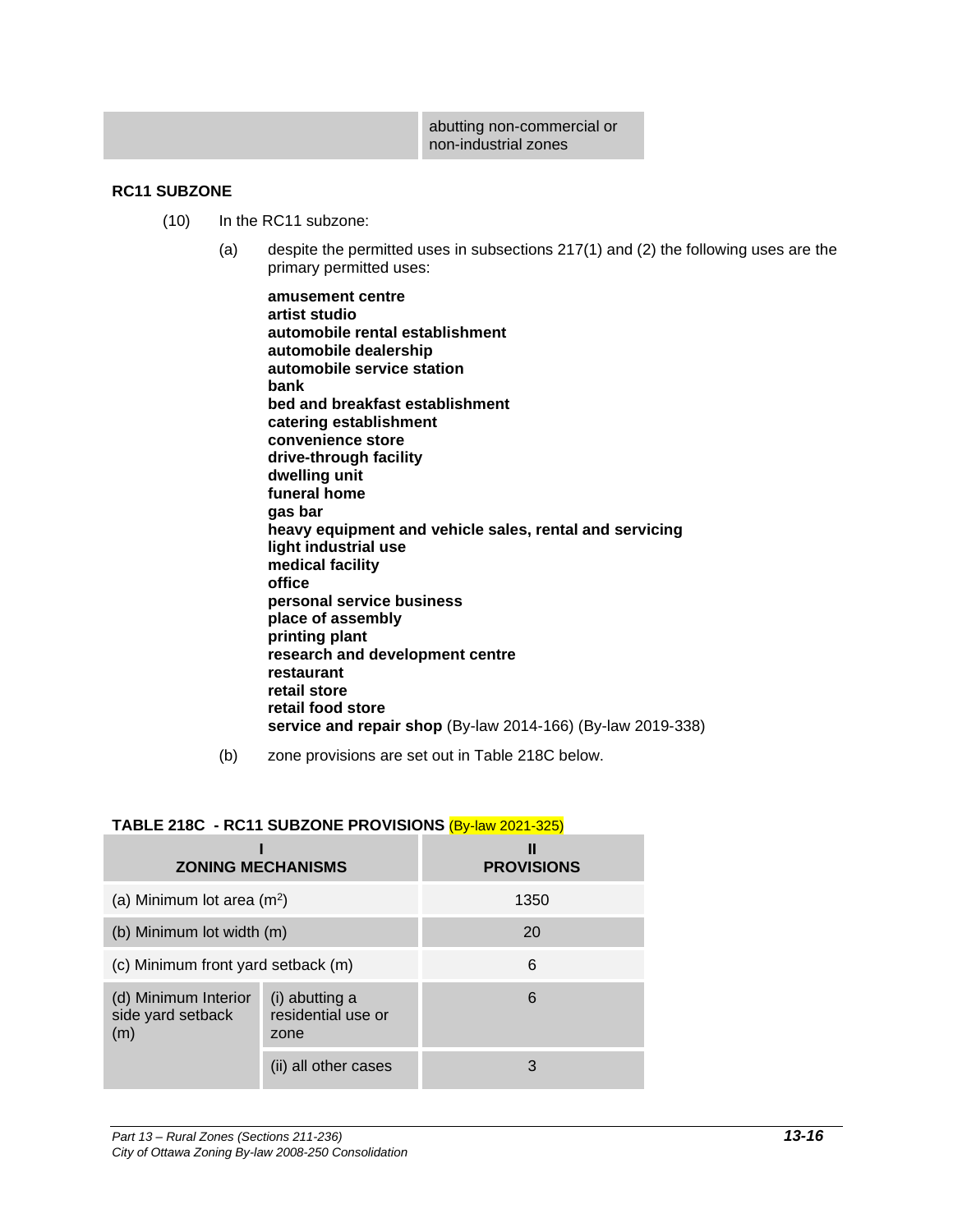| (e) Minimum Corner side yard setback (m) | 6<br>(By-law 2008-457)                                                                                                                                                                                    |
|------------------------------------------|-----------------------------------------------------------------------------------------------------------------------------------------------------------------------------------------------------------|
| (f) Minimum Rear yard setback (m)        | 6                                                                                                                                                                                                         |
| (g) Maximum Height (m)                   | 11                                                                                                                                                                                                        |
| (h) Maximum Lot coverage (%)             | 40                                                                                                                                                                                                        |
| (i) Landscaping of yards                 | -required front and corner<br>side yards to be landscaped,<br>except for driveways crossing<br>the front or corner side yard<br>leading to a parking area                                                 |
| (j) Outdoor storage                      | -outdoor storage permitted in<br>interior side and rear yard<br>only; must be screened and<br>concealed from view from<br>abutting streets and from<br>abutting non-commercial or<br>non-industrial zones |

## **RC12 SUBZONE – VILLAGES OF CUMBERLAND, METCALFE AND OSGOODE**

- (11) In the RC12 subzone:
	- (a) The following uses only are permitted: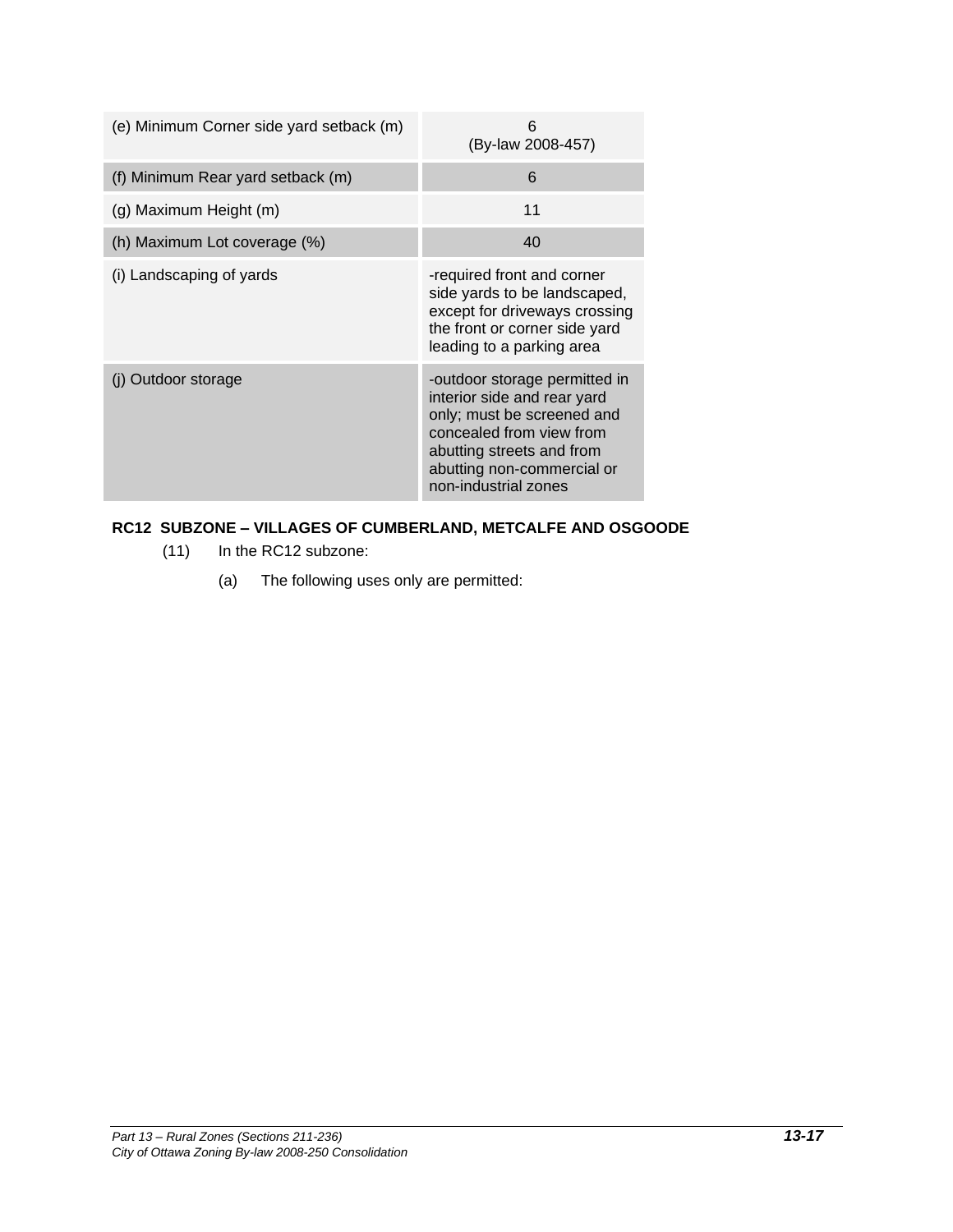**amusement centre animal care establishment animal hospital artist studio automobile rental establishment automobile dealership automobile service station bank bar car wash catering establishment cinema day care detached dwelling dwelling** unit (By-law 2015-190) **emergency service funeral home gas bar heavy equipment and vehicle sales, rental and servicing hotel instructional facility library medical facility municipal service centre office park parking lot personal brewing facility** (By-law 2019-41) **place of assembly place of worship** (By-law 2014-94) post office **recreational and athletic facility restaurant retail store retail food store service or repair shop theatre training centre urban agriculture,** *see Part 3, Section 82* (By-law 2017-148) **warehouse** (By-law 2019-338)

(b) The following conditional uses are also permitted provided that they are located in the same building or on the same lot as a permitted use:

**bank machine convenience store drive-through facility personal service business**; and

- (c) clause 217 (1)(c) and subsection 217 (3) do not apply.
- (d) retail sale of automobiles in association with an automobile service station must not exceed an amount equal to 10% of the lot area;
- (e) zone provisions are set out in Table 218D below: (By-law 2013-58) (By-law 2014- 94)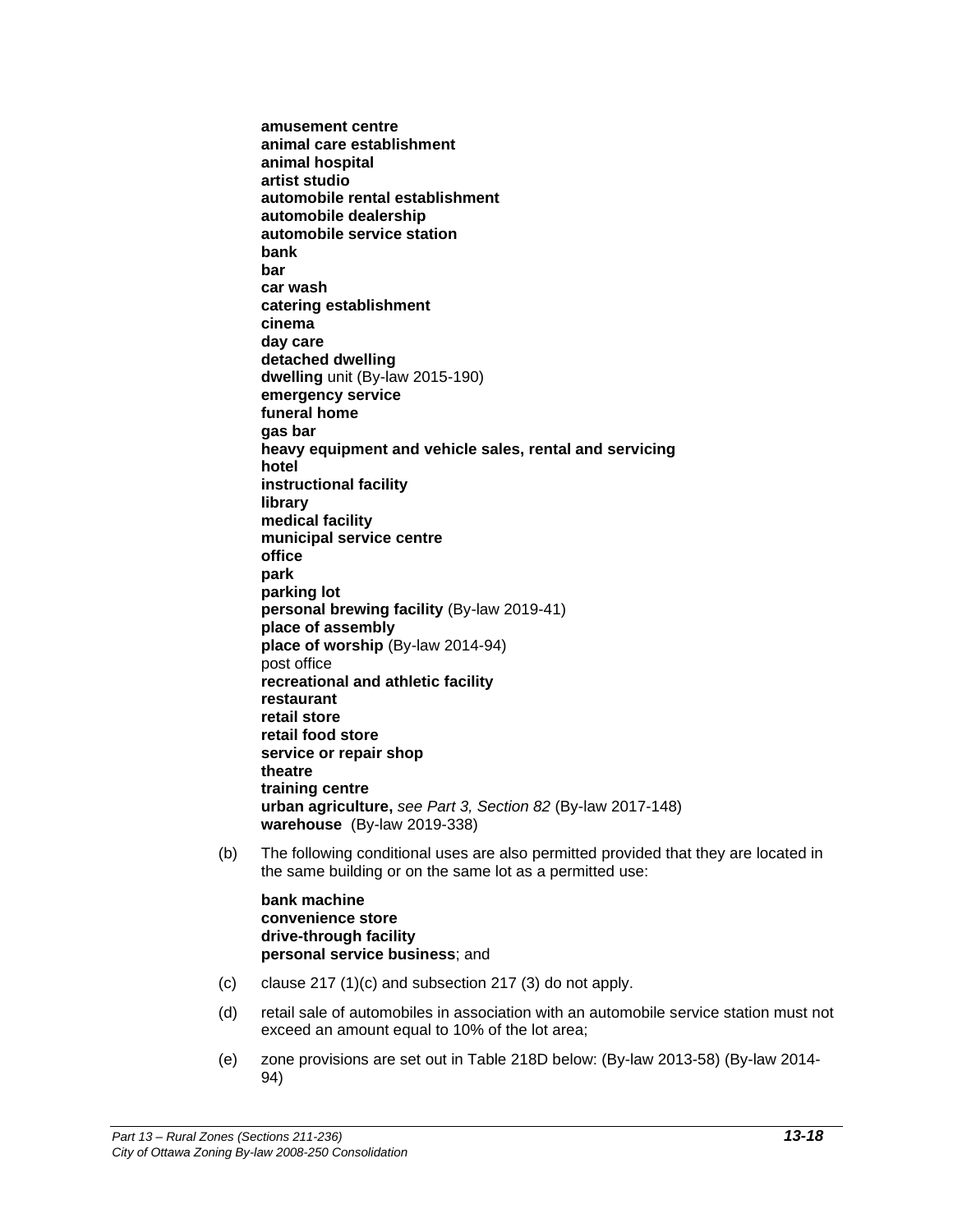| <b>ZONING MECHANISMS</b>                         |                                              | Ш<br><b>PROVISIONS</b>                                                                                                                                                            |
|--------------------------------------------------|----------------------------------------------|-----------------------------------------------------------------------------------------------------------------------------------------------------------------------------------|
| (a) Minimum lot area $(m^2)$                     |                                              | 1350                                                                                                                                                                              |
| (b) Minimum lot width (m)                        |                                              | 20                                                                                                                                                                                |
| (c) Minimum front yard setback (m)               |                                              | 6                                                                                                                                                                                 |
| (d) Minimum Interior<br>side yard setback<br>(m) | (i) abutting a<br>residential use or<br>zone | 6                                                                                                                                                                                 |
|                                                  | (ii) all other cases                         | 3                                                                                                                                                                                 |
| (e) Minimum Corner side yard setback (m)         |                                              | 6                                                                                                                                                                                 |
| (f) Minimum Rear yard setback (m)                |                                              | 7.5                                                                                                                                                                               |
| (g) Maximum Building Height (m)                  |                                              | 11                                                                                                                                                                                |
| (h) Landscaping of yards                         |                                              | -required front and corner<br>side yards to be soft<br>landscaped, except for<br>driveways crossing the front<br>or corner side yard leading to<br>a parking space                |
| (i) Outdoor storage                              |                                              | -outdoor storage permitted in<br>interior side and rear yard<br>only; must be screened and<br>concealed from view from<br>abutting streets and from<br>abutting residential zones |

## **TABLE 218D - RC12 SUBZONE PROVISIONS (By-law 2013-58)**

# **RG – Rural General Industrial Zone (Sections 219-220)**

## **Purpose of the Zone**

*The purpose of the RG – Rural General Industrial Zone is to:*

- *(1) permit the development of light industrial uses in areas mainly designated as General Rural Area, Village and Carp Road Corridor Rural Employment in the Official Plan;*
- *(2) accommodate a range of light industrial uses and limited service commercial uses for the travelling public; and,*
- *(3) regulate development in a manner that respects adjacent land uses and will have a minimal impact on the surrounding rural area.*

**219.** In the RG Zone:

## **Permitted Uses**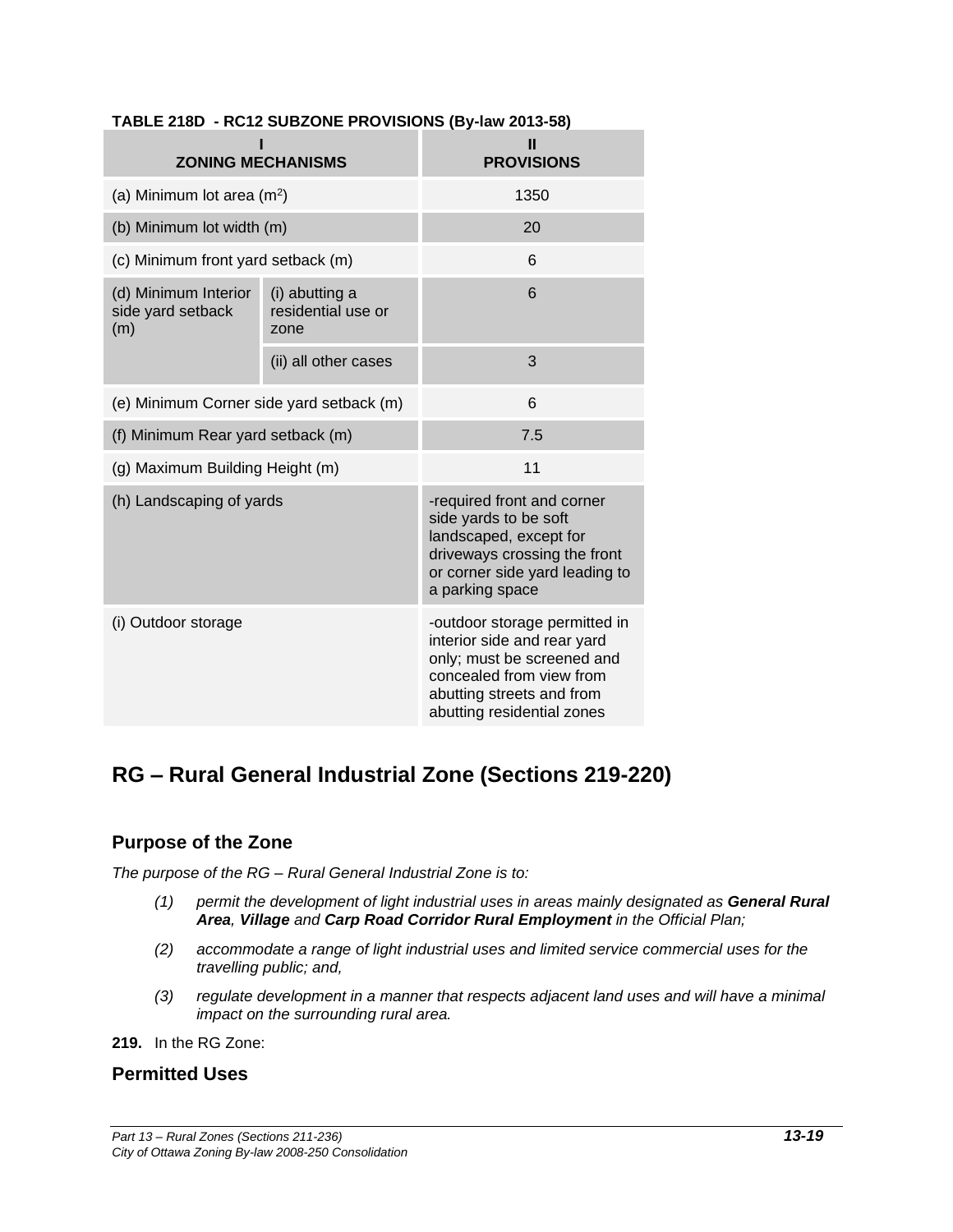- (1) The following uses are permitted subject to:
	- (a) the provisions of subsection  $219(3)$  to (5);
	- (b) the **dwelling** unit is limited to a caretaker;
	- (c) the **retail store** is limited to the sale of agricultural, construction, gardening or landscape-related products, equipment or supplies;

animal care establishment (By-law 2015-190) **animal hospital automobile body shop automobile dealership automobile service station Cannabis Production Facility**, and contained within a building that is not a greenhouse. (By-law 2019-222) **drive-through facility** (OMB Order #PL080959 issued March 18, 2010) **dwelling** unit **gas bar heavy equipment and vehicle sales, rental and servicing kennel,** *see Part 3,Section 84* leaf and yard waste composting facility **light industrial uses parking lot** printing plant **retail store service and repair shop storage yard** truck transport terminal warehouse waste processing and transfer facility (non-putrescible)

## **Conditional Permitted Uses**

- (2) The following conditional uses are permitted subject to the following:
	- (a) the provisions of subsection 219(3) to (5);
	- (b) the use is located on the same lot as the use listed in Section 219(1);
	- (c) the **retail store** is limited to the sale of goods, service or materials provided by a use permitted in Section 219(1);

**animal care establishment bank machine bar (**By-law 2018-171) **car wash convenience store personal service business restaurant retail store** (OMB Order #PL080959 issued March 18, 2010)

- (d) A **bar**
	- (i) must be ancillary to a permitted brewery, winery or distillery; and,
	- (ii) may not have a gross floor area exceeding the lesser of:
		- $(1)$  300 m<sup>2</sup>, or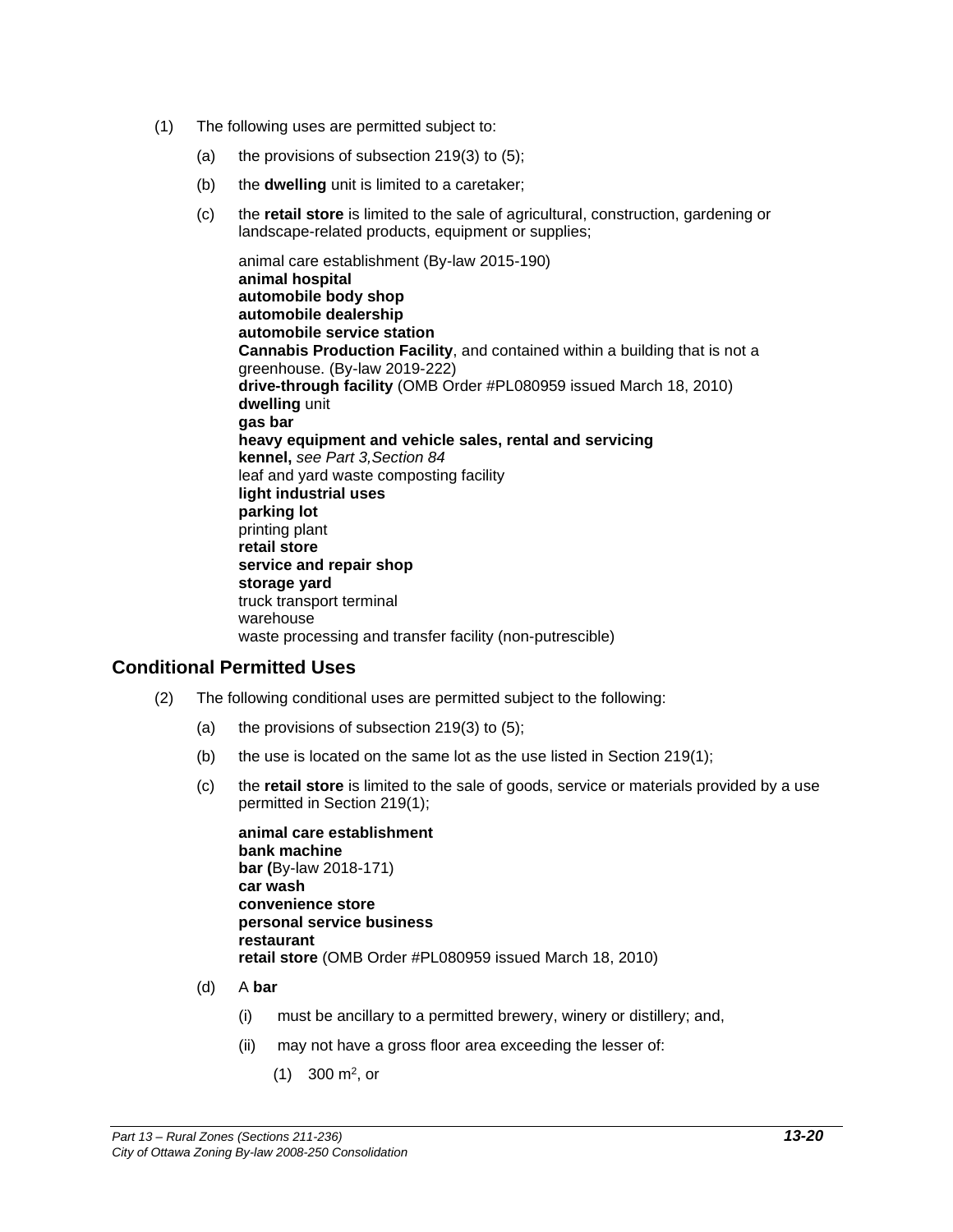(2) 25% of the floor area of the brewery, winery or distillery to which it is ancillary. (By-law 2018-171)

## **Zone Provisions**

(3) Zone provisions are set out in Table 219 below.

#### **TABLE 219 - RG ZONE PROVISIONS**

|                                                  | <b>ZONING MECHANISMS</b>                  | Ш<br><b>PROVISIONS</b>                                                                                                                                                 |  |
|--------------------------------------------------|-------------------------------------------|------------------------------------------------------------------------------------------------------------------------------------------------------------------------|--|
| (a) Minimum lot width (m)                        |                                           | 30                                                                                                                                                                     |  |
| (b) Minimum lot area $(m^2)$                     |                                           | 4,000                                                                                                                                                                  |  |
| (c) Minimum front yard setback (m)               |                                           | 15                                                                                                                                                                     |  |
| (d) Minimum rear yard setback (m)                |                                           | 15                                                                                                                                                                     |  |
| (e) Minimum<br>interior side yard<br>setback (m) | (i) Abutting a RG, RH<br>or RC zone       | 3                                                                                                                                                                      |  |
|                                                  | (ii) Other cases                          | 8                                                                                                                                                                      |  |
| (f) Minimum corner side yard setback (m)         |                                           | 12                                                                                                                                                                     |  |
|                                                  | (g) Maximum principal building height (m) | 15                                                                                                                                                                     |  |
| (h) Maximum lot coverage (%)                     |                                           | 50                                                                                                                                                                     |  |
| (i) Outdoor storage                              |                                           | (a) outside storage is not permitted within any required<br>front yard or corner side yard                                                                             |  |
|                                                  |                                           | (b) outside storage must be screened from abutting<br>residential uses or zones and public streets by an opaque<br>screen at least 1.8 m in height from finished grade |  |

- (4) For other applicable provisions, see Part 2- General Provisions, Part 3- Specific Use Provisions and Part 4- Parking, Queuing and Loading Provisions.
- (5) It should be noted that lots serviced by private services may require lot sizes larger than that necessary to meet zone provisions in order to accommodate the servicing systems capable of handling the increased levels of water consumption and sewage generation that may be associated with these uses.

## **RG SUBZONES**

- **220.** In the RG Zone, the following subzones apply:
	- (1) Zone provisions are set out in Table 220A below.

#### **TABLE 220A – RG1 TO RG3 SUBZONE PROVISIONS**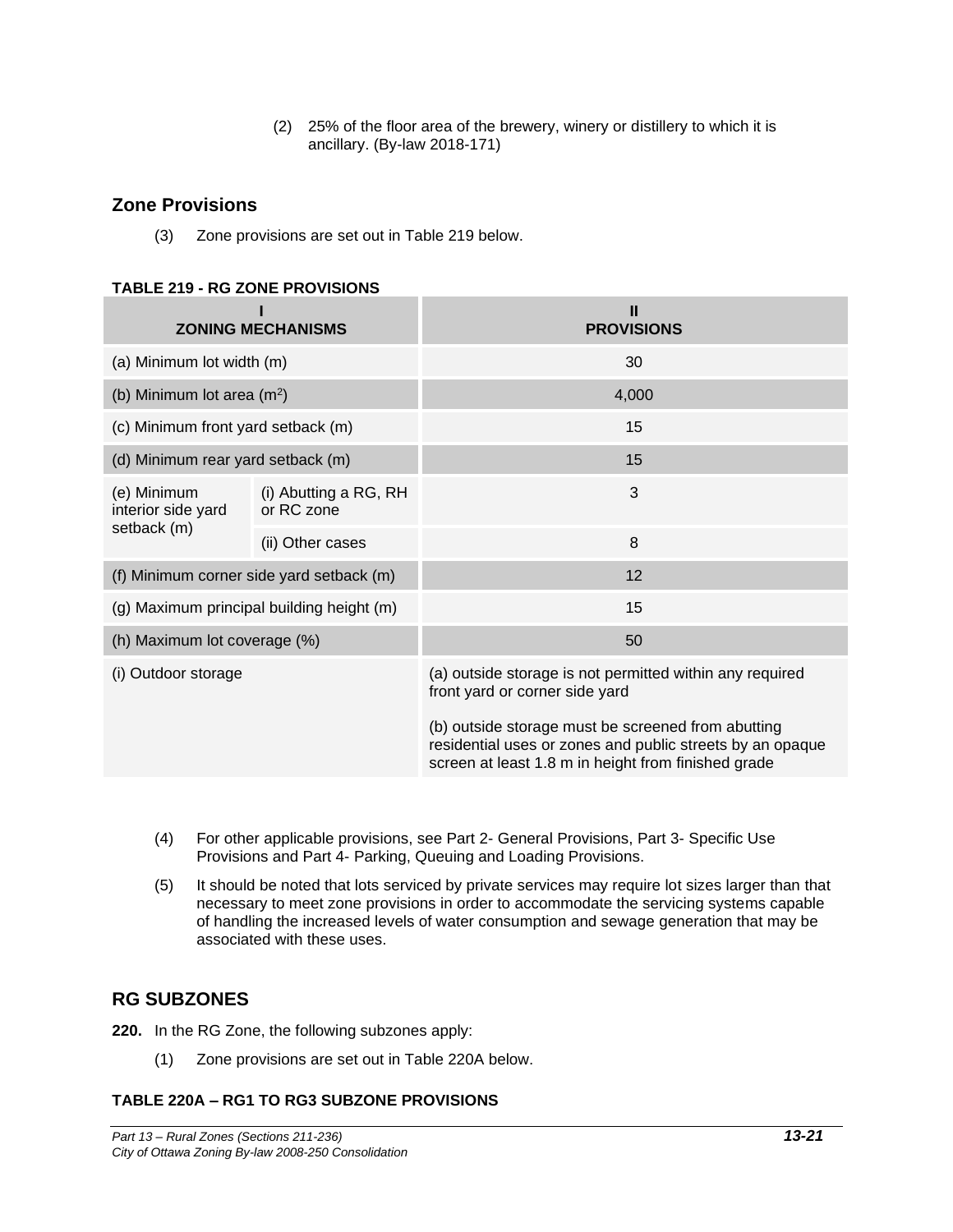| <b>Subzones</b> | <b>Minimum Lot</b><br>Area $(m2)$ | Ш<br><b>Minimum Lot</b><br>Width (m) |
|-----------------|-----------------------------------|--------------------------------------|
| $(a)$ RG1       | 8000                              | 60                                   |
| $(b)$ RG2       | 3000                              | 35                                   |
| RG <sub>3</sub> | 2000                              | 30                                   |

#### **RG4 AND RG5 SUBZONES – CARP ROAD CORRIDOR**

- (2) In the RG4 and RG5 subzones:
	- (a) the **automobile service station** may not retail fuel;
	- (b) retail store is limited to the sale of agricultural, construction, gardening or landscaping-related products, equipment or supplies; and to the sale of goods, products, equipment, supplies or services manufactured, processed, assembled, packaged or delivered by a permitted use, or the sale of previously prepared materials used in the manufacturing, processing, assembly, packaging or delivery of finished parts, finished products or services. (By-law 2014-166)
	- (c) the following uses are prohibited:

**gas bar kennel,** *see Part 3, Section 84*

(d) the following uses are also permitted:

#### **research and development centre technology industry**

(e) the following conditional uses are also permitted subject to the use being located on the same lot as a primary permitted use:

**office** (By-law 2014-166)

(3) The RG4 and RG5 subzone provisions are set out in Table 220B below.

#### **TABLE 220B – RG4 AND RG5 SUBZONE PROVISIONS**

| <b>ZONING MECHANISMS</b>                                                                        |                                     | <b>PROVISIONS</b> |                      |  |
|-------------------------------------------------------------------------------------------------|-------------------------------------|-------------------|----------------------|--|
|                                                                                                 |                                     | Ш<br>RG4          | Ш<br>RG <sub>5</sub> |  |
| (a) Minimum lot width (m)                                                                       |                                     | 30                | 30                   |  |
| (b) Minimum lot area $(m2)$                                                                     |                                     | 1800              | 4000                 |  |
| (c) Minimum front yard setback (m)                                                              |                                     | $12 \overline{ }$ | 12                   |  |
| (i) Abutting a RG, RH<br>(d) Minimum rear<br>or RC zone<br>yard setback (m)<br>(ii) Other cases |                                     | 7.5               | 7.5                  |  |
|                                                                                                 |                                     | 10                | 10                   |  |
| (e) Minimum<br>interior side yard                                                               | (i) Abutting a RG, RH<br>or RC zone | 4.5               | 4.5                  |  |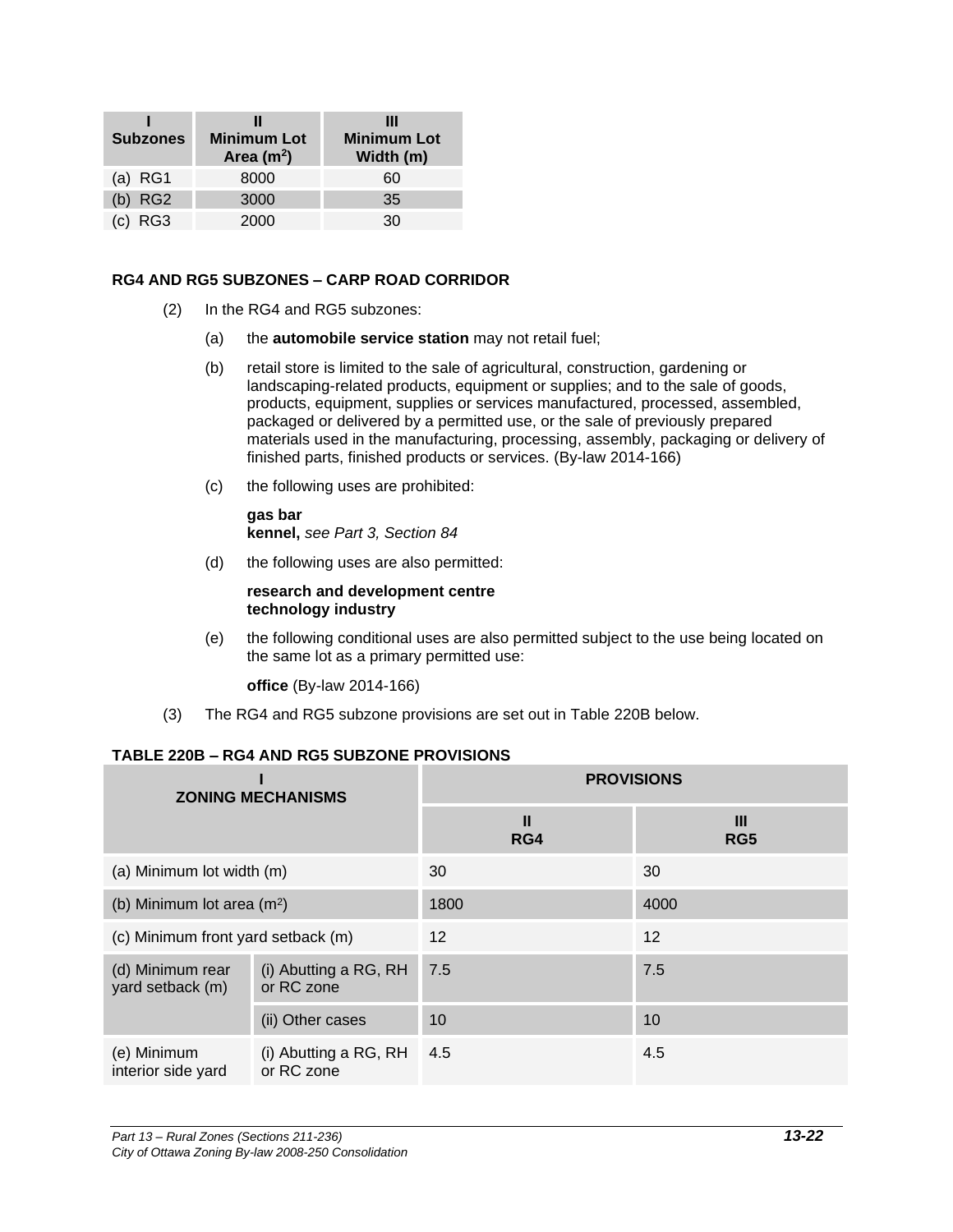| <b>ZONING MECHANISMS</b>                  |                  | <b>PROVISIONS</b>                                                                                                                                                      |          |  |
|-------------------------------------------|------------------|------------------------------------------------------------------------------------------------------------------------------------------------------------------------|----------|--|
|                                           |                  | Ш<br>RG4                                                                                                                                                               | Ш<br>RG5 |  |
| setback (m)                               | (ii) Other cases | 10                                                                                                                                                                     | 10       |  |
| (f) Minimum corner side yard setback (m)  |                  | 12                                                                                                                                                                     | 12       |  |
| (g) Maximum principal building height (m) |                  | 15                                                                                                                                                                     | 15       |  |
| (h) Maximum lot coverage (%)              |                  | 50                                                                                                                                                                     | 50       |  |
| (i) Outdoor storage                       |                  | (a) outside storage is not permitted within any required<br>front yard or corner side yard                                                                             |          |  |
|                                           |                  | (b) outside storage must be screened from abutting<br>residential uses or zones and public streets by an opaque<br>screen at least 1.8 m in height from finished grade |          |  |

# **RH – Rural Heavy Industrial Zone (Sections 221-222)**

## **Purpose of the Zone**

*The purpose of the RH – Rural Heavy Industrial Zone is to:*

- *(1) permit the development of heavy industrial uses in areas mainly designated as General Rural Area, Village and Carp Road Corridor Rural Employment in the Official Plan;*
- *(2) accommodate a range of heavy industrial uses and limited service commercial uses at locations which are neither environmentally sensitive nor in close proximity to incompatible land uses; and,*
- *(3) regulate development in a manner that respects adjacent land uses and will have a minimal impact on the rural area.*
- **221.** In the RH Zone:

## **Permitted Uses**

- (1) The following uses are permitted subject to:
	- (a) the provisions of subsections  $221(3)$  to  $(5)$ ;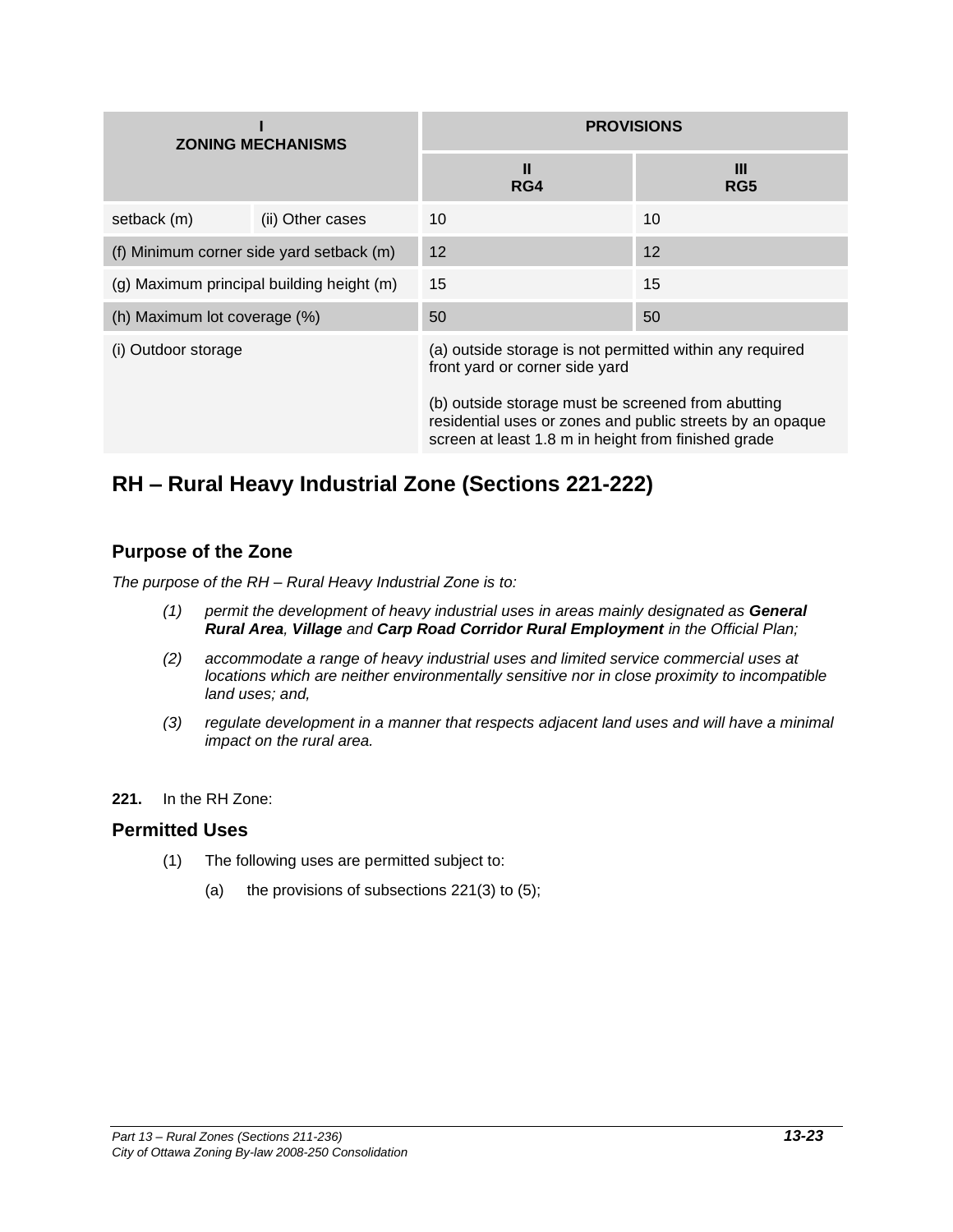**automobile body shop automobile service station Cannabis Production Facility**, and contained within a building that is not a greenhouse. (By-law 2019-222) **crematorium drive-through facility** (OMB Order #PL080959 issued March 18, 2010) **gas bar heavy equipment and vehicle sales, rental and servicing heavy industrial use kennel,** see *Part 3, Section 84* leaf and yard waste composting facility **light industrial use parking lot** printing plant **service and repair shop storage yard** truck transport terminal **warehouse waste processing and transfer facility** 

## **Conditional Uses Permitted**

- (2) The following conditional uses are permitted subject to the following:
	- (a) the provisions of subsections  $221(3)$  to  $(5)$ ;
	- (b) the use is located on the same lot as the use listed in Section 221(1);
	- (c) the **retail store** is limited to the sale of goods, service or materials provided by a use permitted in Section 221(1);

**bank machine bar** (By-law 2018-171) **car wash convenience store restaurant retail store** (OMB Order #PL080959 issued March 18, 2010)

- (d) A **bar**
	- (i) must be ancillary to a permitted brewery, winery or distillery; and,
	- (ii) may not have a gross floor area exceeding the lesser of:
		- $(1)$  300 m<sup>2</sup>, or
		- (2) 25% of the floor area of the brewery, winery or distillery to which it is ancillary. (By-law 2018-171)

## **Zone Provisions**

(3) Zone provisions are set out in Table 221 below.

#### **TABLE 221 - RH ZONE PROVISIONS**

**I ZONING MECHANISMS**

**II PROVISIONS**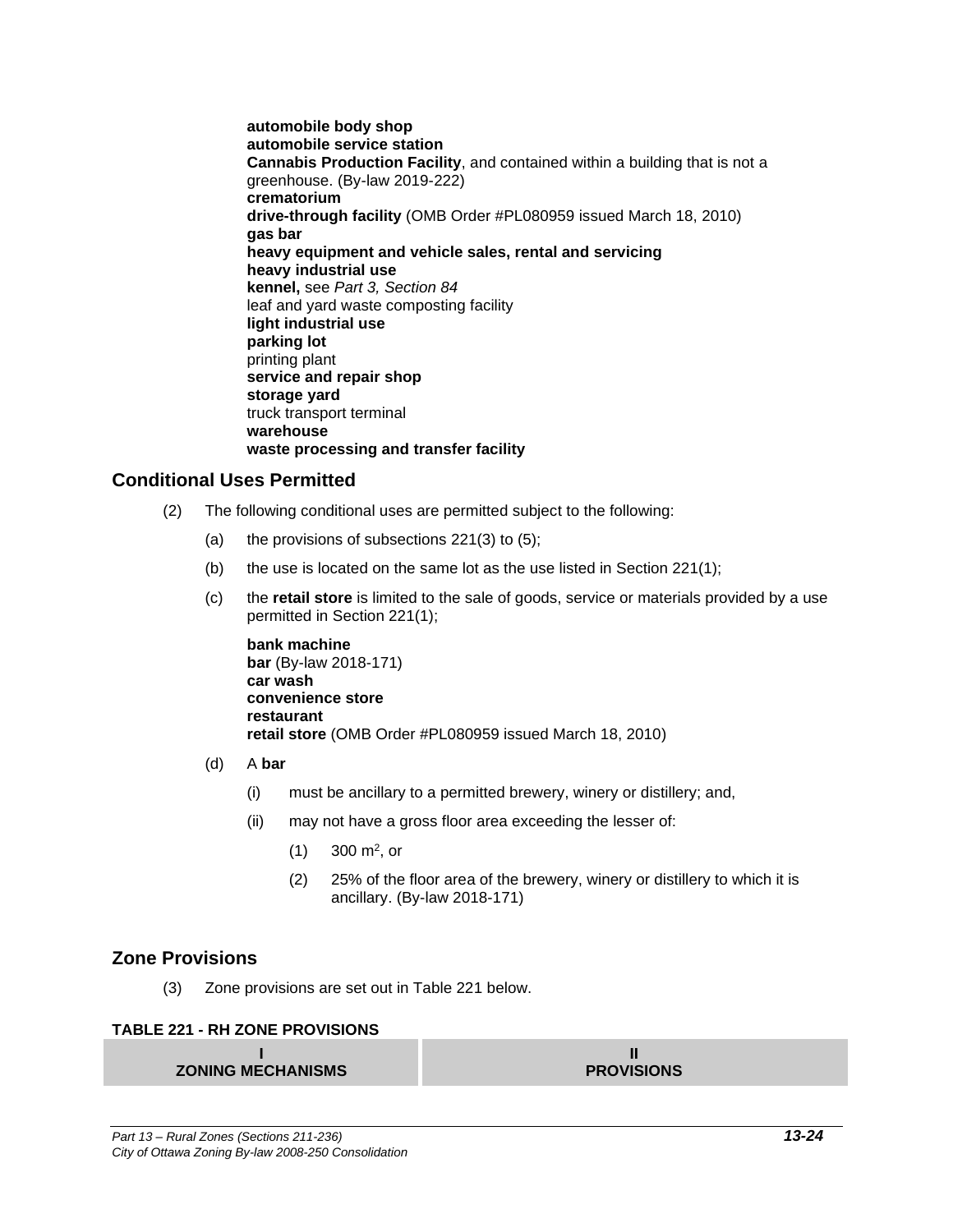| (a) Minimum lot width (m)                |                                           | 50                                                                                                                                                                 |  |
|------------------------------------------|-------------------------------------------|--------------------------------------------------------------------------------------------------------------------------------------------------------------------|--|
| (b) Minimum lot area $(m^2)$             |                                           | 8,000                                                                                                                                                              |  |
| (c) Minimum front yard setback (m)       |                                           | 15                                                                                                                                                                 |  |
| (d) Minimum rear yard setback (m)        |                                           | 15                                                                                                                                                                 |  |
| (e) Minimum<br>interior side yard        | (i) Abutting an<br>industrial zone        | 3                                                                                                                                                                  |  |
| setback (m)                              | (ii) Other cases                          | 10                                                                                                                                                                 |  |
| (f) Minimum corner side yard setback (m) |                                           | 15                                                                                                                                                                 |  |
|                                          | (g) Maximum principal building height (m) | 15                                                                                                                                                                 |  |
| (h) Maximum lot coverage (%)             |                                           | 50                                                                                                                                                                 |  |
| (i) Outdoor storage                      |                                           | (a) outside storage is not permitted within any required<br>front yard or corner side yard;                                                                        |  |
|                                          |                                           | (b) outside storage must be screened from abutting<br>residential uses and public streets by an opaque screen at<br>least 1.8 metres in height from finished grade |  |

- (4) For other applicable provisions, see Part 2 General Provisions, Part 3 Specific Use Provisions and Part 4 - Parking, Queuing and Loading Provisions.
- (5) It should be noted that lots serviced by private services may require lot sizes larger than that necessary to meet zone provisions in order to accommodate the servicing systems capable of handling the increased levels of water consumption and sewage generation that may be associated with these uses.

## **RH SUBZONES**

- **222.** In the RH Zone, the following subzones apply:
	- (1) Zone provisions are set out in Table 222A below.

#### **TABLE 222A – RH SUBZONE PROVISIONS**

| <b>Subzones</b> | Ш<br>Minimum Lot Area (m <sup>2</sup> ) | Ш<br>Minimum Lot Width (m) |
|-----------------|-----------------------------------------|----------------------------|
| (a) $RH1$       | 20,000                                  | 60                         |
| (b) $RH2$       | 4000                                    | 30                         |
| $(c)$ RH3       | 1000                                    | 30                         |

#### **RH4 AND RH5 SUBZONES – CARP ROAD CORRIDOR**

(2) In the RH4 and RH5 subzones: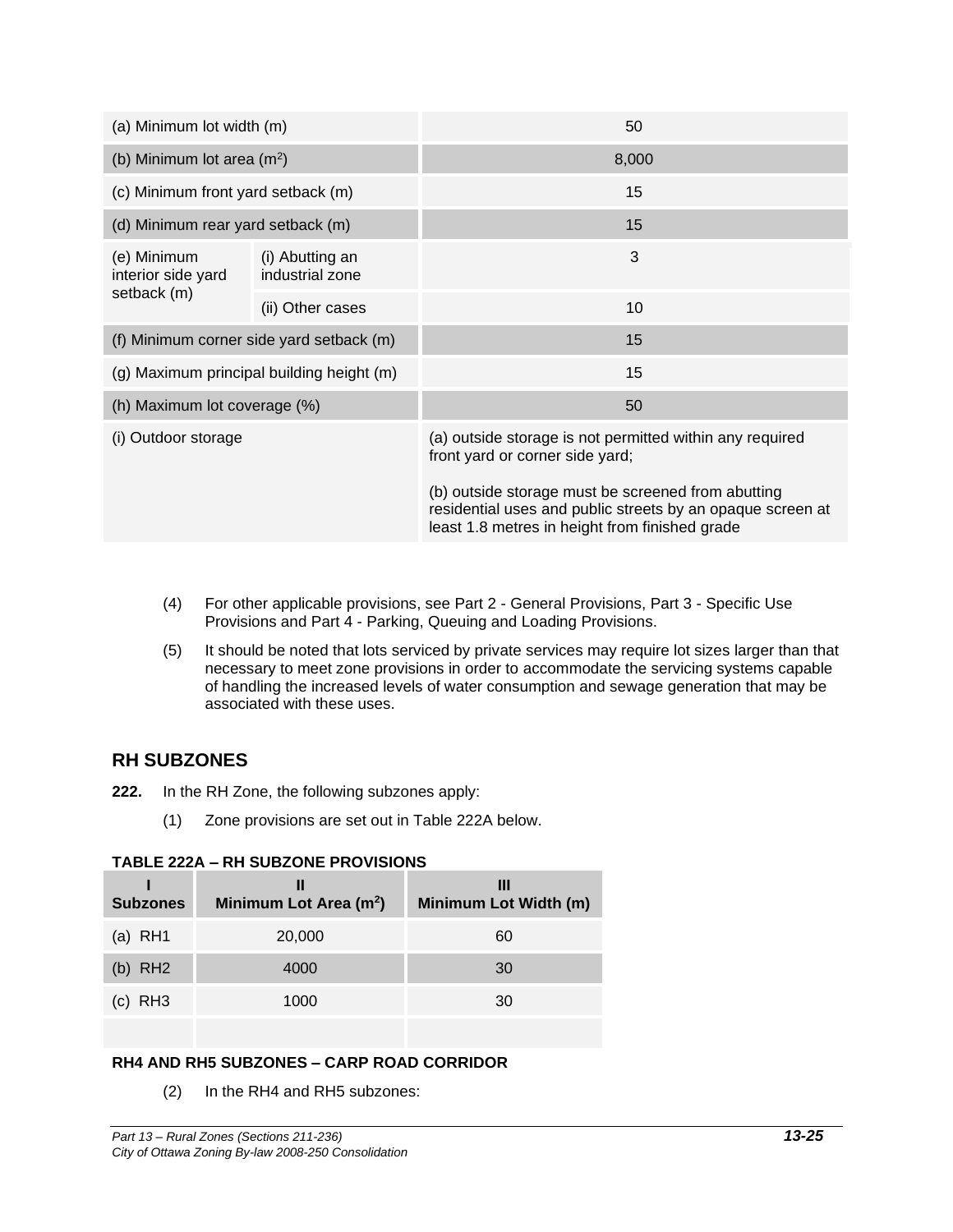| <b>Subzones</b> |     | Minimum Lot Area (m <sup>2</sup> ) | Ш<br>Minimum Lot Width (m)                                 |
|-----------------|-----|------------------------------------|------------------------------------------------------------|
|                 | (a) |                                    | the <b>automobile service station</b> may not retail fuel; |
|                 | (b) | the following uses are prohibited: |                                                            |
|                 |     | gas bar                            |                                                            |

(3) The RH4 and RH5 subzone provisions are set out in Table 222B below.

#### **TABLE 222B – RH4 AND RH5 SUBZONE PROVISIONS**

| <b>ZONING MECHANISMS</b>               |                                           | <b>PROVISIONS</b>                                                                                                                                                      |                        |  |
|----------------------------------------|-------------------------------------------|------------------------------------------------------------------------------------------------------------------------------------------------------------------------|------------------------|--|
|                                        |                                           | $\mathbf{I}$<br>RH4                                                                                                                                                    | III<br>RH <sub>5</sub> |  |
| (a) Minimum lot width (m)              |                                           | 30                                                                                                                                                                     | 50                     |  |
| (b) Minimum lot area (m <sup>2</sup> ) |                                           | 1000                                                                                                                                                                   | 8000                   |  |
| (c) Minimum front yard setback (m)     |                                           | 12                                                                                                                                                                     | 12                     |  |
| (d) Minimum rear<br>yard setback (m)   | (i) Abutting a RG, RH<br>or RC zone       | 7.5                                                                                                                                                                    | 7.5                    |  |
|                                        | (ii) Other cases                          | 10                                                                                                                                                                     | 10                     |  |
| (e) Minimum<br>interior side yard      | (i) Abutting a RG, RH<br>or RC zone       | 4.5                                                                                                                                                                    | 4.5                    |  |
| setback (m)                            | (ii) Other cases                          | 10                                                                                                                                                                     | 10                     |  |
|                                        | (f) Minimum corner side yard setback (m)  | 12                                                                                                                                                                     | 12                     |  |
|                                        | (g) Maximum principal building height (m) | 15                                                                                                                                                                     | 15                     |  |
| (h) Maximum lot coverage (%)           |                                           | 50                                                                                                                                                                     | 50                     |  |
| (i) Outdoor storage                    |                                           | (a) outside storage is not permitted within any required<br>front yard or corner side yard                                                                             |                        |  |
|                                        |                                           | (b) outside storage must be screened from abutting<br>residential uses or zones and public streets by an opaque<br>screen at least 1.8 m in height from finished grade |                        |  |

# **RI – Rural Institutional Zone (Sections 223-224)**

## **Purpose of the Zone**

*The purpose of the RI – Rural Institutional Zone is to:*

*(1) permit a range of community-oriented and emergency service uses which serve the needs of the rural population in areas designated primarily as Village in the Official Plan;*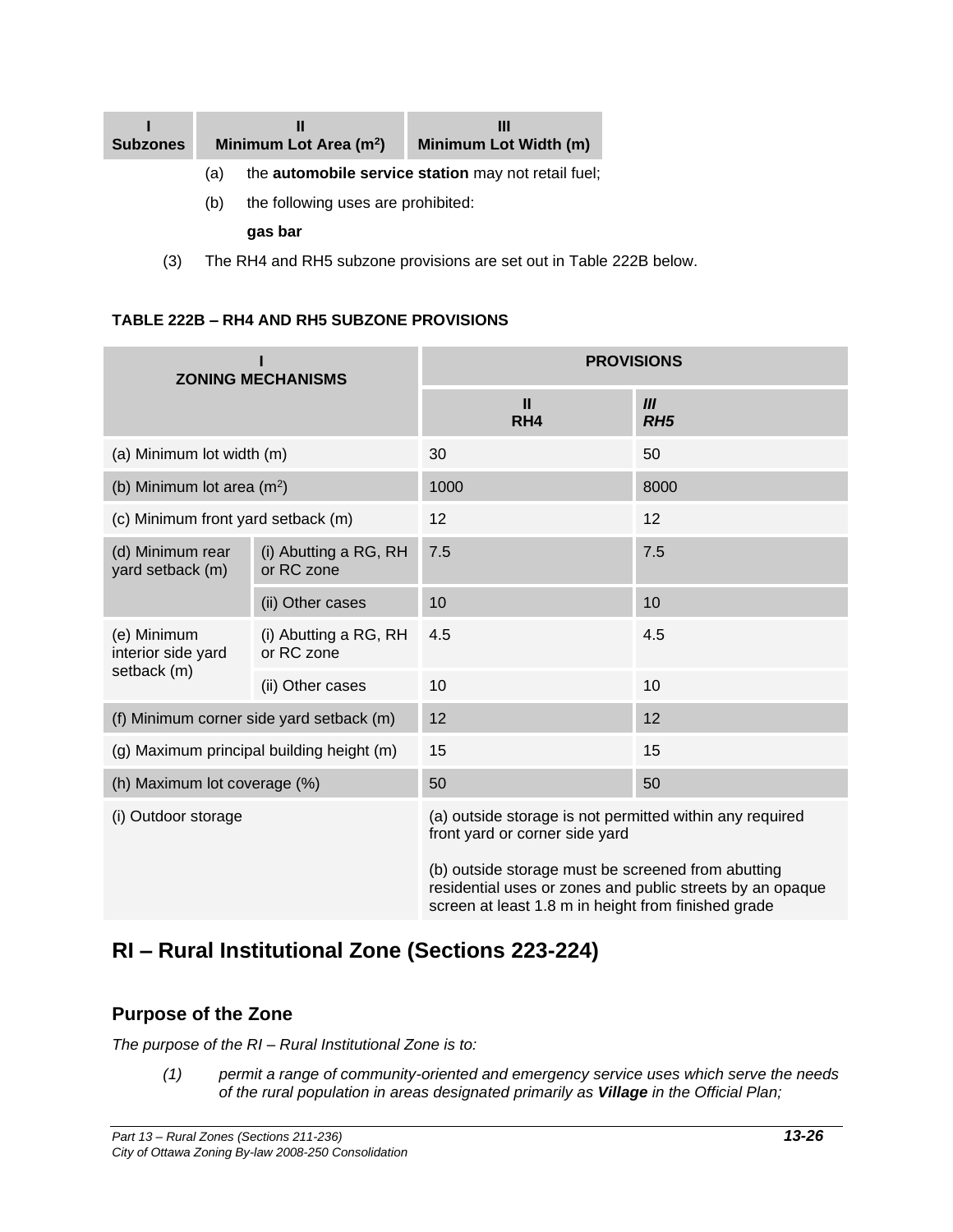- *(2) permit a limited range of educational and religious-related institutional uses where they exist in areas designated General Rural Area and Agricultural Resource Area in the Official Plan, and,*
- *(3) ensure that future development will have a minimal impact on adjacent land uses and will respect the character of the surrounding village or rural areas.*

#### **223. In the RI Zone:**

#### **Permitted Uses**

- (1) The following uses are permitted subject to:
	- (a) the provisions of subsection  $223(2)$  to  $(4)$ ;
	- (b) a maximum of one ancillary **dwelling** unit or detached **dwelling** is permitted with a place of worship
	- (c) a maximum of 10 persons are permitted in a **group home**
	- (d) a **retail food store** is limited to a farmers' market **cemetery community centre community health and resource centre day care emergency service environmental preserve and educational area group home,** *see Part 5, Section 125* **library municipal service centre museum park place of assembly** place of worship **residential care facility retail food store retirement home retirement home, converted,** *see Part 5, Section 122*  **rooming house school shelter,** *see Part 5, Section 134* **urban agriculture**, *see Part 3, see Section 82* (By-law 2017-148) (By-law 2018- 206)
	- (e) Despite (d), the use residential care facility is not permitted in the RI Rural Institutional zone in the villages of Ashton, Burritt's Rapids, Carlsbad Springs, Cumberland, Dunrobin, Fallowfield, Fitzroy Harbour, Galetta, Kars, Kenmore, Kinburn, Marionville, Metcalfe, Munster, Navan, Notre Dame des Champs, Osgoode, Sarsfield, Vars, and Vernon. (By-law 2013-359)

#### **Zone Provisions**

(2) Zone provisions are set out in Table 223 below.

#### **TABLE 223 - RI ZONE PROVISIONS**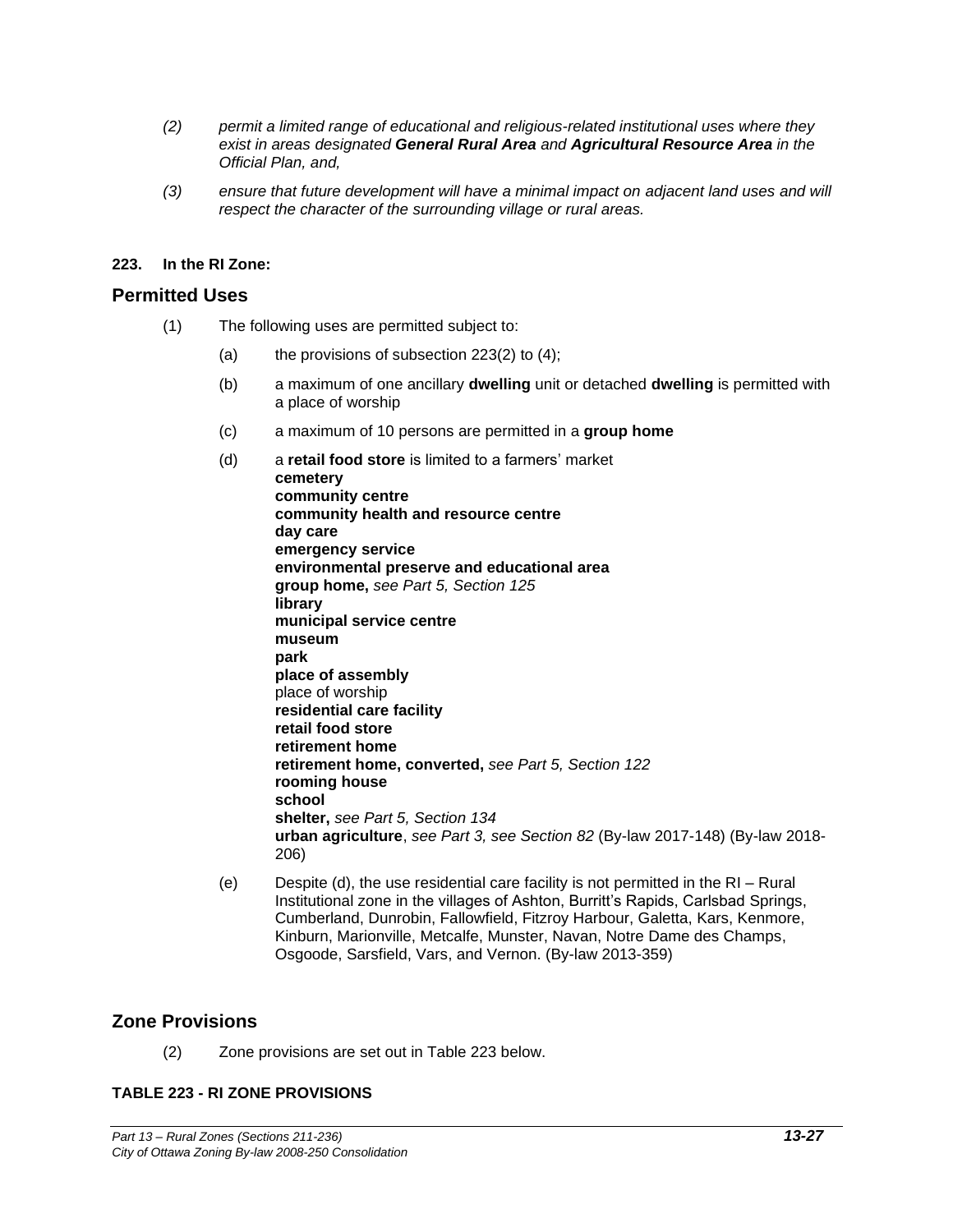| <b>ZONING MECHANISMS</b>                   | Ш<br><b>PROVISIONS</b>                    |      |
|--------------------------------------------|-------------------------------------------|------|
| (a) Minimum lot width (m)                  |                                           | 30   |
| (b) Minimum lot area $(m^2)$               |                                           | 2000 |
| (c) Minimum front yard setback (m)         |                                           | 6    |
| (d) Minimum rear yard setback (m)          | (i) abutting a residential use or<br>zone | 10   |
|                                            | (ii) all other cases                      | 7.5  |
| (e) Minimum interior side yard setback (m) |                                           | 6    |
| (f) Minimum corner side yard setback (m)   |                                           | 6    |
| (g) Maximum principal building height      |                                           | 10   |
| (h) Maximum lot coverage (%)               |                                           | 50   |
| (i) Minimum landscaped area (%)            |                                           | 20   |

- (3) For other applicable provisions, see Part 2- General Provisions, Part 3- Specific Use Provisions and Part 4- Parking, Queuing and Loading Provisions.
- (4) It should be noted that lots serviced by private services may require lot sizes larger than that necessary to meet zone provisions in order to accommodate the servicing systems capable of handling the increased levels of water consumption and sewage generation that may be associated with these uses.

## **RI Subzones**

**224.** In the RI Zone, the following subzones apply:

## **RI1 – RI3 Subzones**

(1) Zone provisions are set out in Table 224A below.

|                                    | <b>PROVISIONS</b>    |                      |                       |
|------------------------------------|----------------------|----------------------|-----------------------|
| <b>ZONING MECHANISMS</b>           | Ш<br>R <sub>11</sub> | Ш<br>R <sub>12</sub> | IV<br>R <sub>13</sub> |
| (a) Minimum lot area $(m2)$        | 1000                 | 4000                 | 10,000                |
| (b) Minimum lot width (m)          | 30                   | 60                   | 75                    |
| (c) Minimum front yard setback (m) | 6                    | 9                    | 9                     |

## **TABLE 224A - RI1 to RI3 SUBZONE PROVISIONS**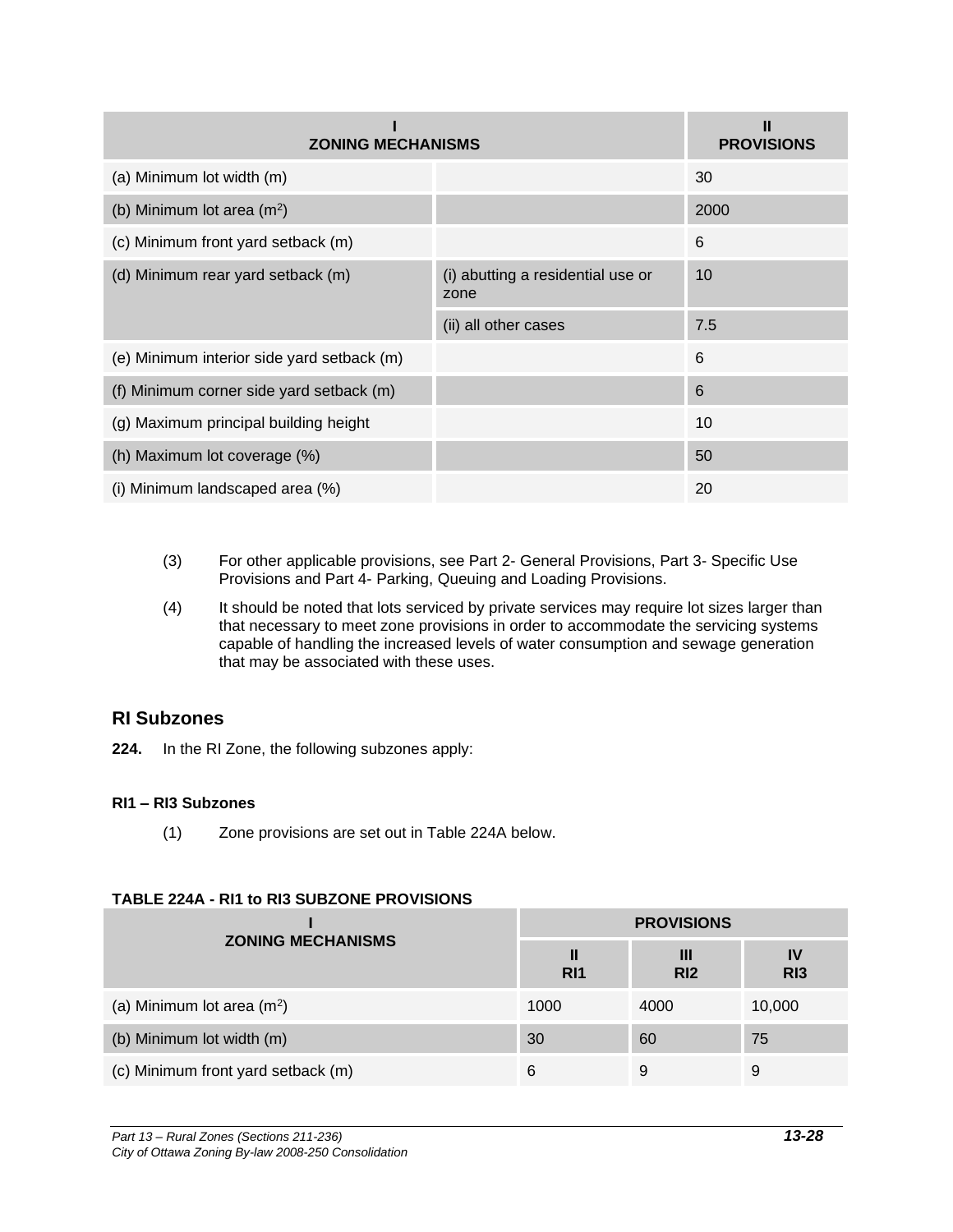| <b>ZONING MECHANISMS</b>                   |                                           | <b>PROVISIONS</b>    |                      |                  |
|--------------------------------------------|-------------------------------------------|----------------------|----------------------|------------------|
|                                            |                                           | Ш<br>R <sub>11</sub> | Ш<br>R <sub>12</sub> | <b>IV</b><br>R13 |
| (d) Minimum rear yard<br>setback (m)       | (i) abutting a residential use<br>or zone | 10                   | 10                   | 10               |
|                                            | (ii) all other cases                      | 7.5                  | 10                   | 10               |
| (e) Minimum interior side yard setback (m) |                                           | 3                    | 9                    | 9                |
| (f) Minimum corner side yard setback (m)   |                                           | 6                    | 9                    | 9                |
| (g) Maximum principal building height      |                                           | 10                   | 12                   | 12               |
| (h) Maximum lot coverage (%)               |                                           | 75                   | 30                   | 30               |
| (i) Minimum landscaped area (%)            |                                           | 20                   | 20                   | 20               |

## **RI4 Subzone**

- (2) In the RI4 Subzone:
	- (a) the following uses are also permitted:

#### **fairground recreational and athletic facility sports arena**

(b) zone provisions are set out in Table 224B below.

## **TABLE 224B - RI4 SUBZONE PROVISIONS**

| <b>ZONING MECHANISMS</b>                   |                                        | Ш<br><b>PROVISIONS</b> |
|--------------------------------------------|----------------------------------------|------------------------|
| (a) Minimum lot width (m)                  |                                        | 75                     |
| (b) Minimum lot area (ha)                  |                                        | 1.0                    |
| (c) Minimum front yard setback (m)         |                                        | 9                      |
| (d) Minimum rear yard setback (m)          | (i) abutting a residential use or zone | 10                     |
|                                            | (ii) all other cases                   | 10                     |
| (e) Minimum interior side yard setback (m) |                                        | 9                      |
| (f) Minimum corner side yard setback (m)   |                                        | 9                      |
| (g) Maximum principal building height      |                                        | 12                     |
| (h) Maximum lot coverage (%)               |                                        | 30                     |
| (i) Minimum landscaped area (%)            |                                        | 20                     |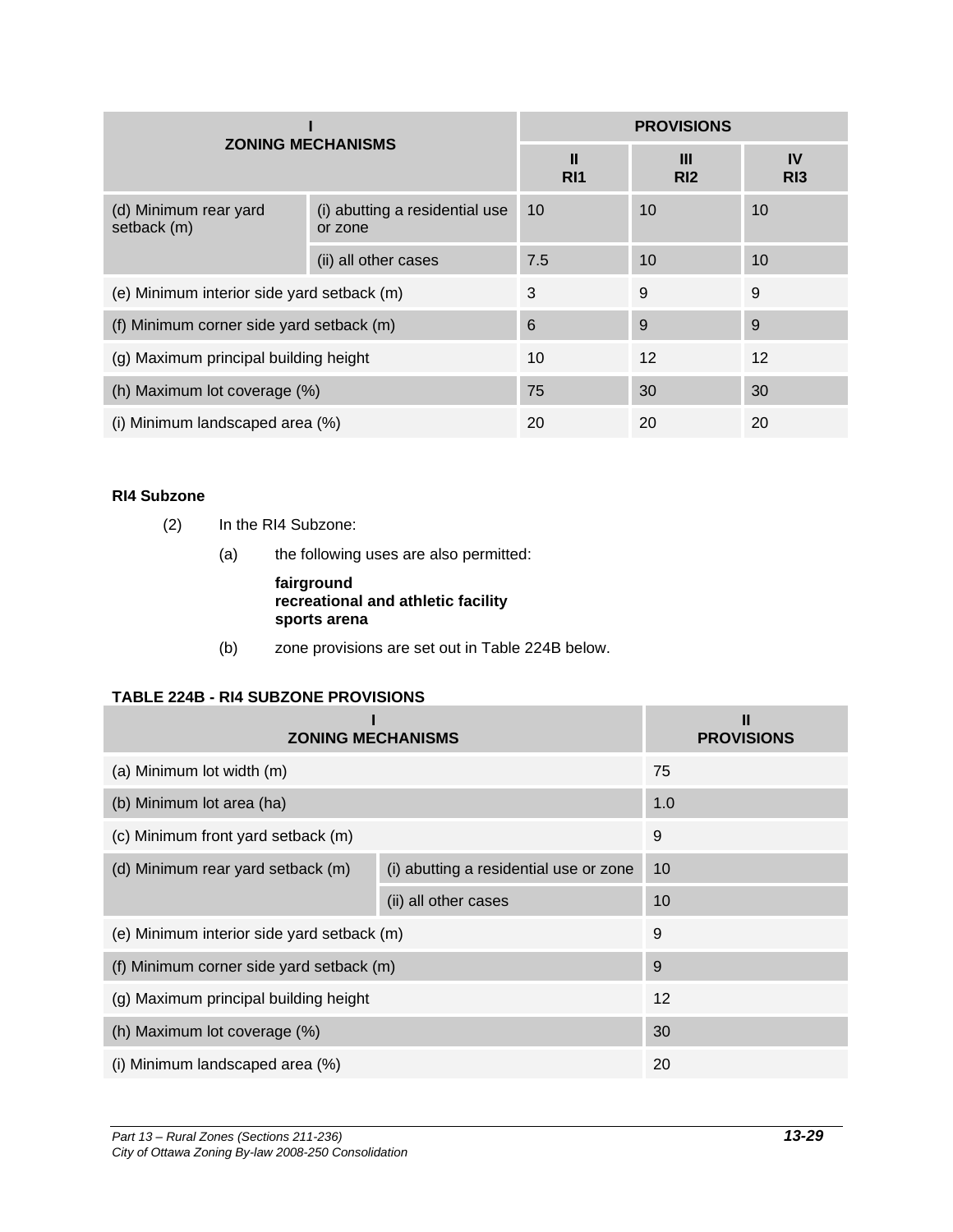#### **RI5 TO RI8 Subzones**

- (3) In the RI5 to RI8 subzones:
	- (a) despite subsection 223(1) the following uses only are permitted:
	- (b) a maximum of one ancillary **dwelling** unit or **detached** dwelling is permitted with a place of worship
		- **cemetery day care** place of worship **school**
	- (c) zone provisions are set out in Table 224C below.

#### **TABLE 224C - RI5 TO RI8 SUBZONE PROVISIONS**

| <b>ZONING MECHANISMS</b>                   |                                           | <b>PROVISIONS</b>               |                      |                       |                                |
|--------------------------------------------|-------------------------------------------|---------------------------------|----------------------|-----------------------|--------------------------------|
|                                            |                                           | $\mathbf{I}$<br>R <sub>15</sub> | Ш<br>R <sub>16</sub> | IV<br>R <sub>17</sub> | $\mathbf v$<br>R <sub>18</sub> |
| (a) Minimum lot area $(m2)$                |                                           | 10,000                          | 4000                 | 2000                  | 1000                           |
| (b) Minimum lot width (m)                  |                                           | 75                              | 60                   | 30                    | 30                             |
| (c) Minimum front yard setback (m)         |                                           | 9                               | 9                    | 6                     | 6                              |
| (d) Minimum rear<br>yard setback (m)       | (i) abutting a residential use or<br>zone | 10                              | 10                   | 10                    | 10                             |
|                                            | (ii) all other cases                      | 10                              | 10                   | 7.5                   | 7.5                            |
| (e) Minimum interior side yard setback (m) |                                           | 9                               | 9                    | 6                     | 3                              |
| (f) Minimum corner side yard setback (m)   |                                           | 9                               | 9                    | 6                     | 6                              |
| (g) Maximum principal building height      |                                           | 12                              | 12                   | 10                    | 10                             |
| (h) Maximum lot coverage (%)               |                                           | 30                              | 30                   | 50                    | 75                             |
| (i) Minimum landscaped area (%)            |                                           | 20                              | 20                   | 20                    | 20                             |

# **RR – Rural Residential Zone (225-226)**

## **Purpose of the Zone**

*The purpose of the RR – Rural Residential Zone is to:*

- *(1) recognize and permit large-lot residential development in planned subdivisions and to acknowledge existing smaller lot development in areas designated as General Rural Area or Rural Natural Features in the Official Plan;*
- *(2) recognize clusters of existing residential development found in areas designated as Agricultural Resource Area or Greenbelt Rural in the Official Plan;*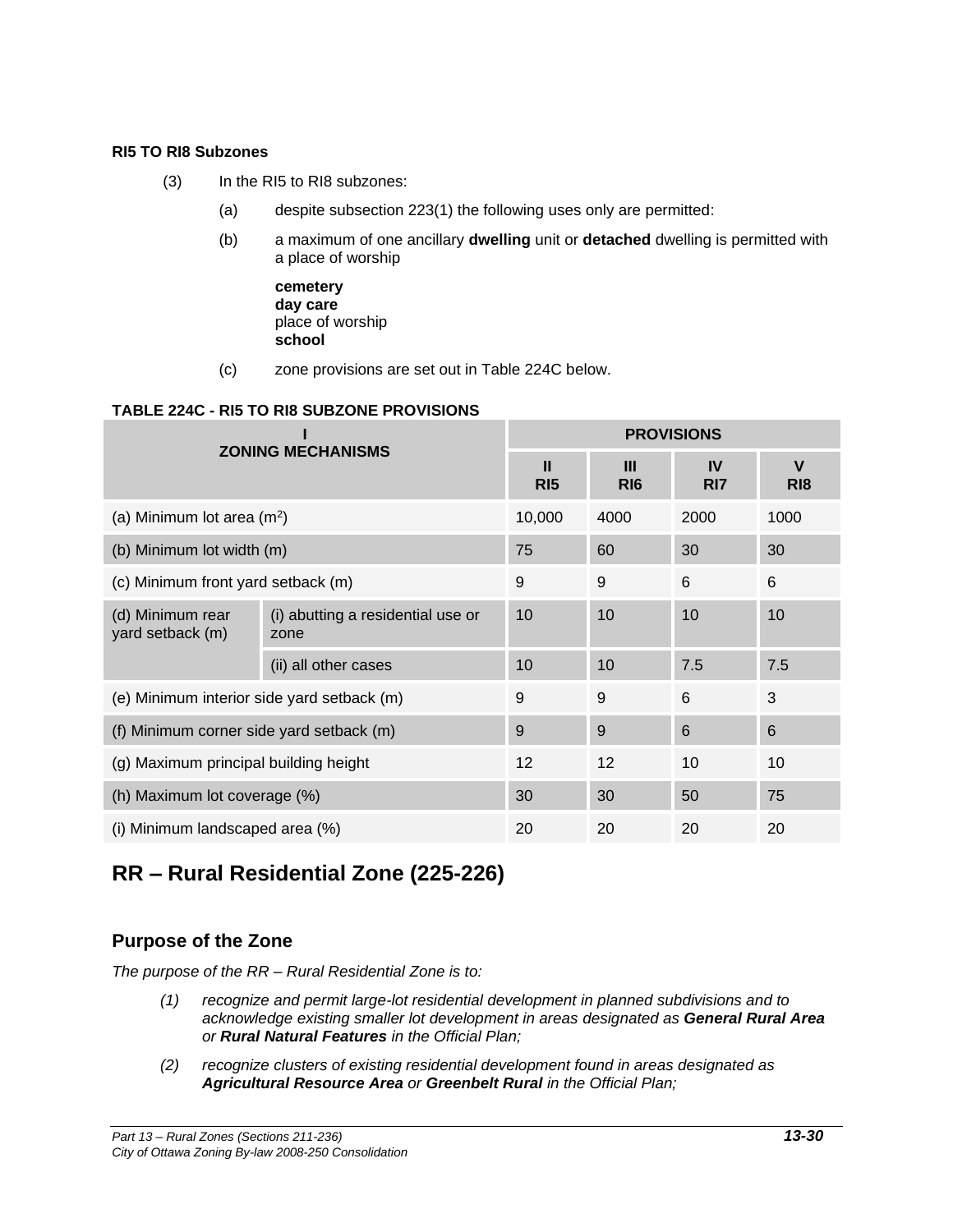- *(3) permit residential-only uses as well as related and accessory uses;*
- *(4) regulate development in a manner that respects both the residential character of the area and the surrounding rural context.*
- **225.** In the RR Zone:

#### **Permitted Uses**

- (1) The following uses are permitted subject to the following:
	- (a) the provisions of subsection  $225(2)$  and  $(3)$ ;
	- (b) a maximum of three guest bedrooms is permitted in a **bed and breakfast**;
	- (c) a maximum of 10 persons are permitted in a **group home**;
	- (d) a maximum of 10 persons are permitted in **retirement home, converted**;

**bed and breakfast***, see Part 5, Section 121* detached **dwelling group home,** *see Part 5, Section 125* **home-based business,** *see Part 5, Section 127* home-based day care**,** *see Part 5, Section 129* **retirement home, converted**, *see Part 5, Section 122* secondary **dwelling** unit**,** *see Part 5,Section 133* **urban agriculture**, *see Part 3, Section 82* (By-law 2017-148)

(e) Despite subsection 225(1), an agricultural use limited to the keeping of a maximum of 10 hens is permitted as an accessory use to a detached dwelling on a lot of 0.8 ha or larger in area. (By-law 2019-41)

## **Zone Provisions**

(2) Zone provisions are set out in Table 225 below:

| <b>ZONING MECHANISMS</b>                   | Ш<br><b>RR</b> |
|--------------------------------------------|----------------|
| (a) Minimum lot area $(m2)$                | 8000           |
| (b) Minimum lot width (m)                  | 50             |
| (c) Minimum front yard setback (m)         | 10             |
| (d) Minimum rear yard setback (m)          | 10             |
| (e) Minimum interior side yard setback (m) | 6              |
| (f) Minimum corner side yard setback (m)   | 10             |
| (g) Maximum height (m)                     | 11             |
| (h) Maximum lot coverage (%)               | 15             |

## **TABLE 225 - RR ZONE PROVISIONS**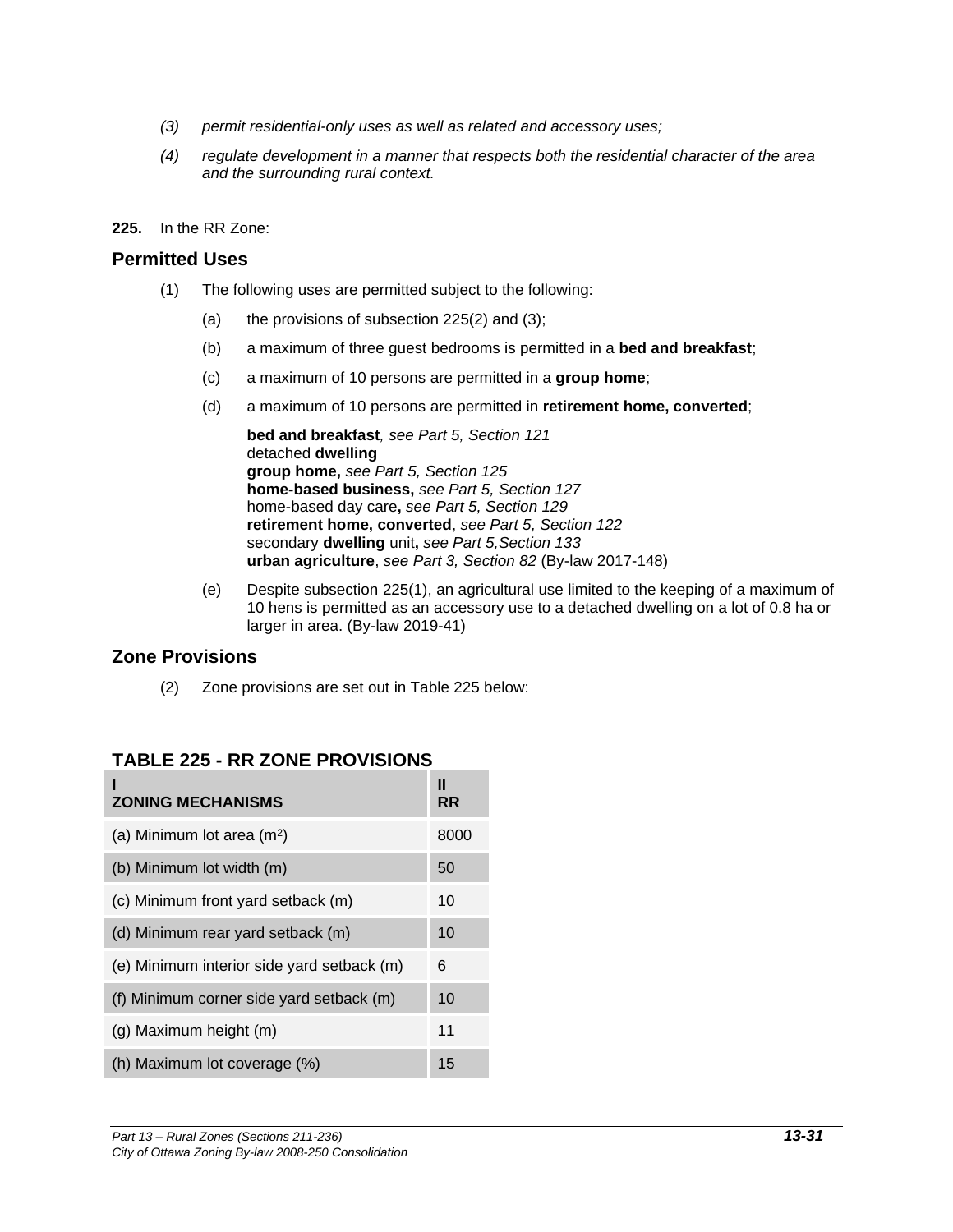(3) For other applicable provisions, see Part 2- General Provisions, Part 3- Specific Use Provisions and Part 4- Parking, Queuing and Loading Provisions.

## **RR SUBZONES**

- **226.** In the RR Zone, the following subzones apply:
	- (1) The RR1 to RR3 subzone provisions are set out in Table 226A below and are used for existing country lot developments, while the RR zone is to be used for new subdivision development.

| <b>ZONING MECHANISMS</b>                   | Ш<br>RR1   | Ш<br>RR <sub>2</sub> | IV<br>RR <sub>3</sub> |
|--------------------------------------------|------------|----------------------|-----------------------|
| (a) Minimum lot area $(m^2)$               | 8000       | 8000                 | 8000                  |
| (b) Minimum lot width (m)                  | 45         | 50                   | 60                    |
| (c) Minimum front yard setback (m)         | 15         | 12                   | 10                    |
| (d) Minimum rear yard setback (m)          | 15         | 23                   | 10                    |
| (e) Minimum interior side yard setback (m) | 3          | 6                    | 5                     |
| (f) Minimum corner side yard setback (m)   | 15         | 12                   | 5                     |
| (g) Maximum height (m)                     | 11         | 11                   | 11                    |
| (h) Maximum lot coverage (%)               | no maximum | 8                    | 15                    |

## **TABLE 226A: RR1 TO RR3 SUBZONE PROVISIONS**

(2) The RR4 to RR12 subzone provisions are set out in Table 226B below and are used for existing small lot size rural development in hamlets, along riverfronts and rural lot clusters, and golf course estate subdivisions.

## **TABLE 226B: RR4 TO RR17 SUBZONE PROVISIONS (By-law 2008-457)**

| <b>ZONING</b><br><b>MECHANISMS</b> | $\mathbf{u}$<br><b>Minimum</b><br><b>Lot Area</b><br>(m <sup>2</sup> ) | $\mathbf{III}$<br><b>Minimum</b><br>Lot<br>Width<br>(m) | IV<br><b>Minimum</b><br><b>Front</b><br>Yard<br><b>Setback</b><br>(m) | $\mathbf v$<br><b>Minimum</b><br>Rear<br>Yard<br><b>Setback</b><br>(m) | V <sub>l</sub><br><b>Minimum</b><br><b>Interior Side</b><br>Yard<br>Setback (m) | VII<br><b>Minimum</b><br><b>Corner</b><br><b>Side Yard</b><br><b>Setback</b><br>(m) | <b>VIII</b><br><b>Maximum</b><br><b>Height</b><br>$(m)$ -<br><b>Principal</b><br><b>Building</b> | $\overline{1}$<br><b>Maximum</b><br>Lot<br>Coverage<br>$(\%)$ |
|------------------------------------|------------------------------------------------------------------------|---------------------------------------------------------|-----------------------------------------------------------------------|------------------------------------------------------------------------|---------------------------------------------------------------------------------|-------------------------------------------------------------------------------------|--------------------------------------------------------------------------------------------------|---------------------------------------------------------------|
| (a) RR4                            | 4000                                                                   | 30                                                      | 7.5                                                                   | 15                                                                     | 4.5                                                                             | 4.5                                                                                 | 11                                                                                               | 15                                                            |
| (b) RR5                            | 4000                                                                   | 45                                                      | 10                                                                    | 7.5                                                                    | $\overline{4}$                                                                  | 10                                                                                  | 11                                                                                               | 15                                                            |
| $(c)$ RR $6$                       | 2000                                                                   | 25                                                      | 5                                                                     | $\overline{7}$                                                         | 5                                                                               | 5                                                                                   | 11                                                                                               | 15                                                            |
| $(d)$ RR7                          | 2000                                                                   | 35                                                      | 9                                                                     | 7.5                                                                    | 4.5                                                                             | 6                                                                                   | 11                                                                                               | 15                                                            |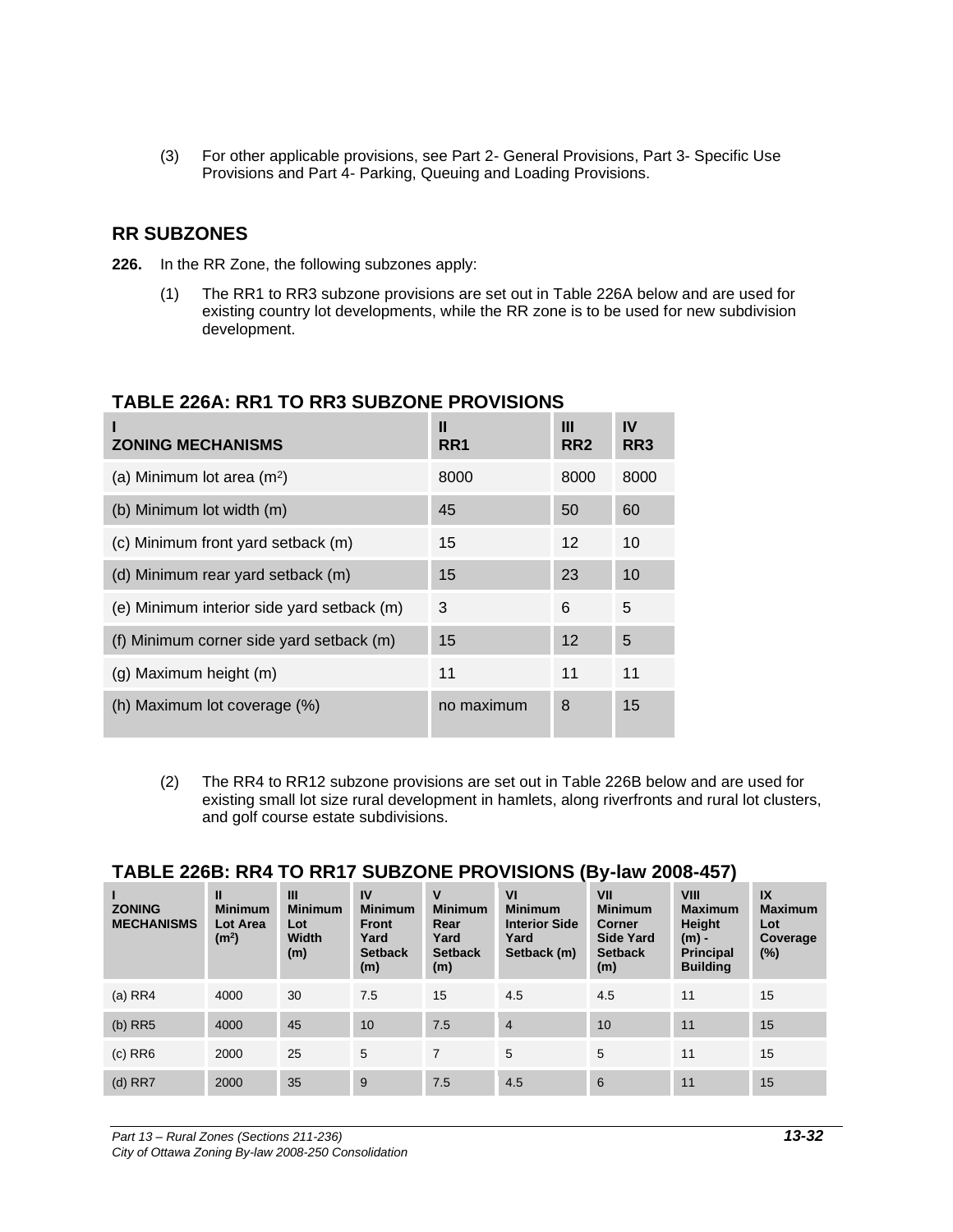| $(e)$ RR $8$                        | 1600 | 30 | 9   | 7.5            | 4.5                       | 6              | 11 | 15 |
|-------------------------------------|------|----|-----|----------------|---------------------------|----------------|----|----|
| $(f)$ RR9                           | 1350 | 25 | 7.5 | 7.5            | 3                         | $\overline{4}$ | 11 | 15 |
| $(g)$ RR10                          | 1350 | 30 | 7.5 | 7.5            | 3                         | $\,6\,$        | 11 | 15 |
| (h) RR11                            | 1000 | 20 | 7.5 | 7.5            | 3                         | $\overline{4}$ | 11 | 20 |
| $(i)$ RR12                          | 800  | 20 | 7.5 | 7.5            | 3                         | $\overline{4}$ | 11 | 20 |
| $(j)$ RR13<br>(By-law 2008-<br>457) | 2000 | 25 | 9   | $\overline{7}$ | 3                         | 5              | 11 | 20 |
| (k) RR14<br>(By-law 2008-<br>457)   | 2000 | 35 | 9   | $7.5$          | $\ensuremath{\mathsf{3}}$ | 6              | 11 | 20 |
| $(I)$ RR15<br>(By-law 2008-<br>457) | 1600 | 30 | 9   | 7.5            | $\mathbf{3}$              | 6              | 11 | 20 |
| (m)RR16<br>(By-law 2008-<br>457)    | 1350 | 25 | 7.5 | 7.5            | 3                         | 4              | 11 | 20 |
| $(n)$ RR17<br>(By-law 2008-<br>457) | 1350 | 30 | 7.5 | 7.5            | 3                         | $6\phantom{1}$ | 11 | 20 |

# **RU – Rural Countryside Zone (Sections 227-228)**

## **Purpose of the Zone**

*The purpose of the RU – Rural Countryside Zone is to:*

- *(1) accommodate agricultural, forestry, country residential lots created by severance and other land uses characteristic of Ottawa's countryside, in areas designated as General Rural Area, Rural Natural Features and Greenbelt Rural in the Official Plan;*
- *(2) recognize and permit this range of rural-based land uses which often have large lot or distance separation requirements; and*
- *(3) regulate various types of development in manners that ensure compatibility with adjacent land uses and respect the rural context.*

#### **227.** In the RU Zone:

#### **Permitted Uses**

- (1) The following uses are permitted subject to the following:
	- (a) the provisions of subsection  $227(2)$  to  $(5)$ ;
	- (b) a maximum of 10 guest bedrooms is permitted in a bed and breakfast
	- (c) a maximum of 10 persons are permitted in a group home,
	- (d) a maximum of 10 persons are permitted in a retirement home, converted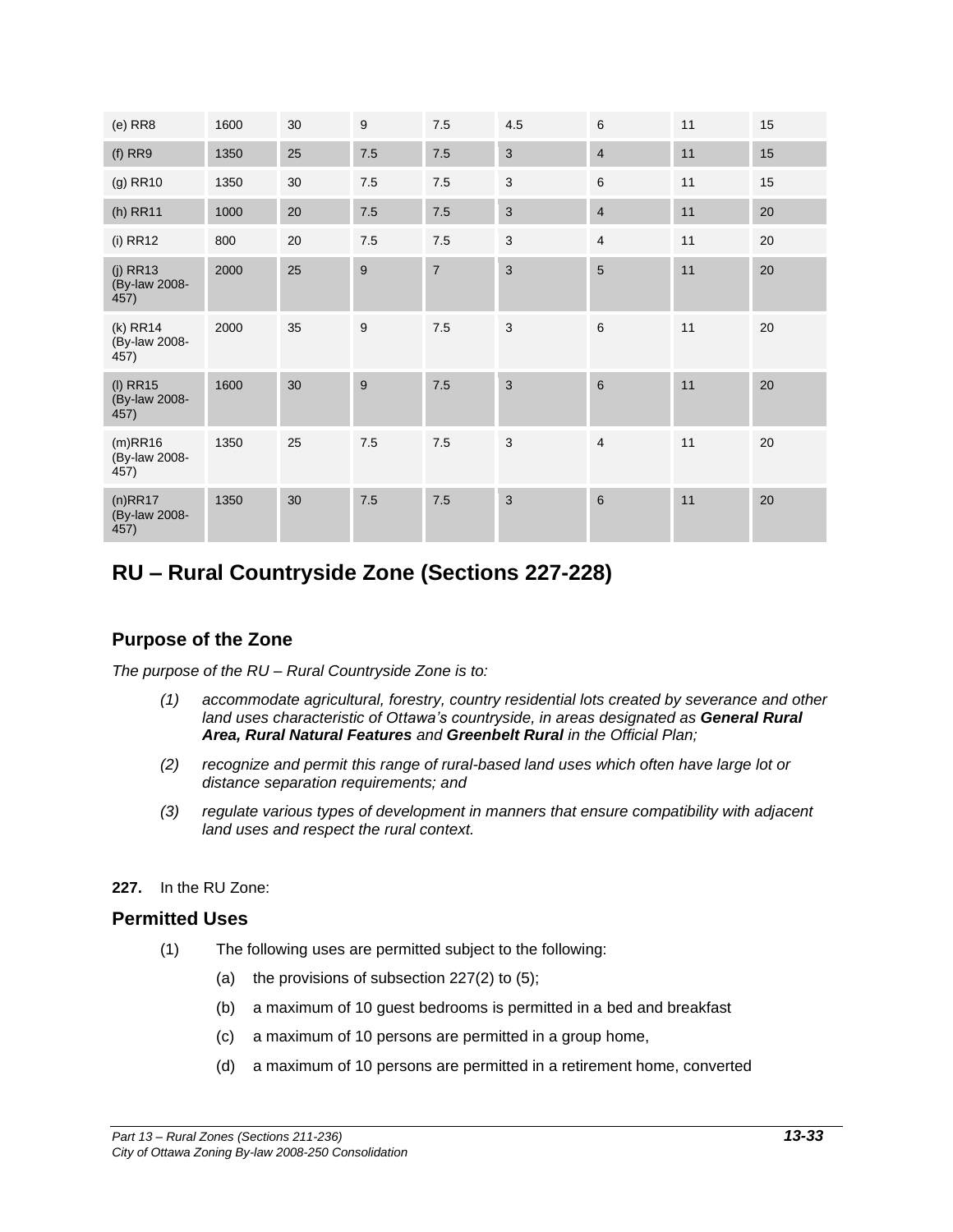**agricultural use, see Part 2, Section 62 agriculture-related use**, *see Part 3, Section 79B* (By-law 2021-222) **animal care establishment animal hospital artist studio bed and breakfast, see Part 5, Section 121 Cannabis Production Facility**, limited to outdoor and greenhouse cultivation. (Bylaw 2019-222) **cemetery** detached **dwelling equestrian establishment environmental preserve and educational area forestry operation group home,** *see Part 5, Section 125* **home-based business***, see Part 5, Sections* 127 and 128 home-based day care, *see Part 5, Section 129* **kennel,** *see Part 3, Section 84* **on-farm diversified use**,*See Part 3, Section 79A* (By-law 2019-41) (By-law 2021- 222) **retirement home, converted,** *see Part 5, Section 122* secondary **dwelling** unit, *see Part 5, Section 133*

## **Zone Provisions**

(2) In the RU Zone, development must comply with the provisions of Table 227:

## **TABLE 227 - RU ZONE PROVISIONS**

|                                                | <b>PROVISIONS</b>                                                                      |                                                                                 |                      |                                          |  |
|------------------------------------------------|----------------------------------------------------------------------------------------|---------------------------------------------------------------------------------|----------------------|------------------------------------------|--|
| <b>ZONING MECHANISMS</b>                       | $\mathbf{II}$<br><b>AGRICULTURAL USE,</b><br><b>EQUESTRIAN</b><br><b>ESTABLISHMENT</b> |                                                                                 | III<br><b>KENNEL</b> | IV<br><b>OTHER USES</b>                  |  |
| (a) Minimum lot width (m)                      |                                                                                        | 60                                                                              | see Part 3,          | 50                                       |  |
| (b) Minimum lot area (ha)                      |                                                                                        | $\overline{2}$                                                                  | Section 84           | 0.8, see ss. 227(6)<br>(By-law 2008-457) |  |
| (c) Minimum front yard<br>setback (m)          | 10                                                                                     | 6 for a farm<br>produce<br>outlet with<br>a floor area<br>of $28m^2$ or<br>less |                      | 10                                       |  |
| (d) Minimum corner side<br>yard setback (m)    |                                                                                        | 10                                                                              |                      | 10                                       |  |
| (e) Minimum rear yard<br>setback (m)           |                                                                                        | 10                                                                              |                      | 10                                       |  |
| (f) Minimum interior side<br>yard setback (m)  |                                                                                        | 5                                                                               |                      | 5                                        |  |
| (g) Maximum height (m) -<br>principal building |                                                                                        | 12                                                                              |                      | 12                                       |  |
| (h) Maximum lot coverage<br>$(\%)$             |                                                                                        | 20                                                                              |                      | 20                                       |  |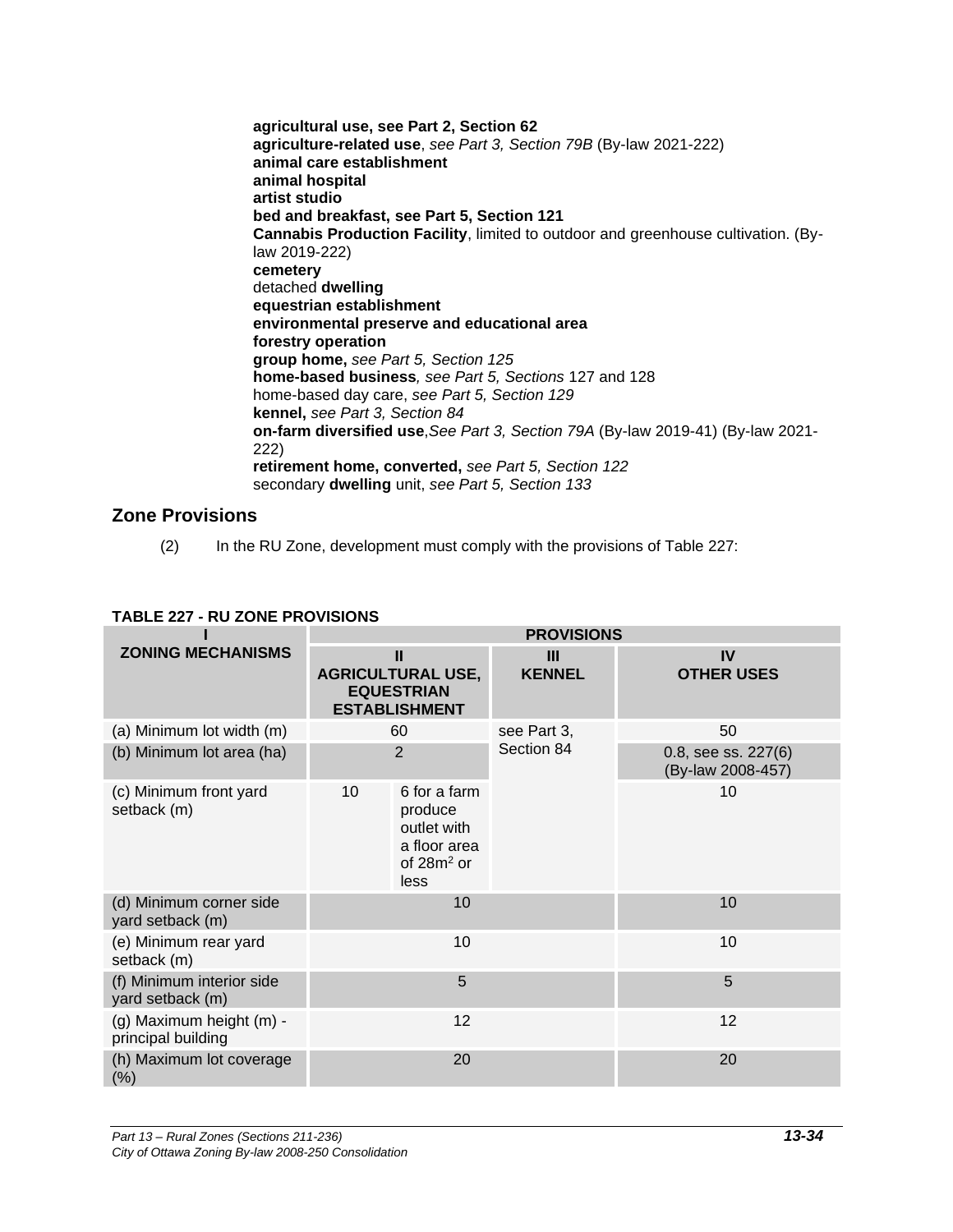- (3) For other applicable provisions, see Part 2- General Provisions, Part 3- Specific Use Provisions and Part 4- Parking, Queuing and Loading Provisions.
- (4) Despite subsection 227(2), an agricultural use limited to a stable and the keeping of horses, and the keeping of a maximum of 10 hens may also be permitted as accessory uses to a detached dwelling on a lot of 0.8 ha or larger in area.(By-law 2012-349) (By-law 2018-155)
- (5) The minimum lot area and minimum lot width for a detached dwelling indicated in Table 227, Column IV - Other Uses, applies only to a detached dwelling on an existing lot or a lot created by a consent application as per requirements of the Official Plan. The Rural Residential - RR zone is to be used for detached dwellings on lots in subdivisions. (By-law 2009-18)
- (6) The minimum lot area for a lot created by a consent application severance process is guided by Official Plan policy that requires a minimum lot area of 0.8 hectares for the severed lot and 10.0 hectares for the retained lot. (By-law 2008-457) (By-law 2019-41)
- (7) Despite subsection 227(2), there are no minimum lot width and lot area requirements for an **agricultural use** that excludes livestock-related food production. (By-law 2017-148)
- (8) Agriculture-related uses are permitted only a lot of 2 hectares or greater. (By-law 2021-222)

## **RU Subzones**

- **228.** In the RU Zone, the following subzones apply:
	- (1) In the RU1 to RU4 subzones:
		- (a) the following uses only are permitted:

**agricultural use,** excluding livestock-related food production (By-law 2017-148) **agriculture-related use**, *see Part 3, Section 79B* (By-law 2021-222) artist studio **bed and breakfast**, see Part 5, Section 121 detached **dwelling group home**, see Part 5, Section 125 **home-based business**, see Part 5, Sections 127 and 128 **home-based day care**, see Part 5, Section 129 **on-farm diversified use**, *See Part 3, Section 79A* (By-law 2019-41) (By-law 2021-222) **retirement home, converted**, see Part 5, Section 122 secondary **dwelling** unit, see Part 5, Section 133

(b) zone provisions are set out in Table 228 below: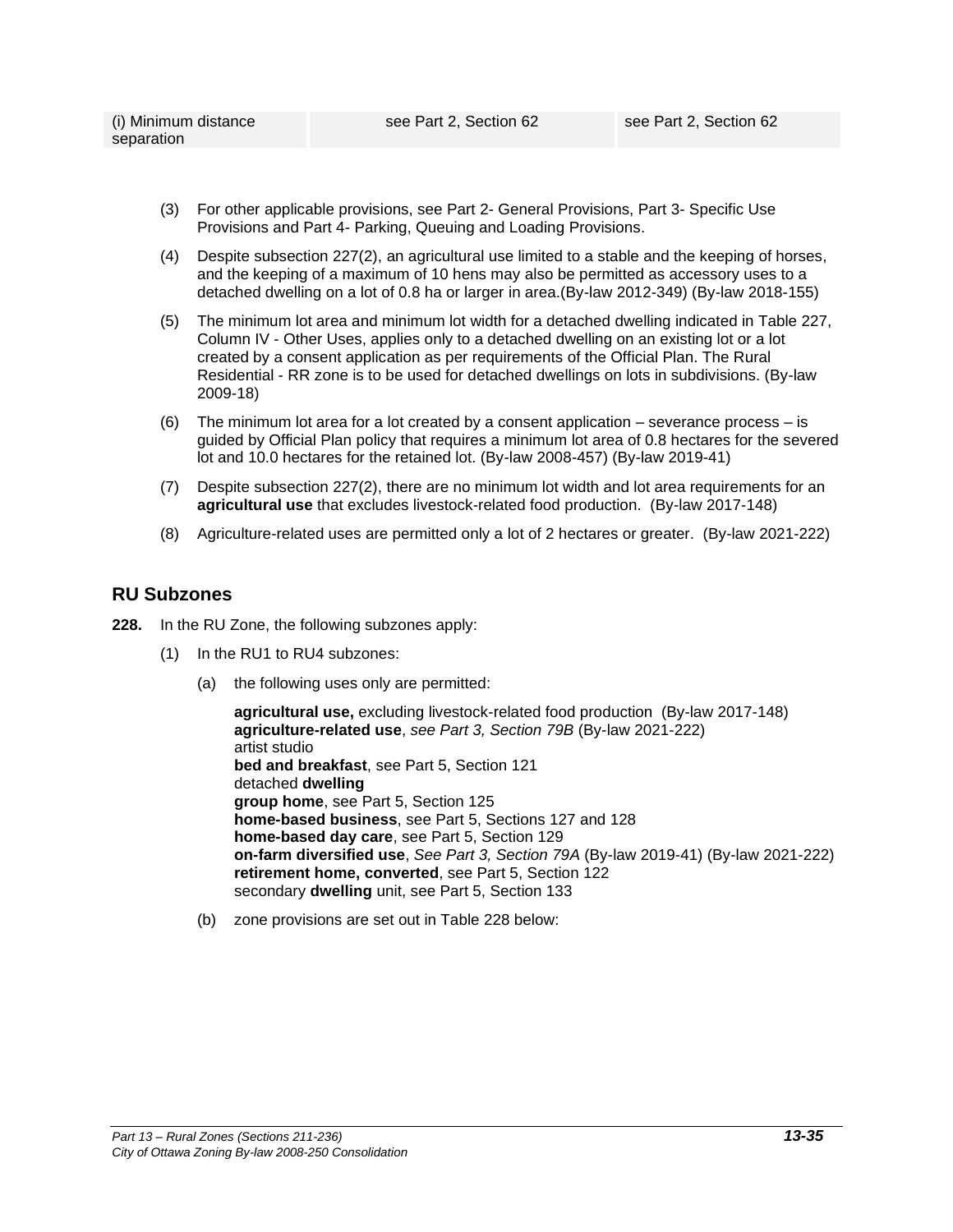#### **TABLE 228 - RU SUBZONE PROVISIONS**

| <b>Subzone</b>          | Ш<br><b>Minimum Lot</b><br>Area $(m2)$ | Ш<br><b>Minimum Lot</b><br>Width (m) | IV<br><b>Minimum Interior Side</b><br><b>Yard Setback (m)</b> |
|-------------------------|----------------------------------------|--------------------------------------|---------------------------------------------------------------|
| RU1                     | 4000                                   | 30                                   | 5                                                             |
| RU <sub>2</sub><br>(ii) | 2000                                   | 30                                   | 5                                                             |
| $(iii)$ RU3             | 1350                                   | 30                                   | 5                                                             |
| RU4                     | 1350                                   | 20                                   | 3                                                             |

(2) Despite subsection 228(1), there are no minimum lot width and lot area requirements for an **agricultural use** that excludes livestock-related food production. (By-law 2017-148)

(3) Agriculture-related uses are permitted only a lot of 2 hectares or greater. (By-law 2021-222)

# **VM - Village Mixed-Use Zone (Sections 229-230)**

## **Purpose of the Zone**

*The purpose of the VM - Village Mixed-Use Zone is to,*

- (1) *permit a wide variety of commercial, leisure, institutional and residential uses in areas designated as Village in the Official Plan,*
- *(2) reinforce the historical character of the Village core areas and mainstreets by promoting small-scale, street-oriented building form;*
- *(3) recognize the function of Business Improvement Areas as primary business or shopping areas; and*
- *(4) regulate development in a manner that adopts existing land use patterns so that the unique village character is maintained.*
- **229.** In the VM Zone:

## **Permitted Uses**

- (1) The following uses are permitted subject to:
	- (a) the provisions of subsection 229(2) to (5);
	- (b) outdoor storage is permitted subject to:
		- i) the principal building occupying 65% of the street frontage for a minimum depth of 3 m;
		- ii) not being located in a required yard; and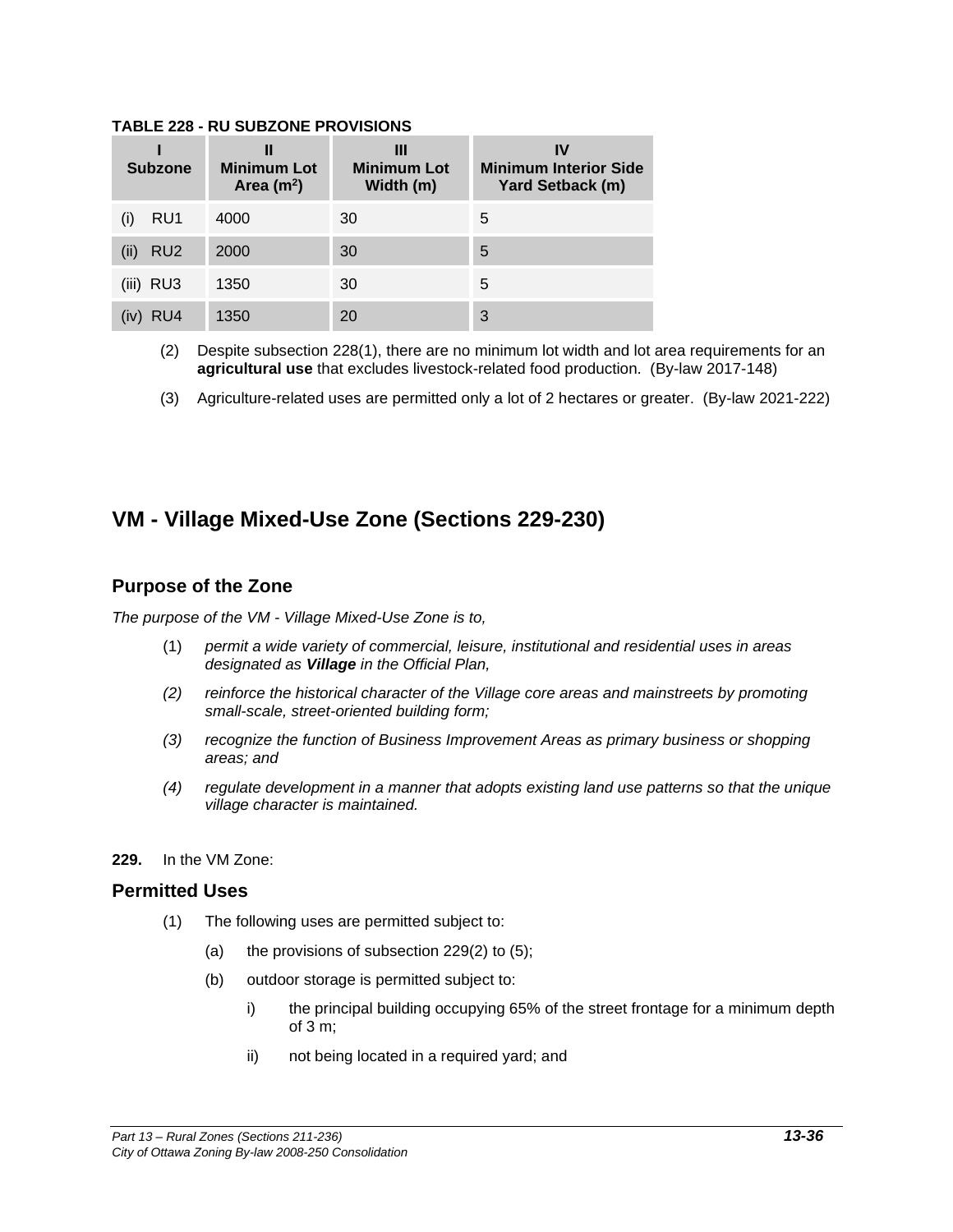- iii) being completely enclosed and screened from a public street, and from residential or institutional zones.
- (c) **retail store**, retail food store and restaurant being located on the ground floor, and where located on the ground floor, they may also locate above the ground floor;
- (d) all uses located on the ground floor having direct access to the street;
- (e) a maximum of 10 residents is permitted in a **group home**.

**amusement centre animal care establishment animal hospital apartment dwelling, low rise artist studio automobile rental establishment automobile service station bank** bank machine **bar bed and breakfast,** *see Part 5, Section 121* **catering establishment cemetery cinema click and collect facility** (By-law 2016-289) **community centre community health and resource centre convenience store day care** detached **dwelling diplomatic mission,** *see Part 3, Section 88* **duplex dwelling,** *see Part 5, Section 138* (By-law 2010-307) **dwelling unit emergency service** funeral home **gas bar group home,** *see Part 5, Section 125* **home-based business,** *see Part 5, Section 127* home-based day care**,** *see Part 5, Section 129* **hotel instructional facility library** linked-detached dwelling marine facility **medical facility municipal service centre museum office park personal brewing facility** (By-law 2019-41) **personal service business place of assembly** place of worship post office **recreational and athletic facility residential care facility**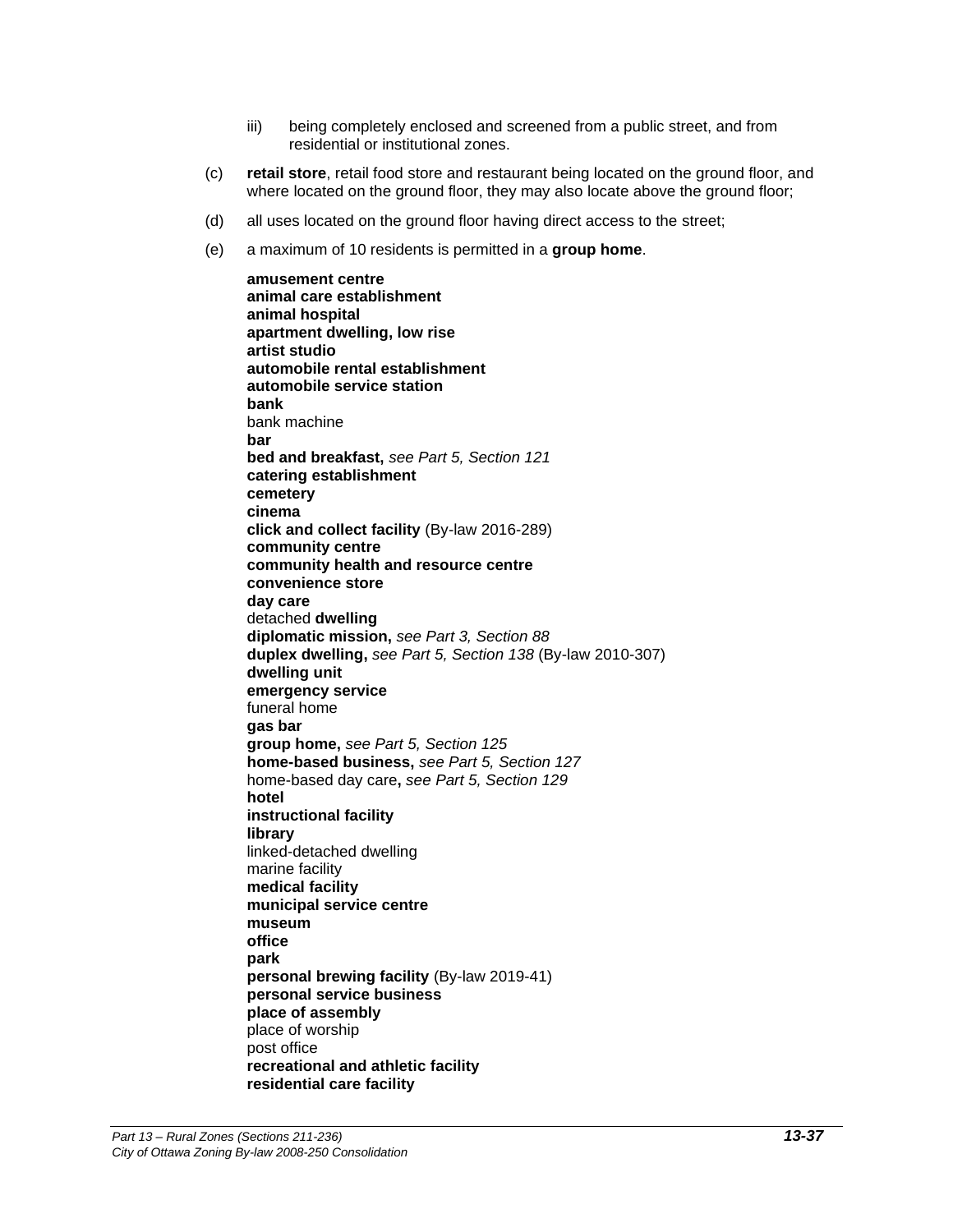**restaurant retail store retail food store retirement home retirement home, converted,** *see Part 5, Section 122* **rooming house (By-law 2021-111) school**  secondary **dwelling** unit**,** *see Part 5, Section 133* **semi-detached dwelling,** *see Part 5, Section 138* (By-law 2010-307) **service or repair shop shelter,** *see Part 5, Section 134* **sports arena stacked dwelling,** *see Part 5, Section 138* (By-law 2010-307) **storefront industry**, *see Part 3, Section 99* (By-law 2018-171) **theatre training centre three-unit dwelling townhouse dwelling,** *see Part 5, Section 138* (By-law 2012-334) (By-law 2010-307) (By-law 2014-189) **urban agriculture,** *see Part 3, Section 82* (By-law 2017-148) (By-law 2018-206) (Bylaw 2019-338)

- (f) residential care facility is only permitted in the VM Village Mixed-Use zone in the villages of Greely, North Gower, Carp, Constance Bay, Richmond and Manotick; (Bylaw 2013-58)
- (g) no single commercial use can occupy by more than  $2500 \text{ m}^2$  of gross leasable floor area on any lot in a VM zone in a village shown on Schedule 9. (By-law 2013-58) (Bylaw 2014-189)

## **Zone Provisions**

(2) The zone provisions are set out in Table 229 below.

| <b>Zoning Mechanism</b>           |                                 | Ш<br><b>Provisions</b> |
|-----------------------------------|---------------------------------|------------------------|
| (a) Minimum lot area $(m^2)$      | 1,350 $m2$                      |                        |
| (b) Minimum lot width (m)         |                                 | 20 <sub>m</sub>        |
| (c) Front yard setbacks (m)       | (i) minimum                     | No minimum             |
|                                   | (ii) maximum                    | 3 <sub>m</sub>         |
| (d) Corner side yard setbacks (m) | (i) minimum                     | 3 <sub>m</sub>         |
|                                   | (ii) maximum                    | 4.5 <sub>m</sub>       |
| (e) Minimum interior side yard    | (i) abutting a residential zone | 3 <sub>m</sub>         |
| setbacks (m)                      | (ii) abutting any other zone    | No minimum             |

## **TABLE 229 - VM ZONE PROVISIONS**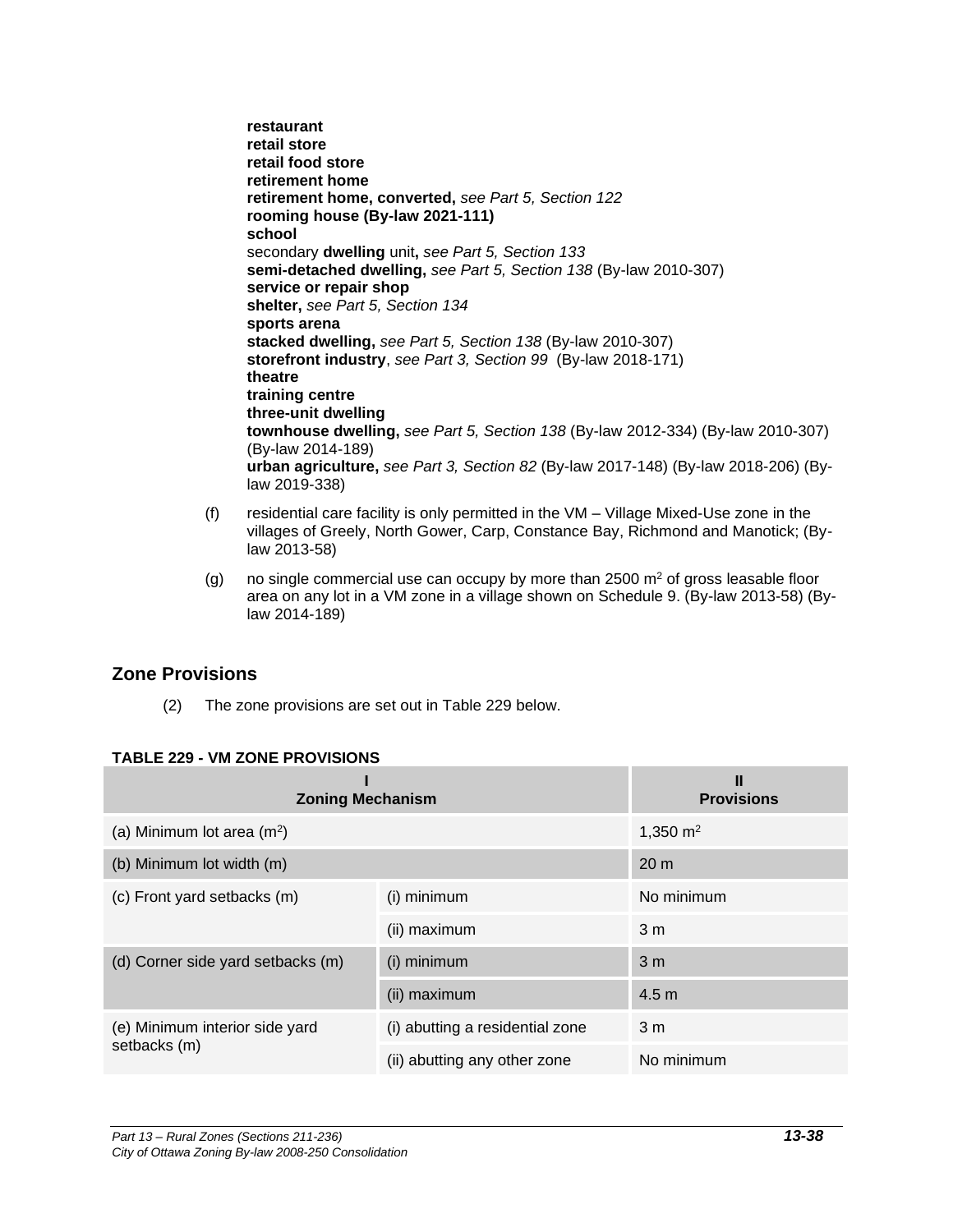| <b>Zoning Mechanism</b>                  | <b>Provisions</b>                                                                  |                                                                                                                                                                           |
|------------------------------------------|------------------------------------------------------------------------------------|---------------------------------------------------------------------------------------------------------------------------------------------------------------------------|
| (f) Minimum rear yard setbacks (m)       | (i) residential use building                                                       | 25% of the lot depth,<br>minimum of 7.5 m                                                                                                                                 |
|                                          | (ii) non-residential use and mixed<br>use buildings abutting a<br>residential zone | 7.5 <sub>m</sub>                                                                                                                                                          |
|                                          | (iii) all other cases                                                              | No minimum                                                                                                                                                                |
| (g) Building heights (m)                 | (i) minimum                                                                        | 6.7 <sub>m</sub>                                                                                                                                                          |
|                                          | (ii) maximum                                                                       | 11 <sub>m</sub>                                                                                                                                                           |
| (h) Minimum width of landscaped area (m) |                                                                                    | No minimum, except that<br>where a yard is provided and<br>not used for required<br>driveways, aisles, parking or<br>loading spaces, the whole<br>yard must be landscaped |

- (3) The retail sales of automobiles may be provided only as an ancillary use to an **automobile service station** or **gas bar**, and must not exceed an amount equal to 10% of the lot area.
- (4) It should be noted that lots serviced by private services may require lot sizes larger than that necessary to meet zone provisions in order to accommodate the servicing systems capable of handling the increased levels of water consumption and sewage generation that may be associated with these uses.
- (5) In a VM Zone where a use changes from one permitted use to another permitted use and the minimum number of parking spaces required for the new use is greater than the minimum number of spaces required for the previous use, no additional parking spaces are required for the difference between what the previous use required and what the new use requires under this by-law, as long as the building envelope remains unchanged; for all other situations parking requirements are as per the use - related parking rates in Table 101. (By-law 2016-249)
- (6) For other applicable provisions, see Part 2- General Provisions, Part 3- Special Use Provisions, Part 4- Parking and Loading Provisions. (By-law 2016-249)

## **VM SUBZONES**

**230.** In the VM Zone, the following subzones apply :

#### **VM1 SUBZONE**

- (1) In the VM1 Subzone:
	- (a) the following uses only are permitted subject to:
		- (i) being located on the ground floor of a building; and
		- (ii) each occupancy not exceeding 200 square metres in gross leasable area;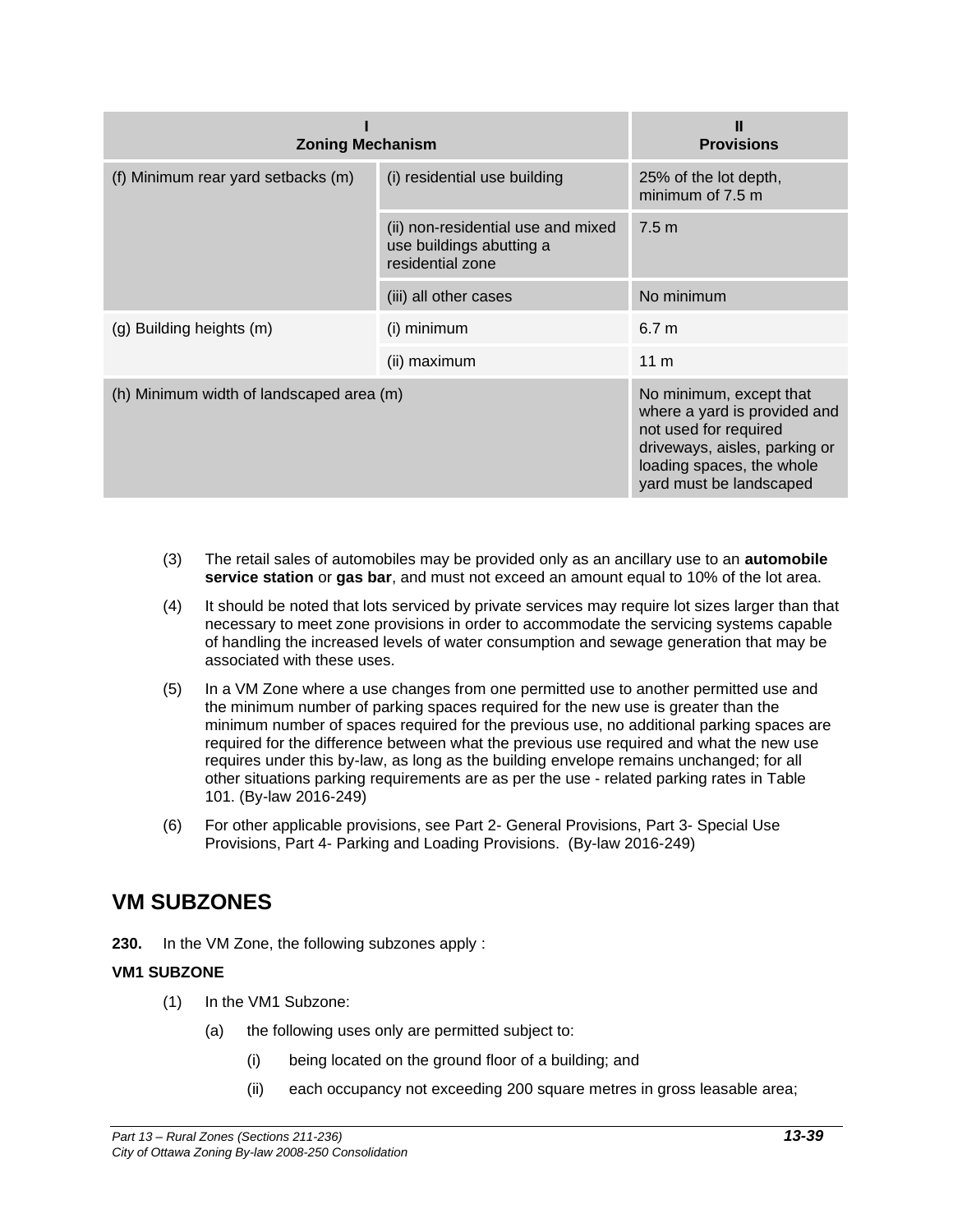bank machine **community health and resource centre convenience store day care municipal service centre personal service business restaurant** (effective on February 24, 2011) (OMB Order #PL080959 issued March 18, 2010) retail food store **retail store service and repair shop** 

- (b) the following uses are also permitted subject to:
	- (i) a maximum of 10 residents being permitted in a group home or a retirement home, converted; (By-law 2014-189)

detached **dwelling duplex dwelling**, *see Part 5, Section 138* (By-law 2010-307) **dwelling** unit **group home,** *see Part 5, Section 125* **home-based business,** *see Part 5, Section 127* home-based day care*, see Part 5, Section 129* **linked-detached dwelling**, *see Part 5, Section 138* (By-law 2010-307) **park planned unit development,** *see Part 5, Section 131 and subsection 230(3)* **retirement home, converted,** *see Part 5, Section 122* secondary **dwelling** unit**,** *see Part 5, Section 133*  **semi-detached dwelling**, *see Part 5, Section 138* (By-law 2010-307) three-unit **dwelling** (By-law 2014-189) **urban agriculture**, *see Part 3, Section 82* (By-law 2017-148)

- (c) a **planned unit development** of detached **dwellings** is permitted in the Villages of Carp, Manotick and Richmond;
- (d) the provisions of subsection 229(2) do not apply and the provisions set out in Table 230A below apply.

| <b>ZONING MECHANISMS</b>                               | <b>PROVISIONS</b>                               |                                           |
|--------------------------------------------------------|-------------------------------------------------|-------------------------------------------|
| (i) Minimum lot area                                   | 1,350 $m2$                                      |                                           |
| (ii) Minimum lot width                                 | 20 <sub>m</sub>                                 |                                           |
| (iii) Minimum front yard and corner side yard setbacks | 3 <sub>m</sub>                                  |                                           |
| (iv) Minimum interior side yard                        | 1. abutting a residential zone                  | 5 <sub>m</sub>                            |
| setbacks                                               | 2. other cases                                  | No minimum                                |
| (v) Minimum rear yard setbacks                         | 1. rear lot line abutting a<br>residential zone | 7.5 <sub>m</sub>                          |
|                                                        | 2. for a residential use building               | 25% of the lot depth, minimum of<br>7.5 m |

## **TABLE 230A - VM1 SUBZONE PROVISIONS**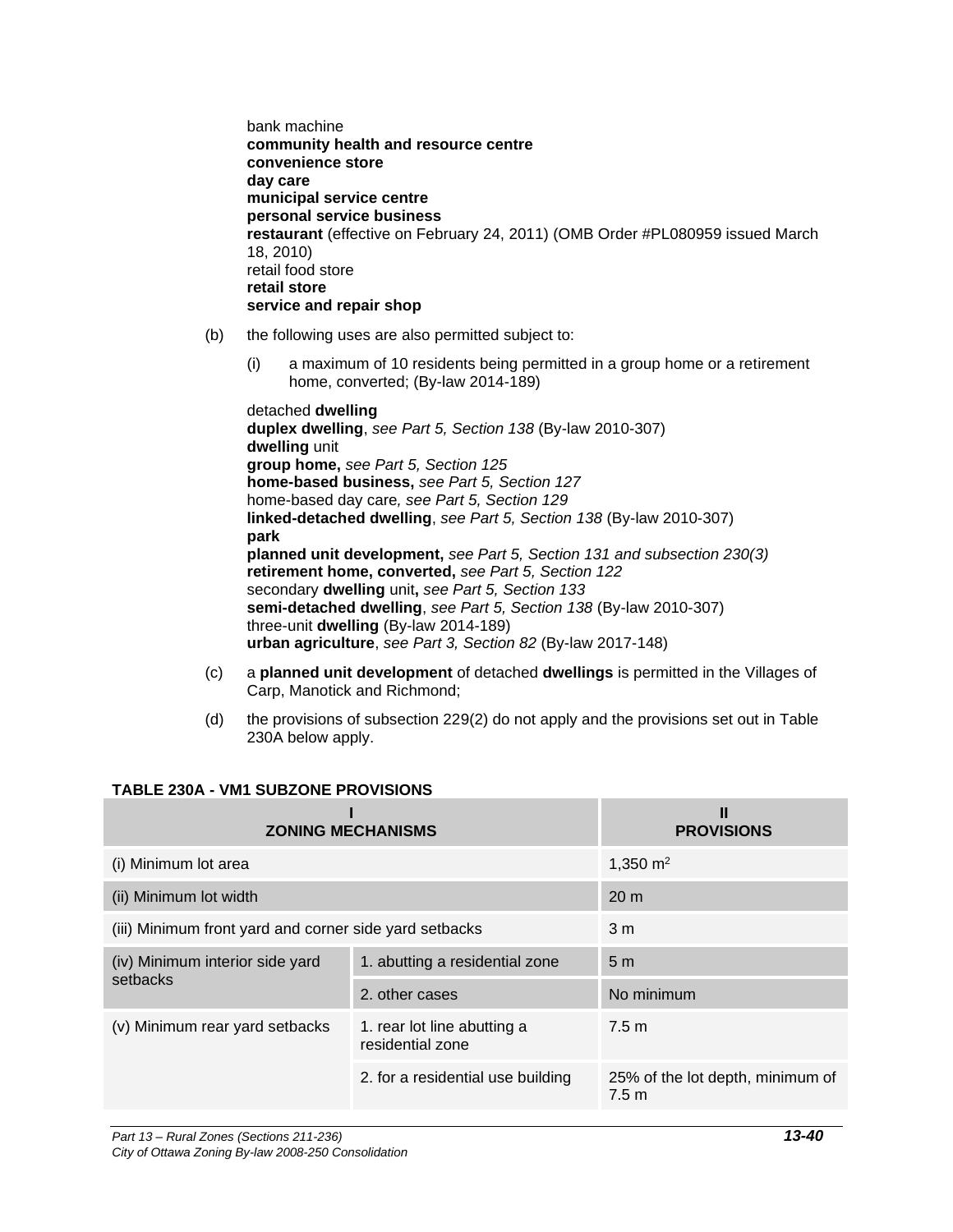|                                                              | 3. abutting a street                                                | 3 <sub>m</sub>                                                                                     |
|--------------------------------------------------------------|---------------------------------------------------------------------|----------------------------------------------------------------------------------------------------|
|                                                              | 4 other cases                                                       | No minimum                                                                                         |
| (vi) Maximum building heights                                | 8 <sub>m</sub>                                                      |                                                                                                    |
| (vii) Minimum width of<br>landscaped area                    | 1. abutting a street                                                | 3 <sub>m</sub>                                                                                     |
|                                                              | 2. abutting a residential or<br>institutional zone                  | 3 m; may be reduced to one<br>metre where a minimum 1.4<br>metre high opaque screen is<br>provided |
|                                                              | 3. other cases                                                      | No minimum                                                                                         |
| (viii) Minimum width of landscaped area around a parking lot | See Section 110 - Landscaping<br><b>Provisions for Parking Lots</b> |                                                                                                    |

#### **VM2 Subzone**

- (2) In the VM2 Subzone:
	- (a) the following uses only are permitted subject to:
		- (i) each individual use not exceeding a gross leasable floor area of 120  $m^2$ ; (Bylaw 2014-189)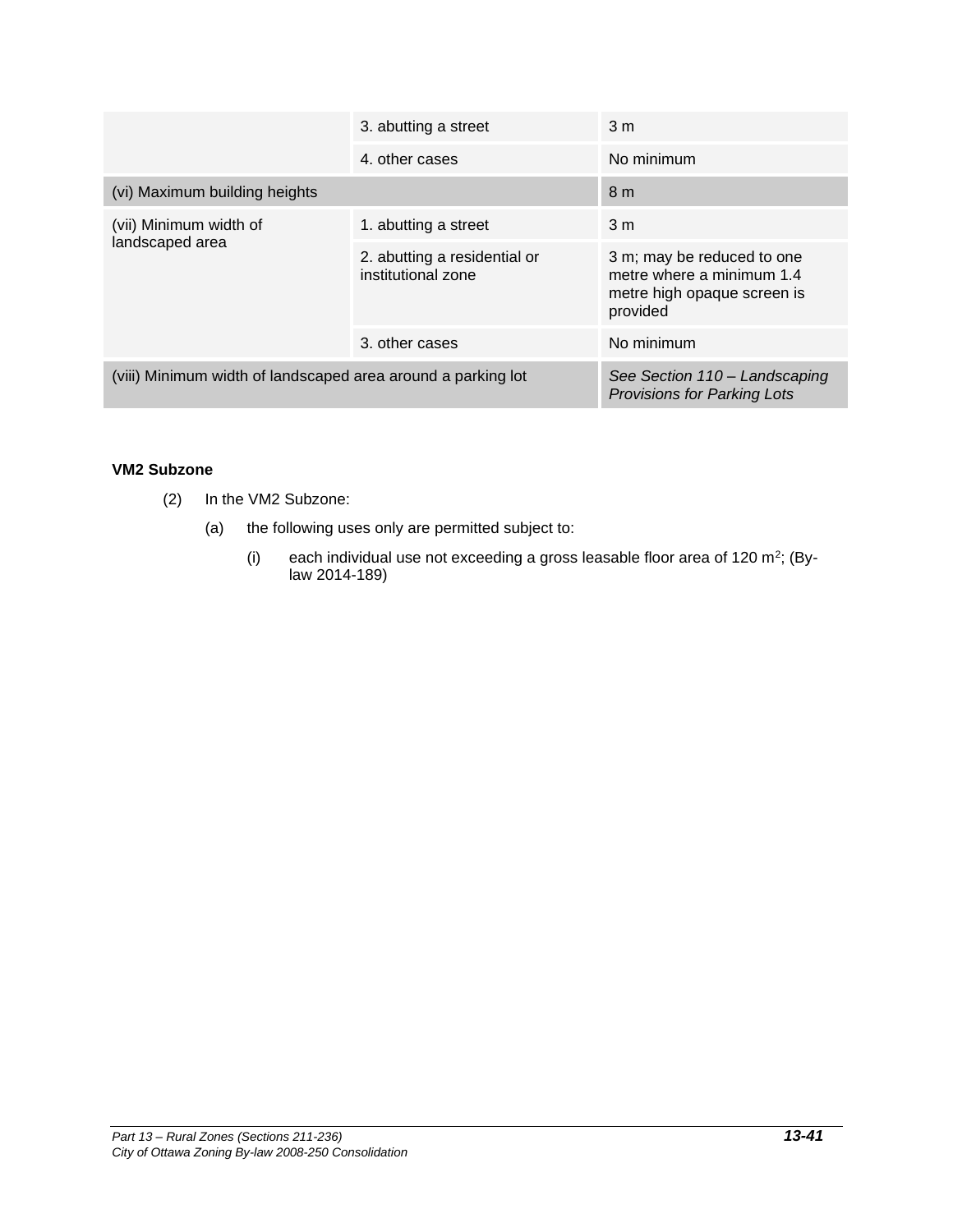**animal care establishment artist studio** bank machine **bed and breakfast***, see Part 5, Section 121* **community centre community health and resource centre convenience store day care** detached **dwelling duplex dwelling**, *see Part 5, Section 138* (By-law 2010-307) **dwelling** unit **emergency service home based business,** *see Part 5, Section 127* home based day care, *see Part 5, Section 129* **instructional facility linked-detached dwelling**, *see Part 5, Section 138* (By-law 2010-307) **medical facility** (By-law 2018-155) **office park personal brewing facility** (By-law 2019-41) **personal service business** place of worship retail food store **retail store restaurant, full service** secondary **dwelling** unit, *see Part 5, Section 133* **semi-detached dwelling**, *see Part 5, Section 138* (By-law 2010-307) **service and repair shop** three-unit **dwelling** (By-law 2014-189)

(b) the provisions of subsection 229(2) do not apply and the provisions set out in Table 230B below apply.

| <b>ZONING MECHANISMS</b>                               | Ш<br><b>PROVISIONS</b>               |                                        |
|--------------------------------------------------------|--------------------------------------|----------------------------------------|
| (i) Minimum lot area                                   | 1,350 $m2$                           |                                        |
| (ii) Minimum lot width                                 | 20 <sub>m</sub>                      |                                        |
| (iii) Minimum front yard and corner side yard setbacks | 6 m                                  |                                        |
| (iv) Minimum interior side yard setbacks               | 3 <sub>m</sub>                       |                                        |
| (v) Minimum rear yard setbacks                         | 1. from rear lot line                | 7.5 <sub>m</sub>                       |
|                                                        | 2. for a residential use<br>building | 25% of the lot depth, minimum of 7.5 m |
| (vi) Maximum building heights                          | 11 <sub>m</sub>                      |                                        |
| (vii) Minimum landscaped area                          |                                      | 50%                                    |

#### **TABLE 230B - VM2 SUBZONE PROVISIONS**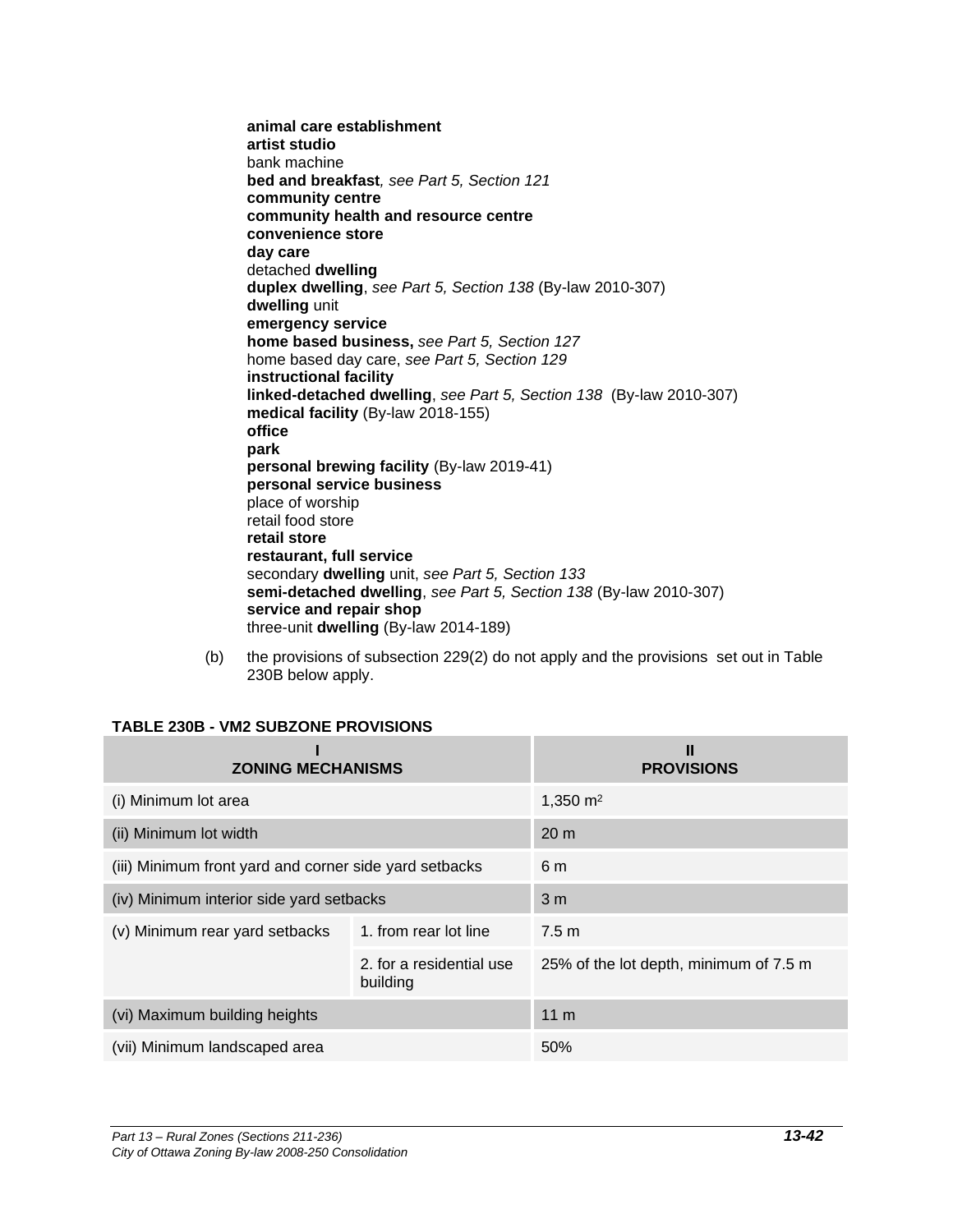#### **VM3 SUBZONE**

- (3) In the VM3 Subzone:
	- (a) the provisions of subsection 229(1)(d) do not apply; and
	- (b) the provisions of subsection 229(2) do not apply and the provisions of Table 230C below apply;

#### **TABLE 230C – VM3 SUBZONE PROVISIONS**

| <b>ZONING MECHANISMS</b>                                     | Ш<br><b>PROVISIONS</b>                             |                                                                                                    |  |  |  |
|--------------------------------------------------------------|----------------------------------------------------|----------------------------------------------------------------------------------------------------|--|--|--|
| (i) Minimum lot area                                         |                                                    | 1,350 $m2$                                                                                         |  |  |  |
| (ii) Minimum lot width                                       | 20 <sub>m</sub>                                    |                                                                                                    |  |  |  |
| (iii) Minimum front yard and corner side yard setbacks       | 3 <sub>m</sub>                                     |                                                                                                    |  |  |  |
| (iv) Minimum interior side yard<br>setbacks                  | 1. abutting a residential zone                     | 5 <sub>m</sub>                                                                                     |  |  |  |
|                                                              | 2. other cases                                     | No minimum                                                                                         |  |  |  |
| (v) Minimum rear yard setbacks                               | 1. rear lot line abutting a<br>residential zone    | 7.5 <sub>m</sub>                                                                                   |  |  |  |
|                                                              | 2. for a residential use building                  | 25% of the lot depth, minimum of<br>7.5 <sub>m</sub>                                               |  |  |  |
|                                                              | 3. abutting a street                               | 3 <sub>m</sub>                                                                                     |  |  |  |
|                                                              | 4. other cases                                     | No minimum                                                                                         |  |  |  |
| (vi) Maximum building heights                                |                                                    | 8 <sub>m</sub>                                                                                     |  |  |  |
| (vii) Minimum width of                                       | 1. abutting a street                               | 3 <sub>m</sub>                                                                                     |  |  |  |
| landscaped area                                              | 2. abutting a residential or<br>institutional zone | 3 m; may be reduced to one<br>metre where a minimum 1.4<br>metre high opaque screen is<br>provided |  |  |  |
|                                                              | 3. other cases                                     | No minimum                                                                                         |  |  |  |
| (viii) Minimum width of landscaped area around a parking lot |                                                    | See Section 110 - Landscaping<br><b>Provisions for Parking Lots</b>                                |  |  |  |

#### **VM4 SUBZONE**

- (4) In the VM4 Subzone:
	- (a) despite Section 229(1) the following uses are also permitted:

#### **parking lot shopping centre**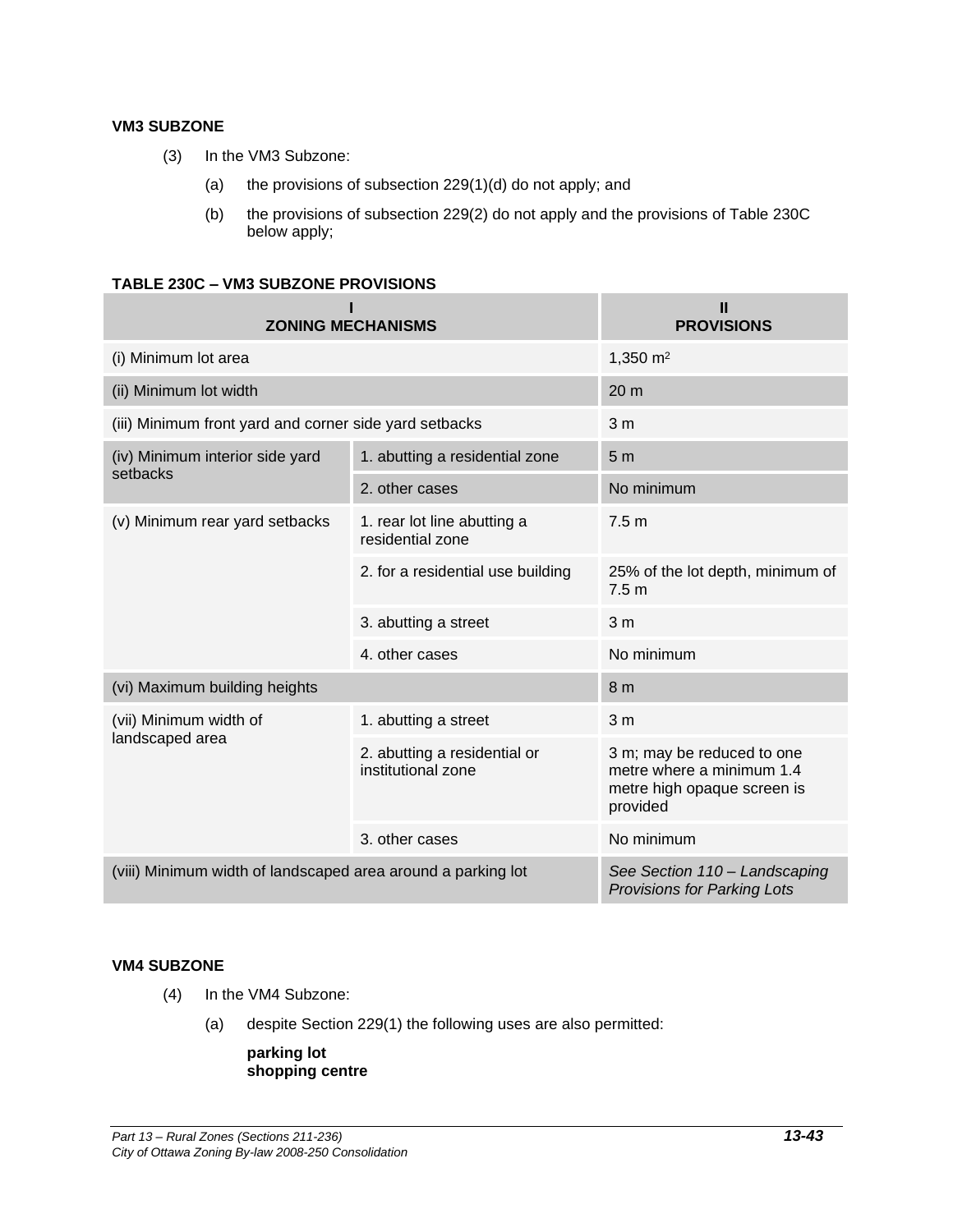(b) despite Section 229(1) the following uses are prohibited:

**automobile rental establishment automotive service station cemetery gas bar marine facility personal brewing facility** (By-law 2019-41) **residential care facility**

(b) the provisions of subsection 229(2) do not apply and the provisions of Table 230D below apply:

## **TABLE 230D – VM4 SUBZONE PROVISIONS**

| <b>ZONING MECHANISMS</b>                    | <b>PROVISIONS</b>              |                 |  |  |
|---------------------------------------------|--------------------------------|-----------------|--|--|
| (i) Minimum lot area                        | $600 \; \text{m}^2$            |                 |  |  |
| (ii) Minimum lot width                      | 18 <sub>m</sub>                |                 |  |  |
| (iii) Minimum front yard setback            | 6 m                            |                 |  |  |
| (iv) Minimum interior side yard<br>setbacks | 1. abutting a residential zone | 6 <sub>m</sub>  |  |  |
|                                             | 2. other cases                 | 1 <sub>m</sub>  |  |  |
| (v) Minimum corner side yard setbacks       |                                | 6 m             |  |  |
| (vi) Minimum rear yard setbacks             |                                | 10 <sub>m</sub> |  |  |
| (vii) Maximum building heights              | 11 <sub>m</sub>                |                 |  |  |
| (viii) Minimum landscaped area              |                                | 10%             |  |  |
| (ix) Maximum lot coverage                   |                                | 50%             |  |  |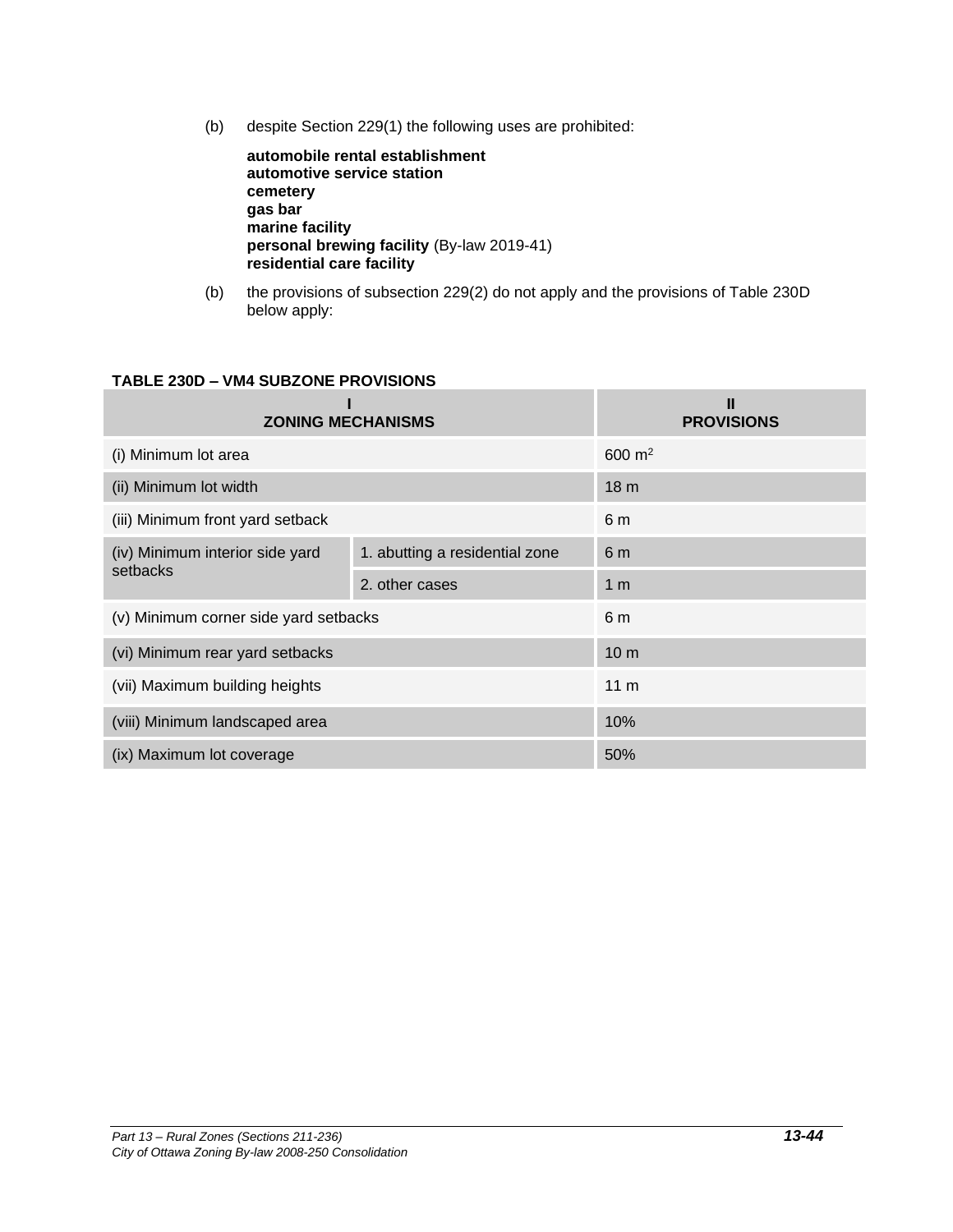#### **VM5 SUBZONE**

- (5) In the VM5 Subzone:
- (a) the following uses are prohibited:

**apartment dwelling, low rise duplex dwelling**, *see Part 5, Section 138* (By-law 2010-307) **group home linked-detached dwelling**, *see Part 5, Section 138* (By-law 2010-307) **residential care facility retirement home retirement home, converted rooming house semi-detached dwelling**, *see Part 5, Section 138* (By-law 2010-307) **shelter** three-unit **dwelling townhouse dwelling,** *see Part 5, Section 138* (By-law 2012-334*)* (By-law 2010- 307) (By-law 2014-189) (By-law 2018-206)

(b) the detached **dwelling** and **dwelling** unit is limited to one in total and must be accessory to a permitted use.

#### **VM6 SUBZONE**

- (6) In the VM6 Subzone:
	- (a) despite Section 229(1) the following uses are prohibited:

**automobile rental establishment automotive service station gas bar marine facility**

(b) the provisions of subsection 229(2) do not apply and the provisions of Table 230E below apply:

#### **TABLE 230E – VM6 SUBZONE PROVISIONS**

| <b>ZONING MECHANISMS</b>                | Ш<br><b>PROVISIONS</b> |
|-----------------------------------------|------------------------|
| (i) Minimum lot area                    | $2000 \text{ m}^2$     |
| (ii) Minimum lot width                  | 35 m                   |
| (iii) Minimum front yard setback        | 3 <sub>m</sub>         |
| (iv) Minimum interior side yard setback | 2 <sub>m</sub>         |
| (v) Minimum corner side yard setbacks   | 4.5 <sub>m</sub>       |
| (vi) Minimum rear yard setbacks         | 7.5 <sub>m</sub>       |
| (vii) Maximum building heights          | 11 <sub>m</sub>        |
| (viii) Maximum lot coverage             | 20%                    |

*Part 13 – Rural Zones (Sections 211-236) 13-45 City of Ottawa Zoning By-law 2008-250 Consolidation*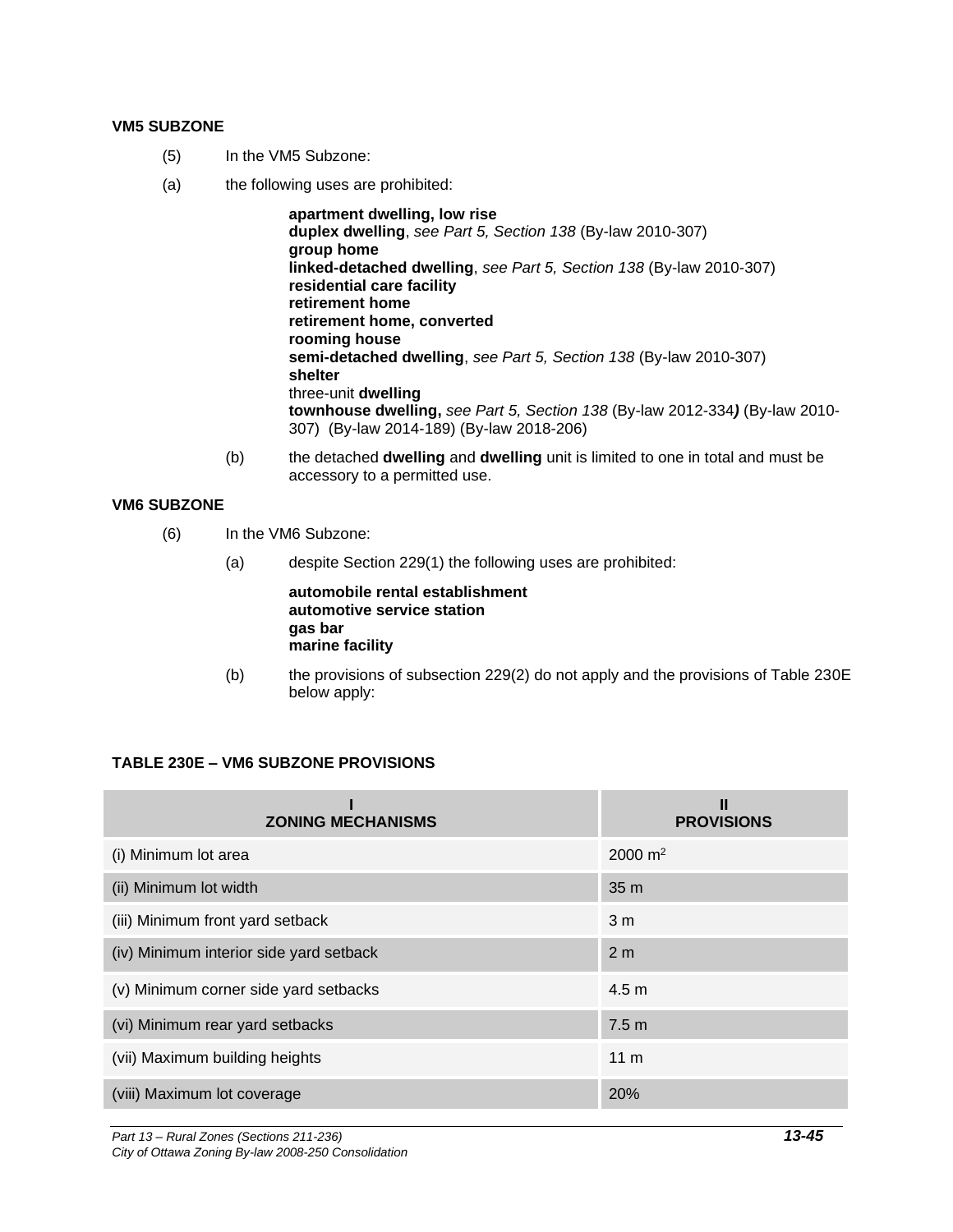#### **VM7 SUBZONE – North Gower**

- (7) In the VM7 Subzone:
	- (a) despite Section 229(1) the following uses are prohibited:

**animal care establishment animal hospital automobile rental establishment cemetery marine facility urban agriculture** (By-law 2017-148)

(b) the provisions of Section 229(1) (b) (i), (ii), and (iii) do not apply

#### **VM8 SUBZONE – Richmond Village**

- (8) In the VM8 Subzone:
	- (a) The following uses are prohibited:

#### **cemetery automobile rental establishment**

- (b) The following uses are also prohibited except those that existed on July 14, 2010: **automobile service station gas bar**
- (c) parking is not required for the first 100  $\mathrm{m}^2$  of gross floor area,
- (d) 50% of the lot width, within 3.0 metres of the front lot line, must be occupied by building walls. (By-law 2010-255)

#### **VM9 SUBZONE**

- (9) In the VM9 Subzone:
	- (a) The following uses are prohibited: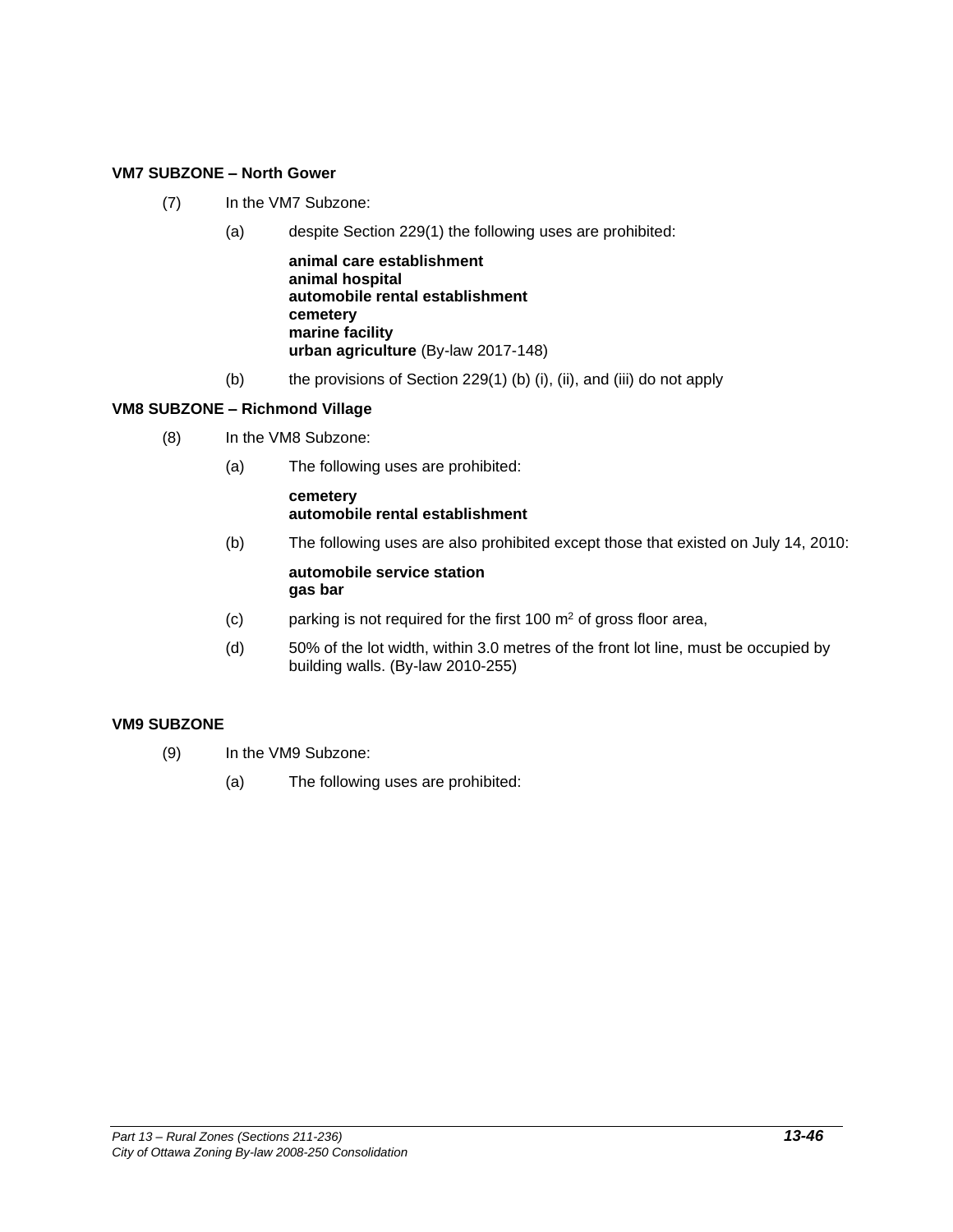**apartment dwelling, low rise automobile rental establishment automobile service station bed and breakfast cemetery** detached **dwelling** diplomatic mission **duplex dwelling** funeral home **gas bar group home linked-detached dwelling marine facility** municipal service centre residential care facility **retirement home retirement home, converted rooming house semi-detached dwelling shelter** sports arena stacked dwelling three-unit **dwelling townhouse dwelling urban agriculture** (By-law 2017-148) (By-law 2018-206)

(b) Dwelling units are only permitted above the ground floor. (By-law 2016-47)

#### **VM10 SUBZONE**

- (10) In the VM10 Subzone:
	- (a) The following uses are prohibited:

**automobile rental establishment automobile service station cemetery** detached **dwelling** funeral home **gas bar** marine facility sports arena (By-law 2016-47)

# **V1- Village Residential First Density Zone (Section 231-232)**

## **Purpose of the Zone**

*The purpose of the V1 - Village Residential First Density Zone is to,*

*(1) permit detached dwellings in areas designated as Village in the Official Plan, and historically zoned for such low density use;*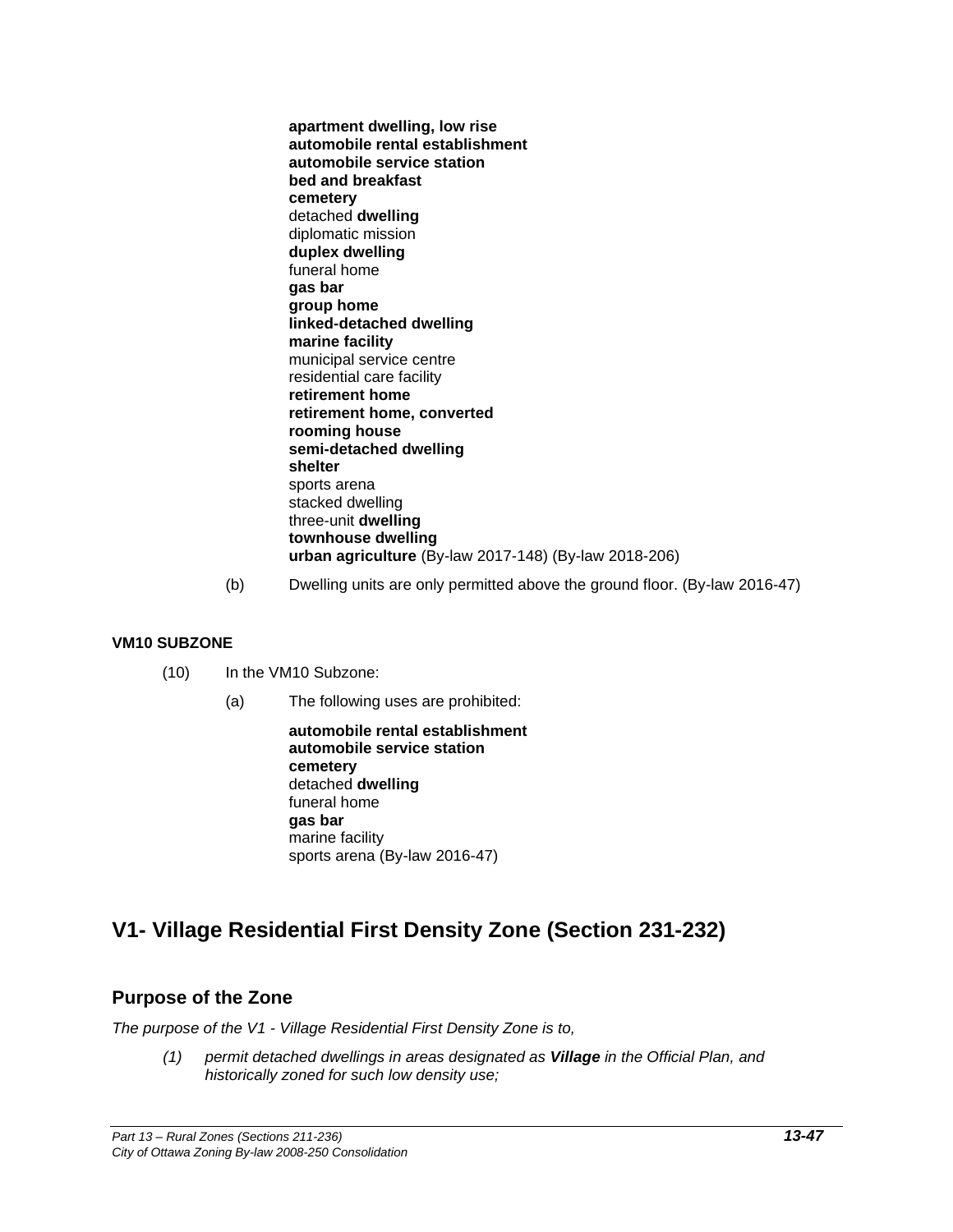- *(2) allow a limited range of compatible uses, and*
- *(3) regulate development in a manner that adopts existing land use patterns so that the low density, low profile form of a neighbourhood is maintained and enhanced.*
- **231.** In the V1 Zone:

#### **Permitted Uses**

- (1) The following uses are permitted subject to:
	- (a) the provisions of subsection 231(2);
	- (b) a maximum of three guest bedrooms is permitted in a bed and breakfast; and
	- (c) a maximum of 10 residents is permitted in a group home or retirement home, converted.

**bed and breakfast,** *see Part 5, Section 121* detached **dwelling group home,** *see Part 5, Section 125* **home-based business,** *see Part 5, Section 127* home-based daycare, *see Part 5, Section 129* **park retirement home, converted**, *see Part 5, Section 122* secondary **dwelling** unit, *see Part 5, Section 133* **urban agriculture**, *see Part 3, Section 82* (By-law 2017-148)

## **Zone Provisions**

- (2) The zone provisions are set out in Table 232 below.
- (3) For other applicable provisions, see Part 2- General Provisions, Part 3- Specific Use Provisions, Part 4- Parking, Queuing and Loading Provisions and Part 5 – Residential Provisions.

## **V1 SUBZONES**

**232.** In the V1 Zone, the following subzones apply subject to the provisions of Table 232: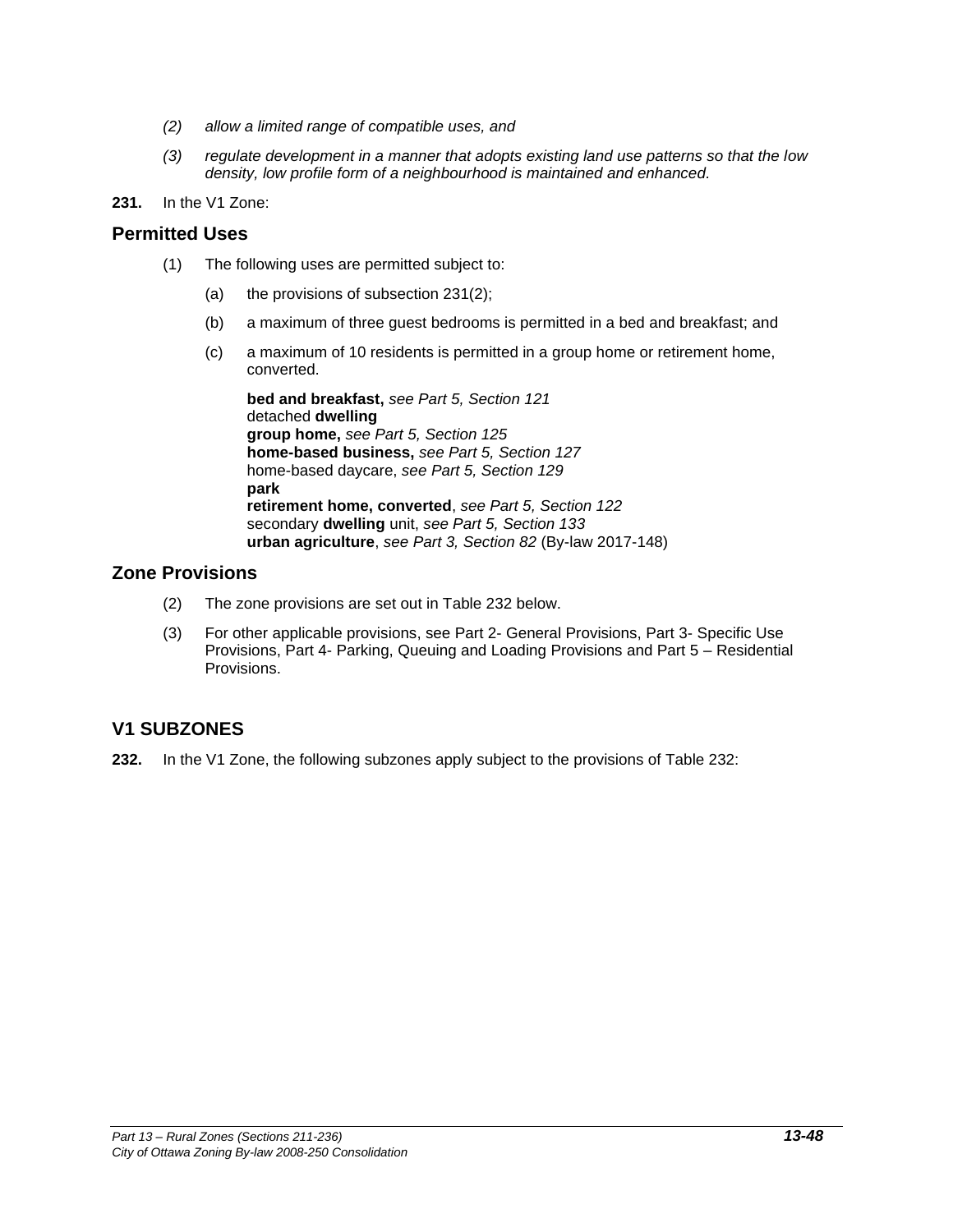|                                            | п<br><b>Subzone</b>                          | Ш<br><b>Minimum</b><br>Lot Area<br>(m <sup>2</sup> ) | $\ensuremath{\mathsf{III}}\xspace$<br><b>Minimum</b><br>Lot<br>Width<br>(m) | IV<br><b>Minimum</b><br><b>Front</b><br>Yard<br><b>Setback</b><br>(m) | $\pmb{\mathsf{V}}$<br><b>Minimum</b><br><b>Interior</b><br><b>Side</b><br>Yard<br><b>Setback</b><br>(m) | VI<br><b>Minimum</b><br>Corner<br><b>Side</b><br>Yard<br><b>Setback</b><br>(m) | VII<br><b>Minimum</b><br>Rear<br>Yard<br><b>Setback</b><br>(m) | VIII<br><b>Maximum</b><br>Lot<br>Coverage<br>$(\%)$ | $\mathsf{IX}$<br><b>Maximum</b><br><b>Height</b><br>(m) |
|--------------------------------------------|----------------------------------------------|------------------------------------------------------|-----------------------------------------------------------------------------|-----------------------------------------------------------------------|---------------------------------------------------------------------------------------------------------|--------------------------------------------------------------------------------|----------------------------------------------------------------|-----------------------------------------------------|---------------------------------------------------------|
| (a) VIA                                    |                                              | 8000                                                 | 60                                                                          | 18                                                                    | $\boldsymbol{9}$                                                                                        | 18                                                                             | $\boldsymbol{9}$                                               | $\bf 8$                                             | 11                                                      |
| (b) V1B                                    |                                              | 8000                                                 | 50                                                                          | 12                                                                    | $\,6\,$                                                                                                 | 12                                                                             | 23                                                             | 8                                                   | 11                                                      |
| $( c )$<br>$V1C$                           | (i)<br>Entirely<br>on<br>Private<br>Services | 4000                                                 | 45                                                                          | $\,6$                                                                 | $\mathbf{1}$                                                                                            | 4.5                                                                            | $\boldsymbol{9}$                                               | 40                                                  | 11                                                      |
|                                            | (ii)<br>Other<br>cases                       | 600                                                  | 20                                                                          |                                                                       |                                                                                                         |                                                                                |                                                                |                                                     |                                                         |
| (d) V1D                                    |                                              | 2700                                                 | 33                                                                          | $\overline{\mathbf{7}}$                                               | $\mathbf 2$                                                                                             | $\overline{\mathcal{I}}$                                                       | 7.5                                                            | 15                                                  | 11                                                      |
| (e) V1E                                    |                                              | 2000                                                 | 30                                                                          | $\boldsymbol{7}$                                                      | $\overline{\mathbf{c}}$                                                                                 | $4.5\,$                                                                        | $7.5\,$                                                        | 15                                                  | 11                                                      |
| (f) V1F                                    |                                              | 2000                                                 | 20                                                                          | $\sqrt{5}$                                                            | $1.2$                                                                                                   | $\,$ 5 $\,$                                                                    | $\overline{\mathbf{7}}$                                        | <b>No</b><br>maximum                                | 11                                                      |
| (g) V1G                                    |                                              | 1950                                                 | 30                                                                          | 13.5                                                                  | $\ensuremath{\mathsf{3}}$                                                                               | 13.5                                                                           | 7.5                                                            | 25                                                  | 11                                                      |
| (h) V1H                                    |                                              | 1800                                                 | 30                                                                          | 9                                                                     | $\ensuremath{\mathsf{3}}$<br>(By-law<br>2008-<br>326)                                                   | $\boldsymbol{9}$                                                               | 7.5                                                            | 20                                                  | 11                                                      |
| $(i)$ V1I                                  |                                              | 1390                                                 | 30                                                                          | $7.5$                                                                 | $1.5\,$                                                                                                 | $7.5$                                                                          | 10.5                                                           | 15                                                  | 11                                                      |
| $(j)$ V1J                                  |                                              | 1390                                                 | 19                                                                          | 7.5                                                                   | $1.2$ and<br>0.9                                                                                        | <b>No</b><br>minimum                                                           | 12<br>15                                                       |                                                     | 11                                                      |
| (k) V1K                                    |                                              | 1300                                                 | 25                                                                          | $\boldsymbol{7}$                                                      | $\overline{2}$                                                                                          | 4.5                                                                            | 6                                                              | 25                                                  | 11                                                      |
| $(I)$ V1L                                  |                                              | 1220                                                 | $16\,$                                                                      | $\boldsymbol{9}$                                                      | $\ensuremath{\mathsf{3}}$                                                                               | $\boldsymbol{9}$                                                               | $7.5\,$                                                        | $20\,$                                              | $11$                                                    |
| $(m)$ V1M                                  |                                              | 880                                                  | 20                                                                          | $\boldsymbol{7}$                                                      | $\overline{\mathbf{c}}$                                                                                 | $4.5\,$                                                                        | $7.5\,$                                                        | 15                                                  | $11$                                                    |
| $(n)$ V1N                                  |                                              | 540                                                  | 18                                                                          | $\,6$                                                                 | 1.2                                                                                                     | $\overline{\mathbf{4}}$                                                        | $7.5\,$                                                        | 40                                                  | $11$                                                    |
| (o) V1O                                    |                                              | 360                                                  | 12                                                                          | 7.5                                                                   | 1.5                                                                                                     | $\,6$                                                                          | 7.5                                                            | 20                                                  | 11                                                      |
|                                            |                                              | 1390                                                 | 30 <sub>o</sub>                                                             | $\,6\,$                                                               | $\mathbf{3}$                                                                                            | $\, 6$                                                                         | $7.5\,$                                                        | 25                                                  | 11                                                      |
| (p) V1P<br>(q) V1Q<br>(By-law 2012-<br>64) |                                              | 540                                                  | $18$                                                                        | $\ensuremath{\mathsf{3}}$                                             | $1.2$                                                                                                   | $\ensuremath{\mathsf{3}}$                                                      | 6 m for<br>one-<br>storey<br>$7.5$ for<br>two-<br>storey       | 50                                                  | $11$                                                    |

## **TABLE 232: V1 SUBZONE PROVISIONS**

# **V2- Village Residential Second Density Zone (Sections 233-234)**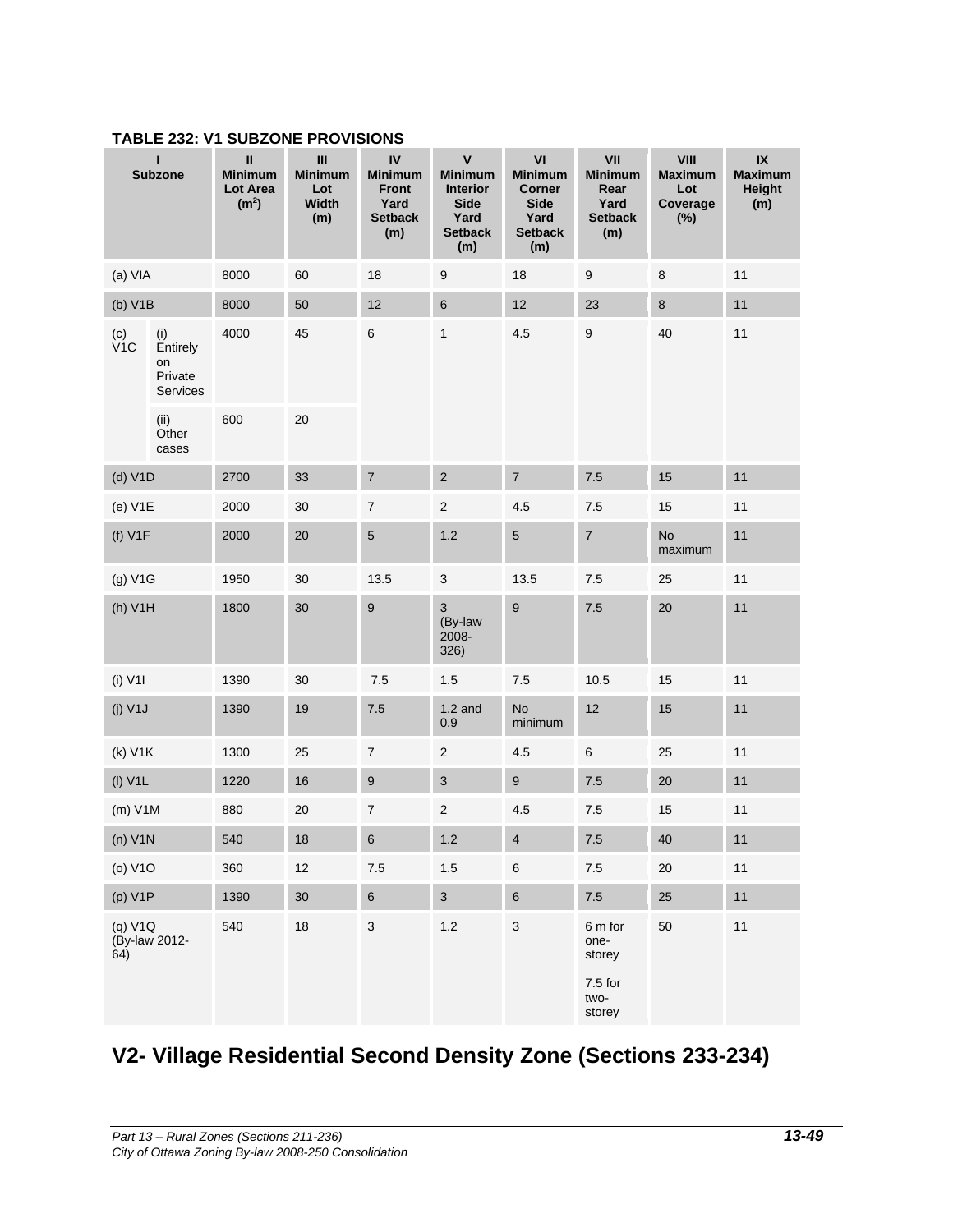## **Purpose of the Zone**

*The purpose of the V2 - Village Residential Second Density Zone is to,*

- *(1) permit detached and two-unit dwellings in areas designated as Village in the Official Plan, and historically zoned for such low density use;*
- *(2) allow a limited range of compatible uses, and*
- *(3) regulate development in a manner that adopts existing land use patterns so that the low density, low profile form of a neighbourhood is maintained.*
- **233.** In the V2 Zone:

#### **Permitted Uses**

- (1) The following uses are permitted uses subject to:
	- (a) the provisions of subsection 233(2);
	- (b) a maximum of three guest bedrooms is permitted in a bed and breakfast; and
	- (c) a maximum of 10 residents is permitted in a group home or retirement home, converted;

**bed and breakfast,** *see Part 5, Section 121* detached **dwelling duplex dwelling**, *see Part 5, Section 138* (By-law 2010-307) **group home,** *see Part 5, Section 125* **home-based business,** *see Part 5, Section 127* home-based daycare, *see Part 5, Section 129* **linked-detached dwelling**, *see Part 5, Section 138* (By-law 2010-307) **park retirement home, converted**, *see Part 5, Section 122* secondary **dwelling** unit**,** *see Part 5, Section 133*  **semi-detached dwelling**, *see Part 5, Section 138* (By-law 2010-307) **urban agriculture**, *see Part 3, Section 82* (By-law 2017-148)

## **Zone Provisions**

- (2) The zone provisions are set out in Table 234 below.
- (3) For other applicable provisions, see Part 2- General Provisions, Part 3- Specific Use Provisions, Part 4- Parking, Queuing and Loading Provisions and Part 5 – Residential Provisions.

## **V2 SUBZONES**

**234.** In the V2 Zone, the following subzones apply subject to the provisions of Table 234.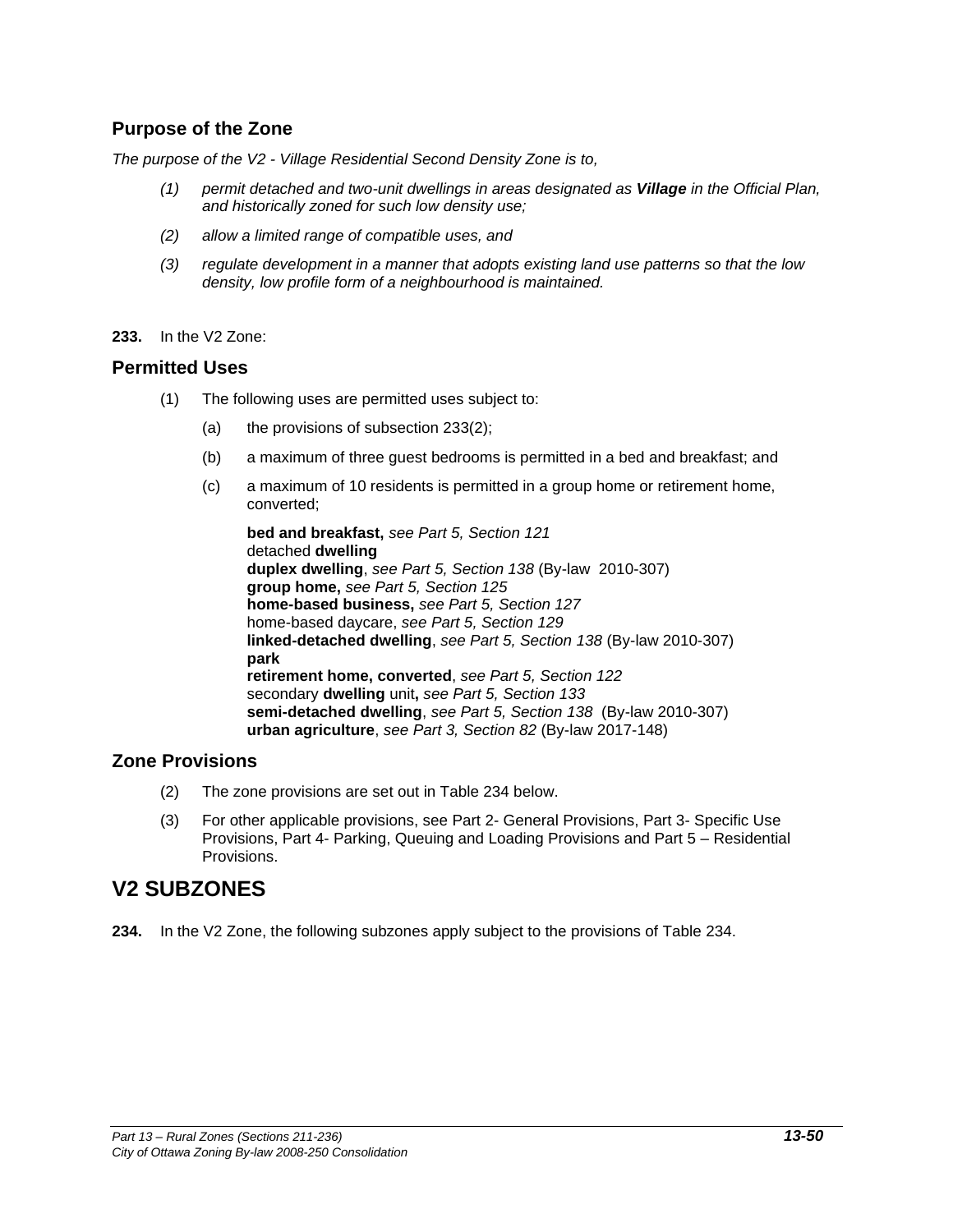| L<br><b>Subzone</b> |                                                                                | $\sf II$<br><b>Minimum</b><br><b>Lot Area</b><br>(m2)                                             | $\mathbf{III}$<br><b>Minimum</b><br><b>Lot Width</b><br>(m) | IV<br><b>Minimum</b><br>Front<br>Yard<br><b>Setback</b><br>(m) | $\pmb{\mathsf{V}}$<br><b>Minimum</b><br>Interior<br><b>Side Yard</b><br><b>Setback</b><br>(m) | VI<br><b>Minimum</b><br><b>Corner</b><br><b>Side Yard</b><br><b>Setback</b><br>(m) | VII<br><b>Minimum</b><br><b>Rear Yard</b><br><b>Setback</b><br>(m) | VIII<br><b>Maximum</b><br>Lot<br>Coverage<br>$(\%)$ | $\ensuremath{\mathsf{IX}}\xspace$<br><b>Maximum</b><br>Height (m) |
|---------------------|--------------------------------------------------------------------------------|---------------------------------------------------------------------------------------------------|-------------------------------------------------------------|----------------------------------------------------------------|-----------------------------------------------------------------------------------------------|------------------------------------------------------------------------------------|--------------------------------------------------------------------|-----------------------------------------------------|-------------------------------------------------------------------|
| (a) V2A             |                                                                                | 3200                                                                                              | 40                                                          | $\boldsymbol{7}$                                               | $\sqrt{2}$                                                                                    | $\boldsymbol{7}$                                                                   | 10                                                                 | 20                                                  | 11                                                                |
| (b) V2B             | (i) Semi-<br>detached,<br>linked-<br>detached<br>or duplex<br>dwelling         | 2400                                                                                              | 40                                                          | 9                                                              | $\overline{\mathbf{4}}$                                                                       | $\boldsymbol{9}$                                                                   | $7.5\,$                                                            | 20                                                  | 11                                                                |
|                     | (ii) Other<br>uses                                                             | 1800                                                                                              | 30                                                          |                                                                |                                                                                               |                                                                                    |                                                                    |                                                     |                                                                   |
| (c) V2C             | 1950<br>(i) Semi-<br>detached,<br>linked-<br>detached<br>or duplex<br>dwelling |                                                                                                   | 30                                                          | $\,6$                                                          | $\mathbf{1}$                                                                                  | $\,6\,$                                                                            | 7.5                                                                | 25                                                  | 11                                                                |
|                     | (ii) Other<br>uses                                                             |                                                                                                   |                                                             |                                                                | $\sqrt{3}$                                                                                    |                                                                                    |                                                                    |                                                     |                                                                   |
| (d) V2D             | $(i)$ On<br>public<br>services                                                 | Semi-<br>detached,<br>linked-<br>detached<br>or duplex<br>dwelling-<br>645<br>Other<br>$uses-600$ | 20                                                          | $6\phantom{1}$                                                 | $\mathbf{1}$                                                                                  | 4.5                                                                                | $\boldsymbol{9}$                                                   | 40                                                  | 11                                                                |
|                     | (ii) On<br>private<br>services                                                 | Semi-<br>detached,<br>linked-<br>detached<br>or duplex<br>dwelling-<br>920<br>Other<br>uses-690   |                                                             |                                                                |                                                                                               |                                                                                    |                                                                    |                                                     |                                                                   |
| $(e)$ V2E           | (i) Semi-<br>detached,<br>linked-<br>detached<br>or duplex<br>dwelling         | 400                                                                                               | 10 per<br>dwelling<br>unit                                  | 6                                                              | $1.5$                                                                                         | $\,6$                                                                              | $7.5$                                                              | $20\,$                                              | 11                                                                |
|                     | (ii) Other<br>uses                                                             | 300                                                                                               |                                                             |                                                                |                                                                                               |                                                                                    |                                                                    |                                                     |                                                                   |

# **Table 234: V2 SUBZONE PROVISIONS**

# **V3-Village Residential Third Density Zone (Sections 235-236)**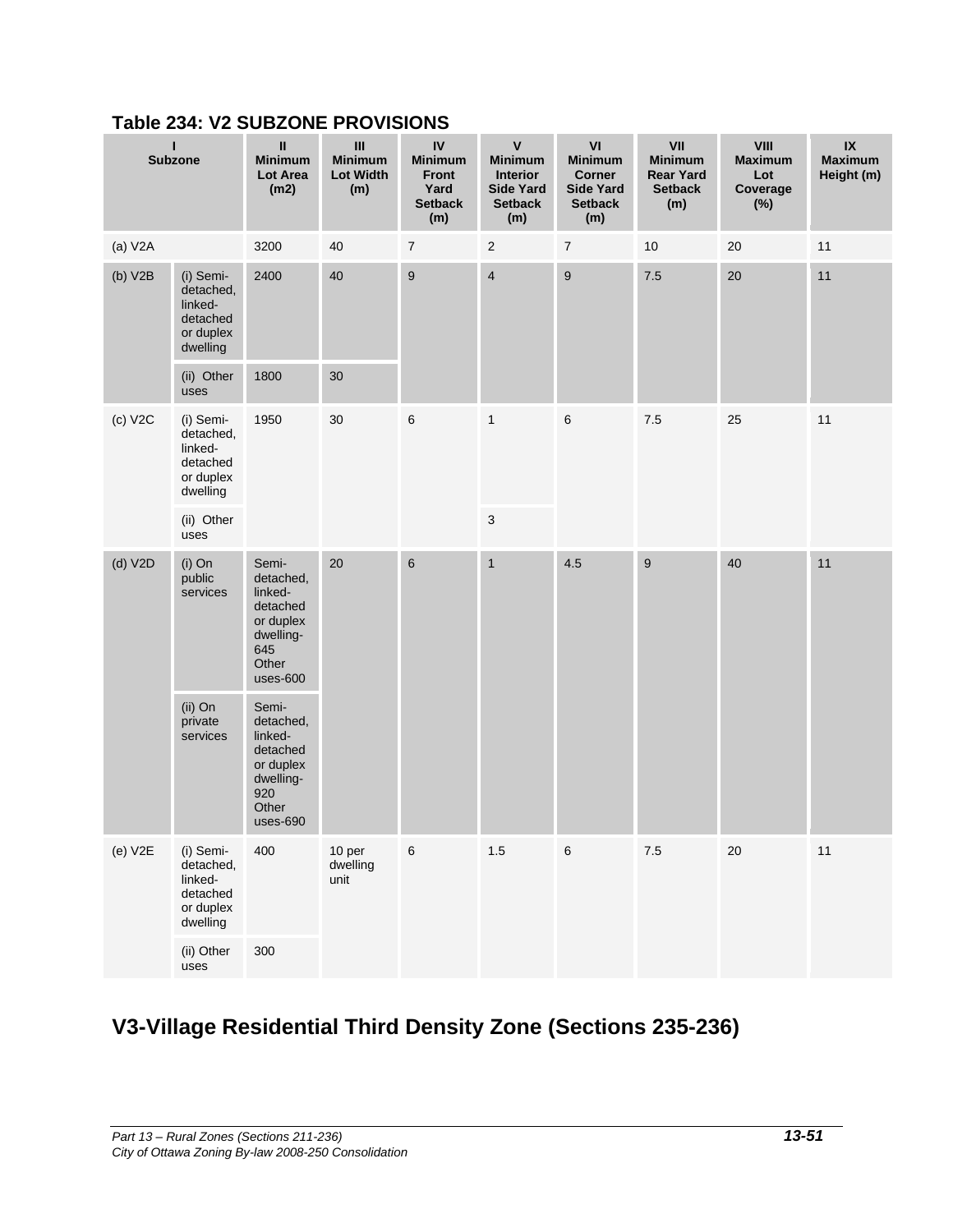## **Purpose of the Zone**

*The purpose of the V3 - Village Residential Third Density Zone is to,*

- *(1) permit a range of low and medium density housing types in areas designated as Village in the Official Plan;*
- *(2) restrict the building form to low rise, medium density, based on existing development patterns;*
- *(3) allow a limited range of compatible uses, and*
- *(4) regulate development in a manner that adopts existing land use patterns so that development is compatible with the scale and density of a neighbourhood.*
- **235.** In the V3 Zone:

#### **Permitted Uses**

- (1) The following uses are permitted subject to:
	- (a) the provisions of subsection 235(4);
	- (b) a maximum of three guest bedrooms is permitted in a bed and breakfast;
	- (c) a maximum of 10 residents is permitted in a group home, a retirement home, converted; and (By-law 2018-155)
	- (d) In the case of a rooming house: (By-law 2014-189)
		- (i) Where there is no secondary dwelling unit, a maximum of seven rooming units is permitted;
		- (ii) Where there is a secondary dwelling unit, a maximum of six rooming units is permitted. (By-law 2018-206)

**bed and breakfast,** *see Part 5, Section 121* detached **dwelling duplex dwelling**, *see Part 5, Section 138* (By-law 2010-307) **group home,** *see Part 5, Section 125* **home-based business**, *see Part 5, Section 127* home-based daycare, *see Part 5, Section 129* **linked-detached dwelling**, *see Part 5, Section 138* (By-law 2010-307) **park planned unit development,** *see Part 5, Section 131 and Subsection 235(2)* **retirement home, converted**, *see Part 5, Section 122* **rooming house** (By-law 2018-206) **semi-detached dwelling**, *see Part 5, Section 138* (By-law 2010-307) **secondary dwelling** unit**,** *see Part 5, Section 133*  three unit **dwelling townhouse dwelling**, *see Part 5, Section 138* (By-law 2012-334) (By-law 2010-307) (By-law 2014-189) **urban agriculture** *see Part 3, Section 82* (By-law 2017-148)

- (2) Despite Section 235(1), a **planned unit development** is permitted only in the Villages of Carp, Richmond and Manotick.
- (3) In the V3E,V3F, V3G, V3H and V3I subzones the following uses are also permitted: (By-law 2012-349) (By-law 2018-155)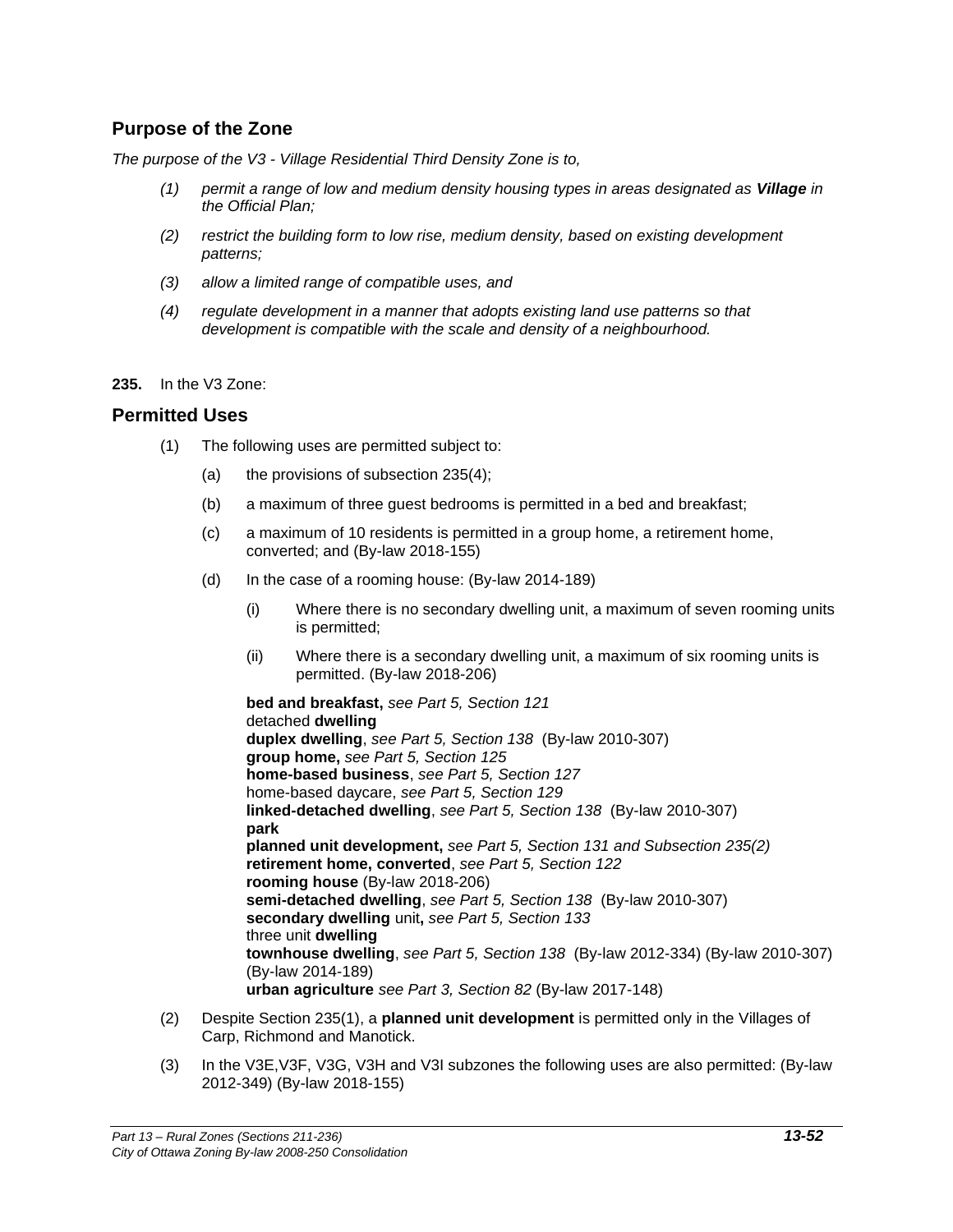apartment **dwelling**, low rise **retirement home rooming house** *stacked dwelling (Subject to By-law 2010-307)*

## **Zone Provisions**

- (4) The zone provisions are set out in Table 236 below.
- (5) For other applicable provisions, see Part 2- General Provisions, Part 3- Specific Use Provisions, Part 4- Parking, Queuing and Loading Provisions and Part 5 – Residential Provisions.

# **V3 SUBZONES**

**236.** In the V3 Zone, the following subzones apply subject to the provisions of Table 236:

| п<br><b>Subzone</b> | $\mathbf{I}$<br><b>Minimu</b><br>m Lot<br>Area<br>(m2)                                                    | $\mathbf{III}$<br><b>Minimu</b><br>m Lot<br>Width<br>(m)                                                               | IV<br><b>Minimu</b><br>m<br><b>Front</b><br>Yard<br><b>Setbac</b><br>k(m) | $\mathsf{V}$<br><b>Minimu</b><br>${\bf m}$<br><b>Interior</b><br><b>Side</b><br>Yard<br><b>Setbac</b><br>k(m) | VI<br><b>Minimu</b><br>m<br><b>Corner</b><br><b>Side</b><br>Yard<br><b>Setbac</b><br>k(m) | VII<br><b>Minimu</b><br>m Rear<br>Yard<br><b>Setbac</b><br>k(m) | VIII<br><b>Minimu</b><br>${\bf m}$<br>Land-<br>scaped<br>Area<br>(%) | IX<br><b>Maximu</b><br>m Lot<br>Covera<br>ge (%) | $\pmb{\mathsf{X}}$<br><b>Maximu</b><br>m<br>Height<br>(m) | XI<br><b>Maximu</b><br>${\bf m}$<br><b>Density</b><br>(units<br>per<br>hectare) |
|---------------------|-----------------------------------------------------------------------------------------------------------|------------------------------------------------------------------------------------------------------------------------|---------------------------------------------------------------------------|---------------------------------------------------------------------------------------------------------------|-------------------------------------------------------------------------------------------|-----------------------------------------------------------------|----------------------------------------------------------------------|--------------------------------------------------|-----------------------------------------------------------|---------------------------------------------------------------------------------|
| (a) V3A             | 200 <sub>per</sub><br>dwelling<br>unit or<br>oversiz<br>e<br>dwelling<br>unit<br>(By-law<br>2018-<br>206) | 6.5 <sub>per</sub><br>dwelling<br>unit or<br>oversiz<br>$\mathsf{e}\,$<br>dwelling<br>unit<br>(By-law<br>2018-<br>206) | 6                                                                         | 2                                                                                                             | 4.5                                                                                       | 7.5                                                             | 30                                                                   | 40                                               | 11                                                        | 40                                                                              |
| (b) V3B             | 240 per<br>dwelling<br>unit or<br>oversiz<br>${\bf e}$<br>dwelling<br>unit<br>(By-law<br>2018-<br>206)    | 6 per<br>dwelling<br>unit or<br>oversiz<br>e<br>dwelling<br>unit<br>(By-law<br>2018-<br>206)                           | $\,6\,$                                                                   | $\mathbf{3}$                                                                                                  | $\,6\,$                                                                                   | 7.5                                                             | 30                                                                   | 30                                               | 11                                                        | <b>No</b><br>maximu<br>m                                                        |
| $(c)$ V3C           | 1000                                                                                                      | 10                                                                                                                     | 6                                                                         | 6                                                                                                             | $\,6$                                                                                     | 6                                                               | <b>No</b><br>minimu<br>${\sf m}$                                     | <b>No</b><br>maximu<br>m                         | 11                                                        | 10                                                                              |
| $(d)$ V3D           | 230 per<br>dwelling<br>unit or<br>oversiz<br>$\mathbf e$<br>dwelling<br>unit<br>(By-law<br>2018-<br>206)  | 15                                                                                                                     | $\boldsymbol{9}$                                                          | $\,6$                                                                                                         | 9                                                                                         | $10$                                                            | 30                                                                   | 40                                               | 11                                                        | 35                                                                              |
| $(e)$ V3E           | 900                                                                                                       | 24                                                                                                                     | $\boldsymbol{9}$                                                          | 3.5                                                                                                           | $\boldsymbol{9}$                                                                          | 11                                                              | 25                                                                   | 25                                               | 15                                                        | 99                                                                              |

#### **Table 236: V3 SUBZONE PROVISIONS**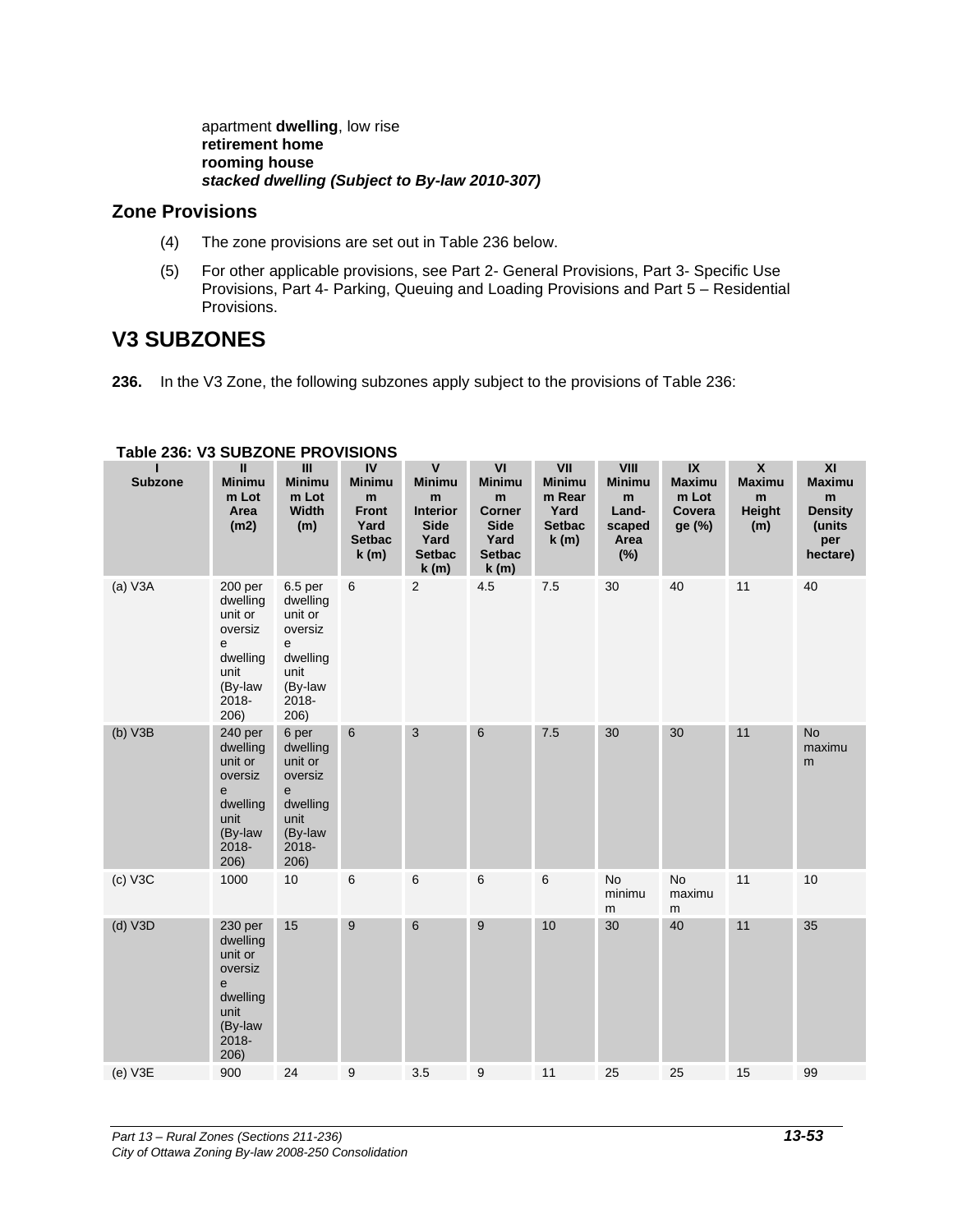|                                               | п<br><b>Subzone</b>                                                    | Ш<br><b>Minimu</b><br>m Lot<br>Area<br>(m2)                                                        | $\ensuremath{\mathsf{III}}\xspace$<br><b>Minimu</b><br>m Lot<br>Width<br>(m)                          | IV<br><b>Minimu</b><br>m<br><b>Front</b><br>Yard<br><b>Setbac</b><br>k(m) | $\pmb{\mathsf{V}}$<br><b>Minimu</b><br>m<br><b>Interior</b><br><b>Side</b><br>Yard<br><b>Setbac</b><br>k(m) | VI<br><b>Minimu</b><br>${\bf m}$<br><b>Corner</b><br><b>Side</b><br>Yard<br><b>Setbac</b><br>k(m) | VII<br><b>Minimu</b><br>m Rear<br>Yard<br><b>Setbac</b><br>k(m) | VIII<br><b>Minimu</b><br>m<br>Land-<br>scaped<br>Area<br>$(\%)$ | $\overline{\mathbf{X}}$<br><b>Maximu</b><br>m Lot<br>Covera<br>ge (%) | $\pmb{\mathsf{X}}$<br><b>Maximu</b><br>m<br><b>Height</b><br>(m) | $\pmb{\mathsf{XI}}$<br><b>Maximu</b><br>m<br><b>Density</b><br>(units<br>per<br>hectare) |
|-----------------------------------------------|------------------------------------------------------------------------|----------------------------------------------------------------------------------------------------|-------------------------------------------------------------------------------------------------------|---------------------------------------------------------------------------|-------------------------------------------------------------------------------------------------------------|---------------------------------------------------------------------------------------------------|-----------------------------------------------------------------|-----------------------------------------------------------------|-----------------------------------------------------------------------|------------------------------------------------------------------|------------------------------------------------------------------------------------------|
| $(1)$<br>$V3$<br>F.                           | (i)<br>townhou<br>se<br>dwelling(<br>By-law<br>2012-<br>334)           | 5000                                                                                               | 40                                                                                                    | $\sqrt{7}$                                                                | $\sqrt{2}$                                                                                                  | 4.5                                                                                               | 7.5                                                             | <b>No</b><br>minimu<br>m                                        | 25                                                                    | 11                                                               | <b>No</b><br>maximu<br>m                                                                 |
|                                               | (ii)<br>Apartme<br>nt<br>dwelling,<br>low rise;<br>stacked<br>dwelling | 7500                                                                                               | 40                                                                                                    |                                                                           |                                                                                                             |                                                                                                   |                                                                 |                                                                 |                                                                       |                                                                  | 16                                                                                       |
|                                               | (iii)<br>Retireme<br>nt home                                           | 10000                                                                                              | $75\,$                                                                                                |                                                                           |                                                                                                             |                                                                                                   |                                                                 |                                                                 |                                                                       |                                                                  | 25                                                                                       |
|                                               | (iv)<br>Rooming<br>House                                               | 2000                                                                                               | 35                                                                                                    |                                                                           |                                                                                                             |                                                                                                   |                                                                 |                                                                 |                                                                       |                                                                  | <b>No</b><br>maximu<br>m                                                                 |
|                                               | (v) Other<br>uses                                                      | 4000                                                                                               | 35                                                                                                    |                                                                           |                                                                                                             |                                                                                                   |                                                                 |                                                                 |                                                                       |                                                                  | <b>No</b><br>maximu<br>m                                                                 |
| $\begin{array}{c} (g) \\ V3 \end{array}$<br>G | (i) Semi<br>detached<br>, linked-<br>detached<br>or duplex<br>dwelling | 2000<br>plus<br>270 per<br>dwelling<br>unit<br>over <sub>6</sub>                                   | 40                                                                                                    | 7.5                                                                       | 3.5                                                                                                         | 7.5                                                                                               | 10.5                                                            | 35                                                              | No<br>maximu<br>m                                                     | 11                                                               | No<br>maximu<br>m                                                                        |
|                                               | (ii)<br>townhou<br>se<br>dwelling(<br>By-law<br>2012-<br>334)          |                                                                                                    | 5 per<br>dwelling<br>unit                                                                             |                                                                           |                                                                                                             |                                                                                                   |                                                                 |                                                                 |                                                                       |                                                                  |                                                                                          |
|                                               | (iii) Other<br>uses                                                    |                                                                                                    | 30                                                                                                    |                                                                           |                                                                                                             |                                                                                                   |                                                                 |                                                                 |                                                                       |                                                                  |                                                                                          |
| $(h)$ (i)<br>V <sub>3</sub><br>H              | Apartme<br>nt<br>dwelling,<br>low rise;<br>stacked<br>dwelling         | 3000<br>plus 90<br>per<br>dwelling<br>unit<br>over 3                                               | 10                                                                                                    | $\overline{9}$                                                            | 9                                                                                                           | $\overline{9}$                                                                                    | 9                                                               | 30                                                              | 30                                                                    | 11                                                               | No<br>maximu<br>m                                                                        |
|                                               | (ii) Other<br>uses                                                     | 1200<br>per<br>dwelling<br>unit or<br>oversiz<br>e<br>dwelling<br>unit<br>(By-law<br>2018-<br>206) | 10 per<br>dwelling<br>unit or<br>oversiz<br>${\bf e}$<br>dwelling<br>unit<br>(By-law<br>2018-<br>206) |                                                                           | $\sqrt{5}$                                                                                                  |                                                                                                   |                                                                 |                                                                 |                                                                       |                                                                  |                                                                                          |